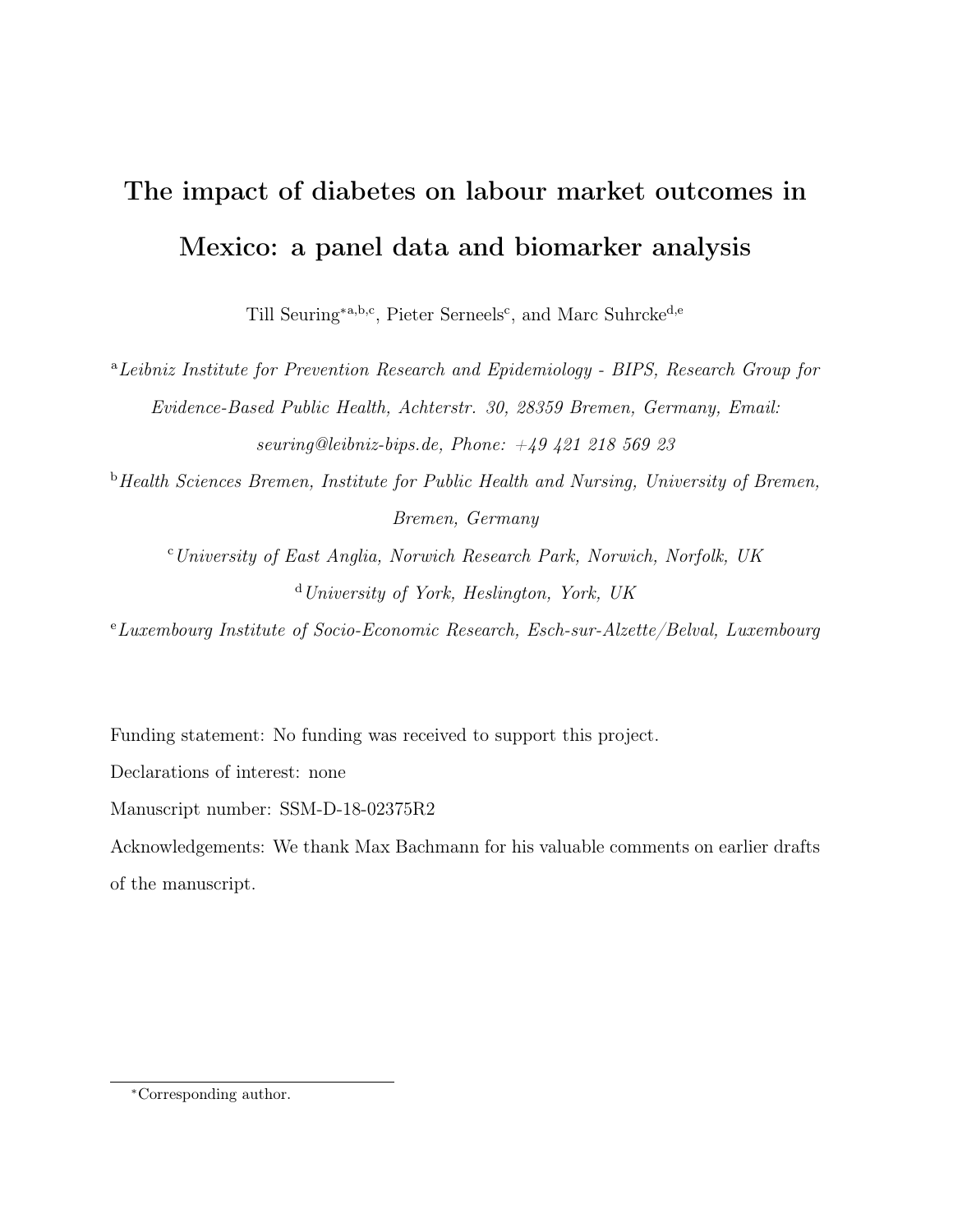#### Abstract

Recent evidence for Mexico suggests important differences in health status between people with diagnosed and undiagnosed diabetes. However, there is at best scarce evidence on the economic consequences of diabetes, especially in contexts where the condition often remains undiagnosed, as is typically the case in low- and middle income countries. Using Mexican longitudinal and biomarker data we estimated the relationship between diabetes, as well as its time since diagnosis, and employment probabilities, wages and working hours. We further explored how these relationships differ for those with diagnosed and undiagnosed diabetes. For the longitudinal analyses, nationally representative data from 11995 men and 13858 women 15 to 64 years old were taken from three waves (2002, 2005, 2009) of the Mexican Family Life Survey. We estimated a fixed effects model to account for unmeasured time-invariant confounders of diabetes. We found a reduction in the probability of being employed of 7.7 and 6.3 percentage points for men and women, respectively, but no significant relationship with hours worked or wages. Employment probabilities fell gradually with each year since diagnosis for men but not for women. Using crosssectional biomarker data, our results indicate that 68% of those exhibiting glycated hemoglobin (HbA1c) levels above the clinical diabetes threshold did not self-report a diagnosis, hence were undiagnosed. Nevertheless, regression analysis revealed that there was no association of diabetes with labour outcomes for undiagnosed women or men. This suggests that results based on self-reported diabetes cannot be extended to the (rather large) part of the population with undiagnosed diabetes, likely because of a selection of people in worse health and with a longer diabetes duration into the diagnosed population. Earlier diagnosis and improved treatment of diabetes therefore may prevent adverse health effects and related economic hardship.

Keywords: Mexico; diabetes; biomarker; wages; fixed effects; employment, working hours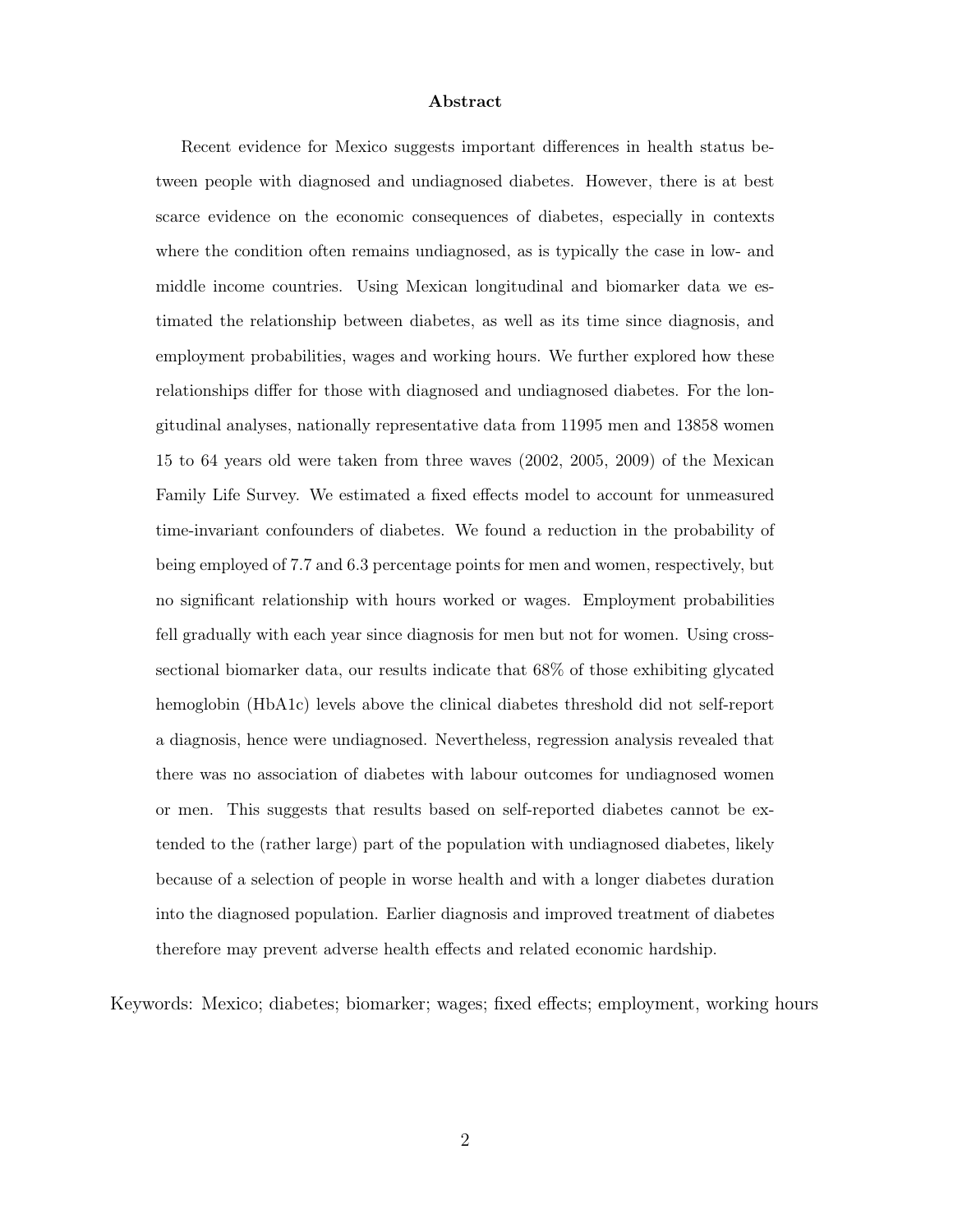## 1. Introduction

Diabetes, a disease characterized by elevated blood glucose levels due to the body's inability to use insulin properly, has in the last two decades increasingly become a global problem, with over two-thirds of people with diabetes living in low- and middle-income countries (LMICs) (International Diabetes Federation, [2015\)](#page-23-0). In Mexico, diabetes prevalence has grown from 6.7% in 1994 to 14.4% in 2006 (Barquera et al., [2013\)](#page-21-0) and 15.8% in 2015. Diabetes has become the number one contributor to mortality (International Diabetes Federation, [2015\)](#page-23-0), by increasing the risk for heart disease and stroke, blindness, kidney disease and neurologic problems, foot ulcers and amputations (Reynoso-Noverón et al., [2011\)](#page-24-0). However, via effective self-management of the disease through regular monitoring, behaviour change and medication adherence, the occurrence of complications could be avoided or delayed in many cases (Lim et al., [2011;](#page-23-1) Gregg et al., [2012\)](#page-22-0).

The observed increase in diabetes incidence has been attributed to a deterioration in diet and a reduction in physical activity (Barquera et al., [2008;](#page-21-1) Basu, Yoffe, Hills, & Lustig, [2013\)](#page-21-2), while genetic predisposition among Mexicans with pre-Hispanic ancestry may also play a role (Williams et al., [2013\)](#page-25-0). The onset of diabetes has been occurring at an ever earlier age in Mexico (Bello-Chavolla, Rojas-Martinez, Aguilar-Salinas, & Hernández-Avila, [2017\)](#page-21-3), increasing the risk of complications occurring during the productive lifespan. Only a minority of patients in Mexico achieves adequate blood glucose control (Barquera et al., [2013\)](#page-21-0). Moreover, diabetes is related to diseases, including depression, hypertension and cardiovascular disease that impose a heavy burden onto the health system (World Health Organization, [2016\)](#page-25-1).

Despite the catastrophic impact of diabetes on health, its economic consequences, in particular in LMICs, have received little attention. This applies in particular to the evidence on the effects of diabetes on labour outcomes (Seuring, Archangelidi, & Suhrcke, [2015\)](#page-24-1). In high-income countries substantial economic losses have been observed (Brown, Pagán, & Bastida, [2005;](#page-21-4) Brown, [2014;](#page-22-1) Brown et al., [2011;](#page-22-2) Minor, [2011,](#page-23-2) [2013;](#page-23-3) Minor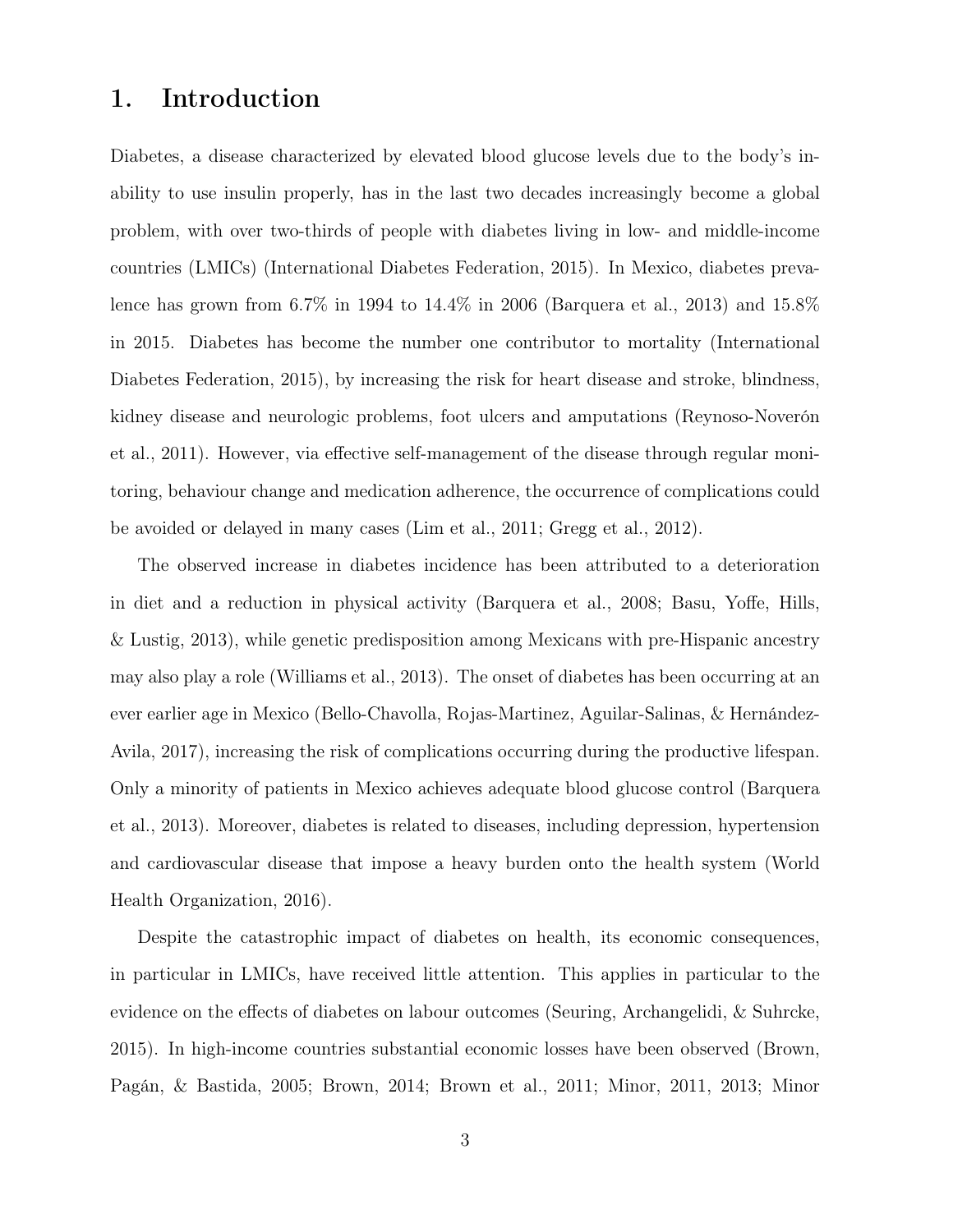& MacEwan, [2016;](#page-24-2) Latif, [2009\)](#page-23-4). A rare LMIC study exploited a natural experiment in China and found a significant reduction in income due to a recent diabetes diagnosis (Liu & Zhu, [2014\)](#page-23-5). A study for Mexico, using cross-sectional data from 2005, found a significant  $(p<0.01)$  reduction in employment probabilities for males by 10 percentage points  $(p.p.)$ and for females by 4.5 p.p.  $(p<0.1)$  (Seuring, Goryakin, & Suhrcke, [2015\)](#page-24-3). Most existing studies relied on instrumental variable (IV) estimation, using the genetic component of diabetes based on its family history, to address the potential endogeneity of diabetes. However, family history of diabetes may also proxy for other genetically transferred traits, including unobserved abilities, as well as intrahousehold or intergenerational dynamics that impact labour outcomes directly; the validity of this IV therefore remains debatable. Panel data methods provide the opportunity to account for time-invariant unobserved individual characteristics, which may play an important role, but—to the best of our knowledge—have not yet been used. Such unobservables, for instance hunger or nutrient deficiency experienced in early life, could adversely affect health as well as the propensity to develop type 2 diabetes later in life (van Ewijk, [2011;](#page-25-2) Sotomayor, [2013;](#page-25-3) Li et al., [2010\)](#page-23-6). Additionally, there may also be long-term effects on labour outcomes—either directly through reductions in contemporaneous productivity (Currie & Vogl, [2013\)](#page-22-3), or indirectly by limiting educational attainment and human capital accumulation (Ayyagari, Grossman, & Sloan, [2011\)](#page-21-5). These unobservables thereby present a major source of a potential bias that can be accounted for by panel data estimation.

In parallel to these identification challenges, heterogeneity in impact and measurement across the population also deserves further investigation. Recent evidence from Mexico points to a strong positive relationship of diabetes duration with mortality due to diabetes related complications (Herrington et al., [2018\)](#page-23-7). A longer disease duration was found to be related with higher glycated hemoglobin (HbA1c) levels, and undiagnosed diabetes had the lowest diabetes related mortality risks. The latter points to potential selection issues when using self-reported diabetes data to investigate economic outcomes. Those who self-report,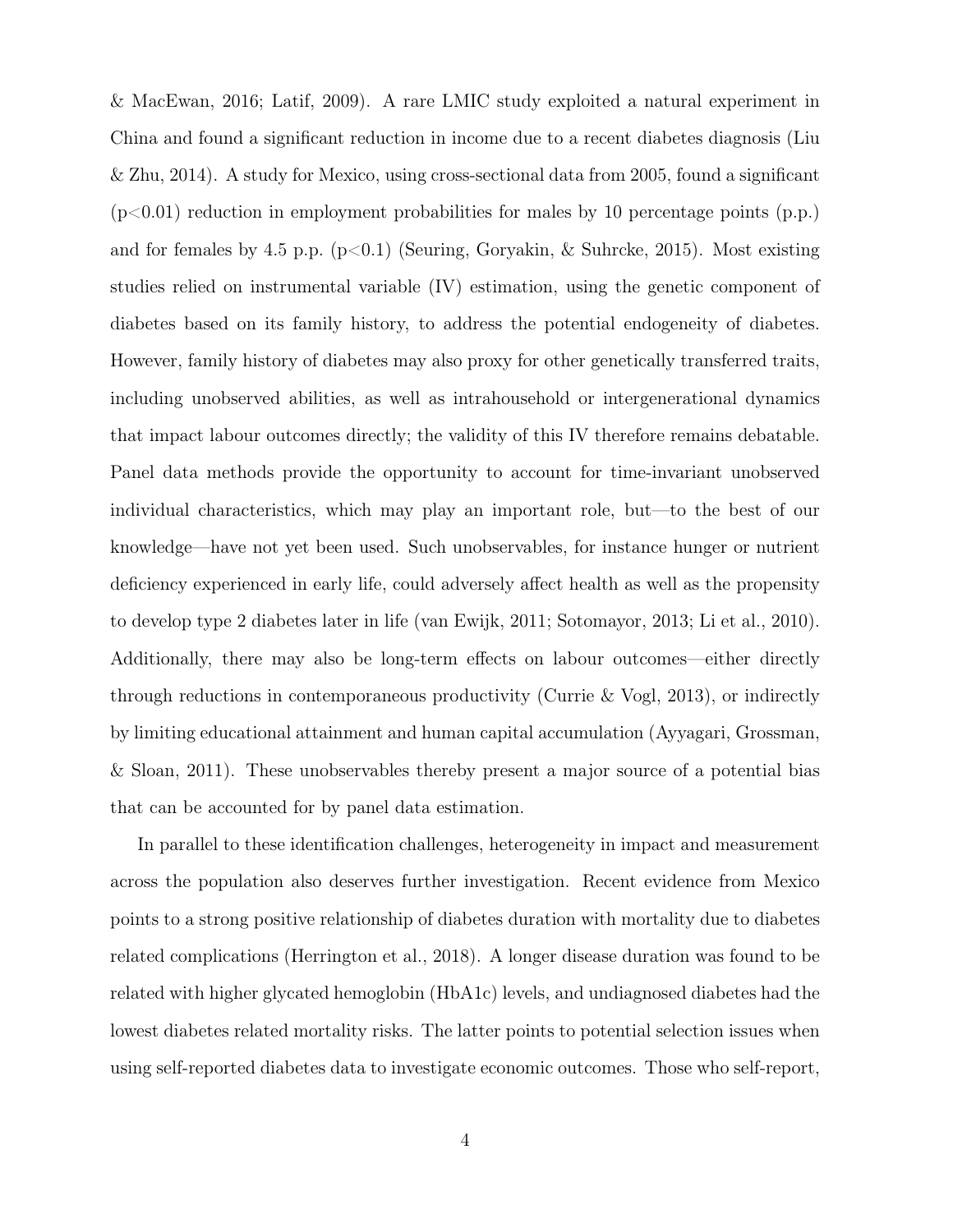and hence tend to be diagnosed, are in worse health than those undiagnosed. This can lead to an overestimation of the economic effects of diabetes, in particular in populations with a large undiagnosed population, such as in many LMICs (Beagley, Guariguata, Weil, & Motala, [2014\)](#page-21-6). So far, however, little evidence exists on the economic impact according to diabetes severity, its duration or for those with undiagnosed diabetes.

The objective of this study is to provide new evidence on the relationship of diabetes with labour outcomes, adding to previous work by paying close attention to the challenges of unobserved heterogeneity, to the chronic nature of diabetes and to undiagnosed diabetes. We used three waves of the Mexican Family Life Survey (MxFLS), covering the period 2002–2012. Applying a fixed effects model we accounted for time-invariant heterogeneity when assessing the impact of self-reported diabetes and time since diagnosis on labour outcomes. To assess the role of undiagnosed diabetes we used biomarker data from the last wave of the MxFLS.

## 2. Data

This paper used data from the Mexican Family Life Survey (MxFLS), a nationally representative longitudinal household survey, containing three waves conducted in 2002, 2005– 2006 and 2009–2012. It is the only longitudinal household survey in Mexico that provides data on a wide range of social, demographic, economic and health characteristics (Rubalcava & Teruel, [2013\)](#page-24-4). Because the survey followed participants moving within Mexico as well as to the US, around 90% of the original sample have been reinterviewed in the third wave. Our samples were restricted to the working age population (15–64) and excluded pregnant women. Pregnant women have an increased diabetes risk and may not be able to work. Since their inclusion may bias the estimates, we dropped all observations of women reporting to be pregnant at the time of the survey  $(N=764)$ . We also dropped those reporting to be in school. The first part of the analysis used all three waves, exploiting the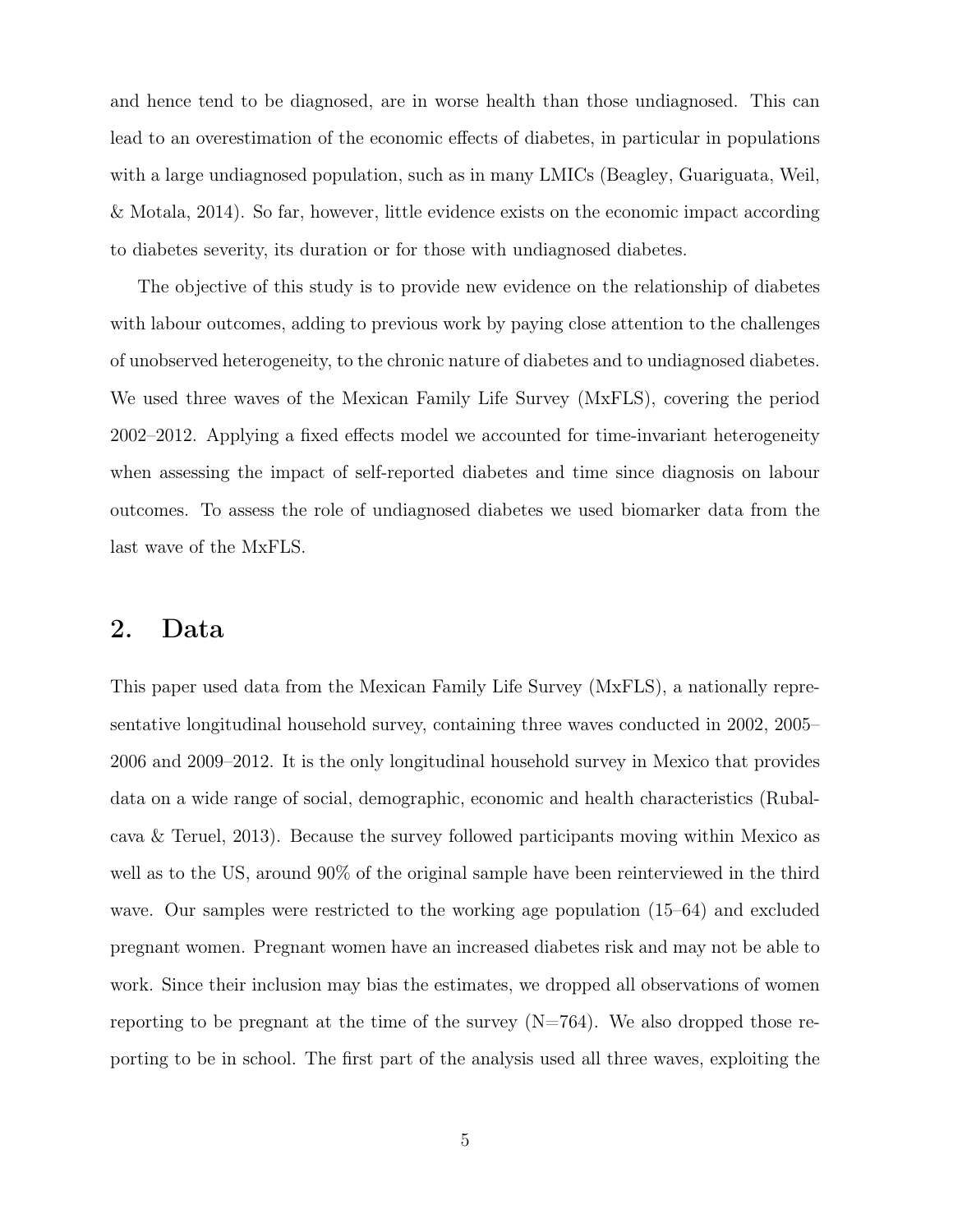panel structure of the data. The second part used a biomarker subsample of the third wave (2009–2012). Because the biomarker sample included everybody above the age of 44, but only a random subsample of those aged 44 or below (Crimmins et al., [2015\)](#page-22-4), the average age in this subsample and hence the self-reported diabetes prevalence are higher. The analysis therefore compares with self-reported data for this specific subsample only.

Our outcome variables of interest were employment status, weekly working hours, hourly wage, and occupation. Employment status was defined as having carried out an activity that helped with the household expenses the last week while working for at least four hours per week. We explicitly included informal employment and employment without monetary remuneration, for instance in family businesses. Hourly wage was constructed as reported monthly income from the first and second job, divided by average number of weeks per month and weekly working hours. Labour income was obtained from the response to questions on wages, income from piecework, tips, income from extra hours, meals, housing, transport, medical benefits and other earnings, or from the response to a question on aggregate labour income for the entire month. We adjusted calculated wages for inflation in the year of interview and considered the log of real wages. Due to a considerable number of missing or zero income reports, the sample used for the wage estimation was smaller than the sample for working hours. Working hours were combined from both the first and a potential second job. Descriptive statistics for the entire panel sample show that over 80% of men with diabetes and 87% of men without diabetes reported some form of employment, compared to 26% of women with diabetes and 37% of women without diabetes (see Table [1\)](#page-44-0). Interestingly, men did not report considerably higher hourly wages than women but worked more hours per week. There were also little differences in working hours and wages between men and women with and without diabetes. Men worked more often in agricultural jobs while women were more likely to be self-employed or in non-agricultural wage employment. The educational attainment of women was lower than that for men on average. Similarly, those without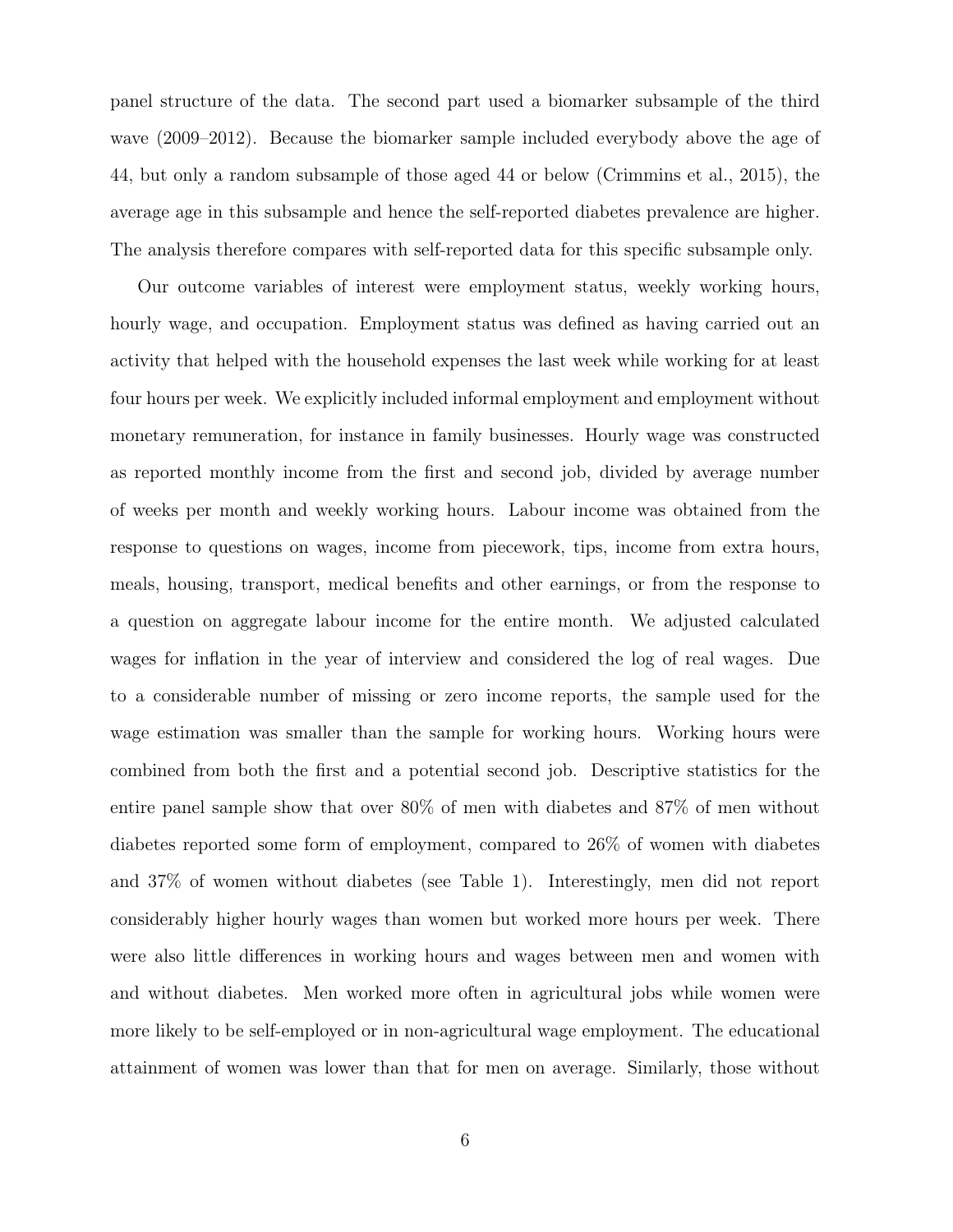diabetes were better educated than those with diabetes. Further, the diabetes sample is about 15 years older on average than the non-diabetes sample, both for men and women.

The first part of the analysis focused on the relationship of labour outcomes with selfreported diabetes, which was based on the survey question: "Have you ever been diagnosed with diabetes?". Because the data did not distinguish between type 1 and type 2 diabetes, we assumed that the estimates represented the impact of type 2 diabetes, by far the most common type of diabetes in Mexico. To investigate if the relationships of diabetes with our labour outcomes differed according to the year diabetes was diagnosed and thereby potentially distinguishing between type 1 and type 2 diabetes, we categorized self-reported diabetes into early-onset and late-onset cases. This was a similar approach to Alegre-Díaz et al. [\(2016\)](#page-20-0), who assumed that everybody diagnosed before age 35 and using insulin had type 1 diabetes. Accordingly, we assumed that those first reporting a diabetes diagnosis before the cut-off of 35 had likely type 1 diabetes while those above had likely type 2 diabetes. Nonetheless, because we could not warranty that this was 100% accurate (as it was unlikely that both populations consisted exclusively of one type of diabetes) and lacked information about the use of insulin, we preferred to think of the groups as earlyand late-onset groups. This separation also provided information about the relationships for different age groups, as the late-onset group had an average age of onset of 50 compared to 28 for the early-onset group.

In the pooled data, which combines all three waves, diabetes was self-reported by 5% of men and 6% of women. This is consistent with other reports from Mexico for the time around the survey, showing a prevalence of diagnosed diabetes of 7.5% in 2006 in a sample also including people over the age of 64 (Barquera et al., [2013\)](#page-21-0). Apart from self-reported diabetes, which was available in all rounds, we also used information on the self-reported year of diagnosis as well as biometrically measured HbA1c levels for a subsample of respondents from the third wave.

Information on the self-reported year of diagnosis, reported in the third wave, allowed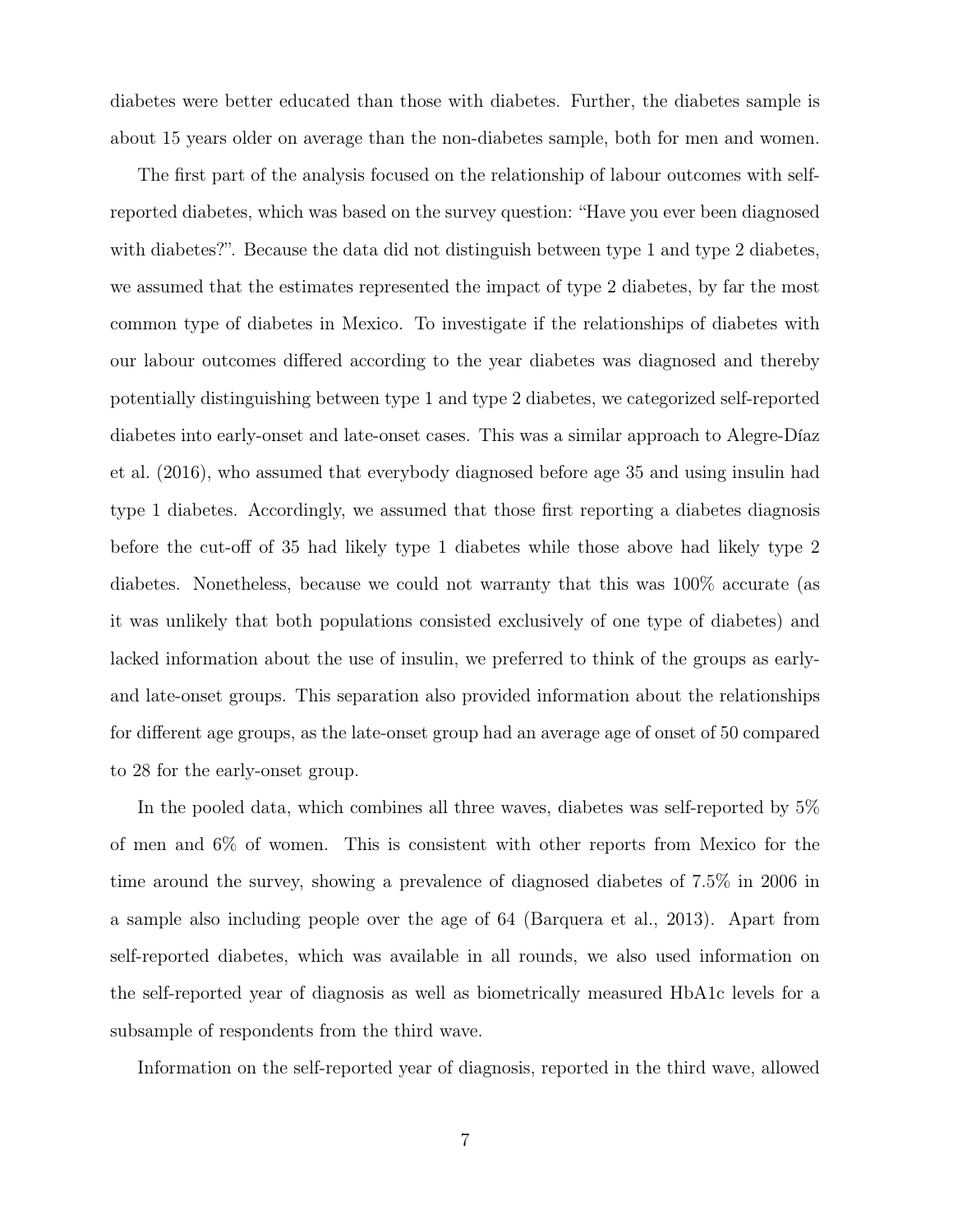us to construct a measure of time since diagnosis. For those also present in previous waves, we inferred the time since diagnosis by the difference between the year of the interview and the year of diagnosis. This allowed us to use panel data methods for the time since diagnosis analysis as well, however limited to those reporting the year of diagnosis in the third wave.

The second part of the analysis assessed the role of undiagnosed diabetes. The HbA1c levels that allowed us to identify those with undiagnosed diabetes were available for over 6000 respondents in the third wave. We used the internationally recognized cut-off of an HbA1c  $\geq 6.5\%$  to define diabetes as recommended by the World Health Organization (WHO) (World Health Organization, [2011\)](#page-25-4). As we show in Supplementary Table [S5](#page-32-0) [INSERT LINK TO ONLINE FILE A], 19% of self-reported diabetes cases had HbA1c levels below the diabetes threshold. We dropped those for our analysis as it was not clear if they had misreported their diabetes status or had achieved these low levels as a result of their successful disease management. Analysis including those cases led to qualitatively similar results (results available on request). We did not seek ethical approval for this study as we used publicly available secondary data.

## 3. Estimation strategy

#### 3.1. Labour outcomes and self-reported diabetes

To investigate the relationship between self-reported diabetes and three labour outcomes employment, weekly working hours and wages—we estimated a fixed effects model. The fixed effects model accounts for the potential bias introduced by time-invariant unobservables, providing an estimate of the relationship for cases that received a diagnosis throughout the survey.

<span id="page-7-0"></span>
$$
Y_{it} = \beta_0 + \beta_1 (D_{it} - \overline{D}_i) + \beta_2 (X_{it} - \overline{X}_i) + e_{it}, \qquad (1)
$$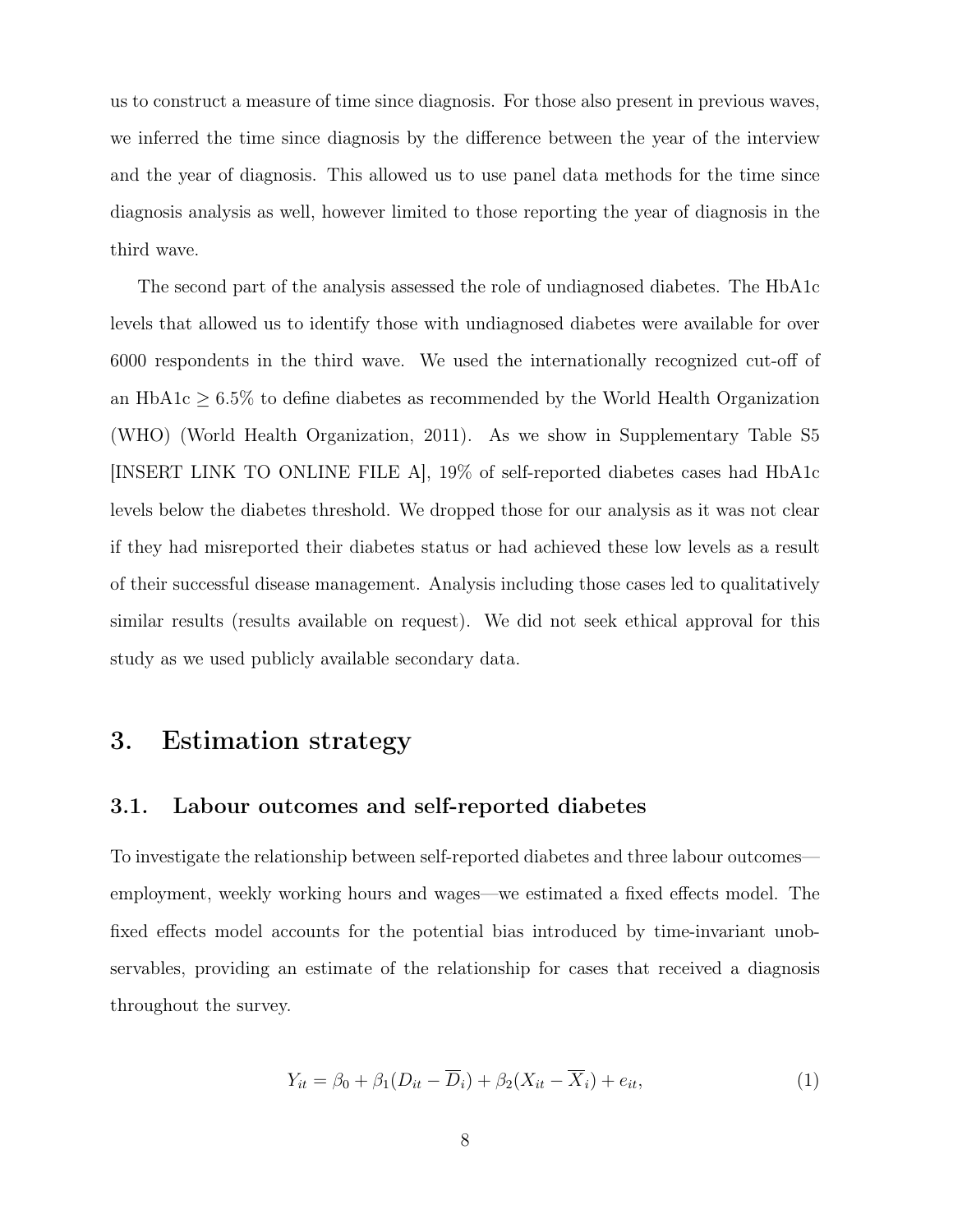The fixed effects model used only the within-person variation for identification, i.e. the difference between the diabetes indicator  $D_{it}$  and its cluster mean  $\overline{D}_i$ , so that  $\beta_1$  represented the within-person variation of diabetes over time. The same applied to the other time-varying covariates  $X_{it}$ .  $Y_{it}$  was a binary variable taking a value of 1 if respondent i reported being in employment at time  $t$  and 0 otherwise. For ease of interpretation we chose to estimate a linear probability model for the association of diabetes with employment.

To estimate the relationship of diabetes with working hours and wages, our empirical models were estimated conditional on being in employment.  $Y_{it}$  represented the log hourly wage or the weekly working hours over the last year, for respondent  $i$  at time  $t$ .

In the main fixed effects (FE) models we only included year dummies as time-variant control variables. Other potential time-variant control variables to account for socioeconomic, demographic, geographic or health changes throughout the observation period could have been affected by the onset of diabetes, and were not controlled for as this would have prevented a causal interpretation of the relationship of diabetes with our labour market outcomes (Angrist & Pischke, [2009\)](#page-20-1). Hence, it is conceivable that a diabetes diagnosis affected the place of residence, for example as people move back to their family to receive additional help. Diabetes may also have affected a person's chances to become married, as potential spouses could be deterred by a diabetes diagnosis and the potential health consequences it entails. Similarly, we did not account for changes in wealth, in particular because changes in employment outcomes due to diabetes could have affected the overall wealth of the person and its household. Neither did we account for obesity. While part of the effect of diabetes may be due to potential adverse effects of obesity, its inclusion in the model would have led to attenuated estimates if the diagnosis of diabetes also had an effect on body mass index (BMI), which has been shown to be the case in other studies (Slade, [2012;](#page-25-5) De Fine Olivarius, Siersma, Køster-Rasmussen, Heitmann, & Waldorff, [2015;](#page-22-5) Seuring, Suhrcke, Serneels, & Bachmann, [2018\)](#page-24-5). Similarly, we did not control for any diseases that were likely consequences of diabetes, such as heart disease or other micro- and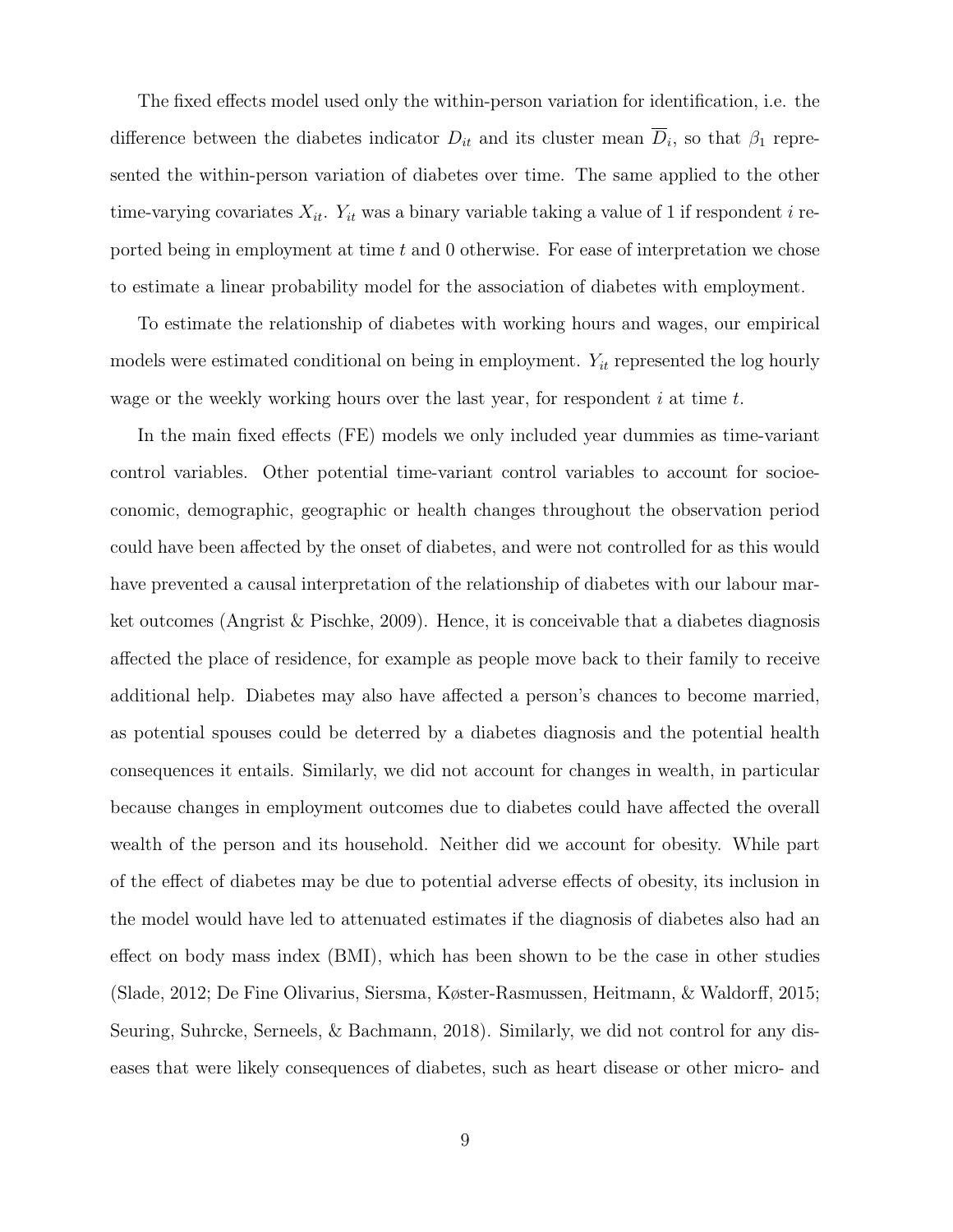macro-vascular complications (World Health Organization, [2016\)](#page-25-1).

Nonetheless, we carried out a robustness analysis where we controlled for the level of urbanization, the level of education, the state of residence, marital status, the number of children below the age of six in the household and household wealth approximated by a household asset index. The household asset index was created using principal component analysis of household assets and housing following Filmer and Pritchett [\(2001\)](#page-22-6). The asset index reflected owning a vehicle, a second house, a washing machine, dryer, stove, refrigerator or furniture, any electric appliances, any domestic appliances, a bicycle, farm animals, and accounted for the physical condition of the house, proxied by the type of floor material and water access. In an additional robustness check we also controlled for obesity by including an indicator that was one for a BMI  $\geq$  30 and zero for a BMI  $\lt$  30. Stata 15 was used for all analyses (StataCorp, [2017\)](#page-25-6).

In an additional analysis we split the diabetes indicator  $D_{it}$  into an early- and late onset diabetes group. These groups were defined by the age a diabetes diagnosis was first reported in the survey. The early onset group was comprised of people with diabetes who were below the age of 35 when they first reported to have diabetes, while the late onset group was comprised of people with diabetes who were 35 and older when they first reported to have diabetes. The two diabetes onset variables were then used instead of  $D_{it}$ , with no diabetes as the reference group, in order to estimate the relationship of early- and late onset diabetes with the respective labour outcome.

#### 3.2. Labour outcomes and time since diagnosis

The chronic nature and irreversibility of diabetes motivate our exploration of the long term relationships post diagnosis. To this end, we replaced the binary diabetes indicator of Eq [1](#page-7-0) with a continuous variable indicating years since the diagnosis was first reported. Further, to allow for non-linear relationships over time we also estimated a model where instead of the linear years since diagnosis variable we used a spline function  $g(Dyears_{it})$ .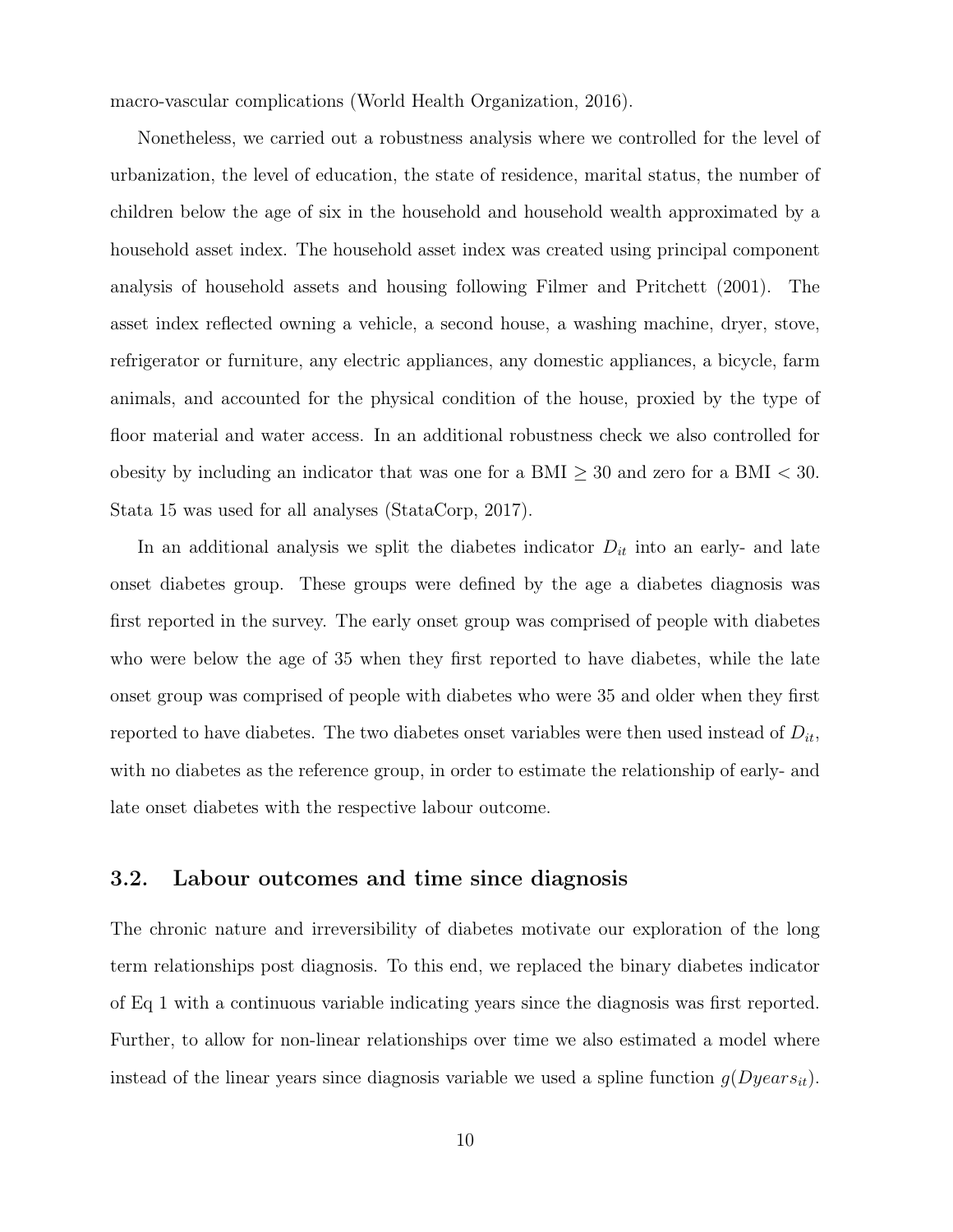The simultaneous inclusion of variables that increase at the same rate between survey years in a FE model is not possible due to perfect collinearity. In our case this caused the problem of identifying the effect of time since diagnosis separate from the effect of other linear time trends such as age or the year of the survey. To deal with this problem, we opted for the estimation of an interaction effect of the time since diagnosis at baseline with the survey year. This provided us with an estimate of the association of each additional year since diagnosis with the respective labour outcome independent of the linear time trend.

The spline function took the form  $g(Dyears_{it}) = \sum_{n=1}^{N} \delta_n \cdot max\{Dyears_{it} - \eta_{n-1}\}I_{in}$  and  $I_{in} = 1[\eta_{n-1} \leq Dyears_{it} < \eta_n],$  with  $\eta_n$  being the place of the *n*-th node for  $n = 1, 2, ..., N$ . The coefficient  $\delta_n$  captured the effect of diabetes for the *n*-th interval. The effects are linear if  $\delta_1 = \delta_2 = \ldots = \delta_n$ . Based on visual inspection (Fig. [1\)](#page-50-0) we chose three nodes located at 3, 7 and 12 years after diagnosis. The first three years should capture any immediate associations with the diagnosis, the years four to seven any associations during time of adaptation to the disease and the later terms the associations after a longer time has passed. We also estimated a non-linear model using dummy variables for time since diagnosis groups rather than splines, applying the same time since diagnosis cut-offs. Because the year of diagnosis was only reported in the third wave, for the previous waves we could only create a time since diagnosis variable for those that were also interviewed in the third wave. Also, because we used the years of diabetes at baseline for the interaction effect, we could not estimate the effect of time since diagnosis for diabetes cases that were diagnosed after entering the sample. A reported diagnosis in the year of the interview was counted as 'one year since diagnosis'. As a robustness check, we used only the data from wave three containing the original time since diagnosis variable and estimated ordinary least squares models of the association of time since diagnosis with labour outcomes. Further, fixed effects models accounting for additional time-variant control variables including obesity were estimated. We also re-estimated the time-since diagnosis models splitting the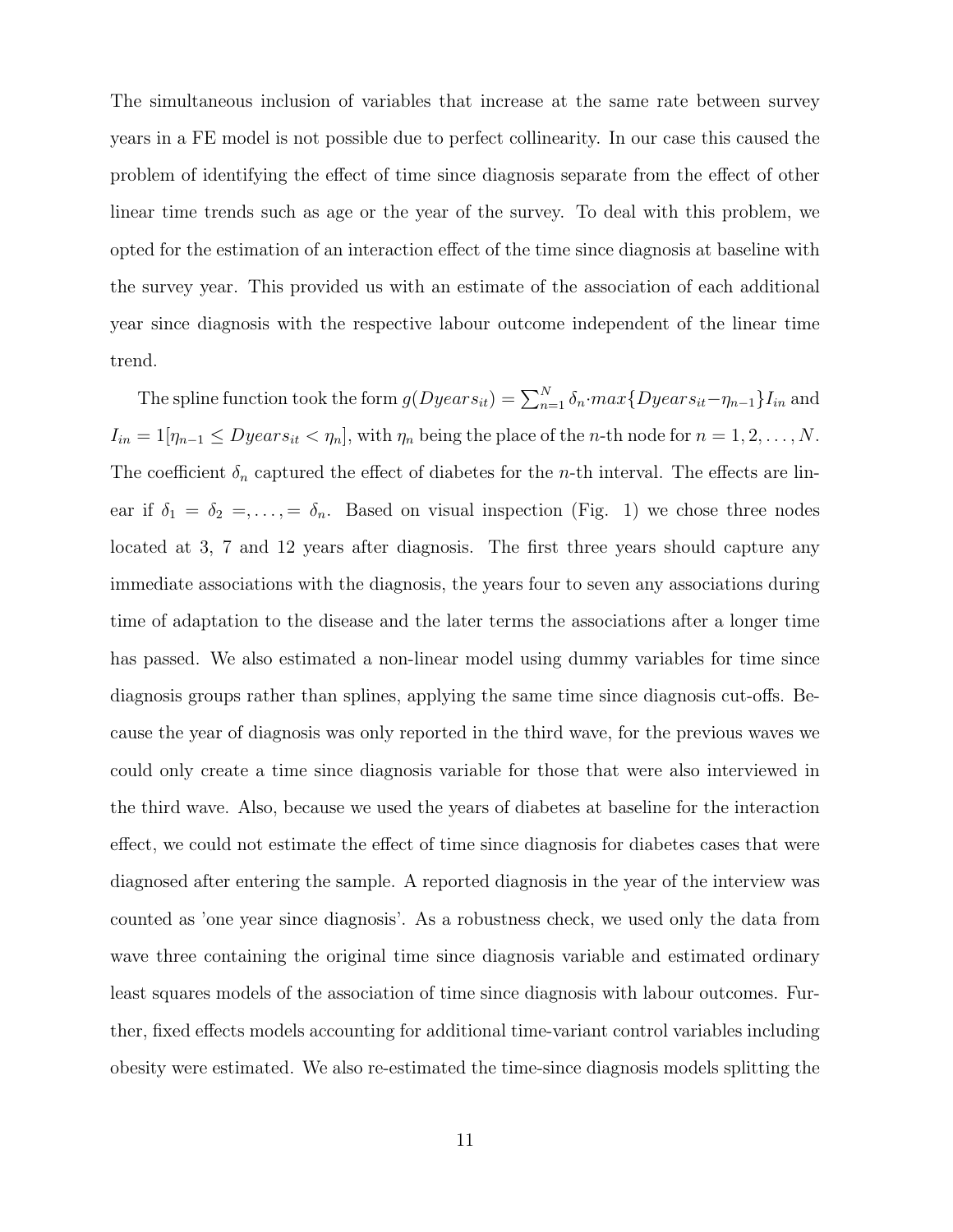diabetes population into early- and late onset groups.

#### 3.3. Labour outcomes and biometrically measured diabetes

The biomarker analysis consisted of three steps. We first re-estimated Eq [1](#page-7-0) to assess the relationship between self-reported diabetes and labour outcomes, but this time for the cross-sectional biomarker sample only, using the following specification:

<span id="page-11-1"></span>
$$
Y_i = \beta_0 + \beta_1 D s r_i + \beta_2 X_i + c_i + v_i \tag{2}
$$

where  $v_i$  were community fixed effects, which reflected local unobserved characteristics, such as access to healthcare, poverty and unemployment in the community. Communities (or localidades in Spanish) are the smallest administrative units (nested within municipalities) recognized by the Mexican Institute for Statistics and Geography (INEGI). We did not use household fixed effects since the average number of observations per household was close to one.  $X_i$  contains control variables for age, age squared, education, being of an indigenous group and survey year dummies, to account for the fact that data collection for wave three took place between 2009 and 2012. For the working hours and wage models we also controlled for the type of work.

In a second step, we estimated the relationship of biomarker diabetes with labour outcomes, using the following equation:

$$
Y_i = \beta_0 + \beta_1 D \text{bio}^d + \beta_2 X_i + v_i + u_i,\tag{3}
$$

where  $Dbio^d$  was equal to 1 if HbA1c  $\geq$  6.5%.

To estimate the relationship of undiagnosed diabetes with our outcomes, we added self-reported diabetes back into the equation (Eq [4\)](#page-11-0).

<span id="page-11-0"></span>
$$
Y_i = \beta_0 + \beta_1 D s r_i + \beta_2 D b i o_i + v_i + u_i.
$$
\n
$$
\tag{4}
$$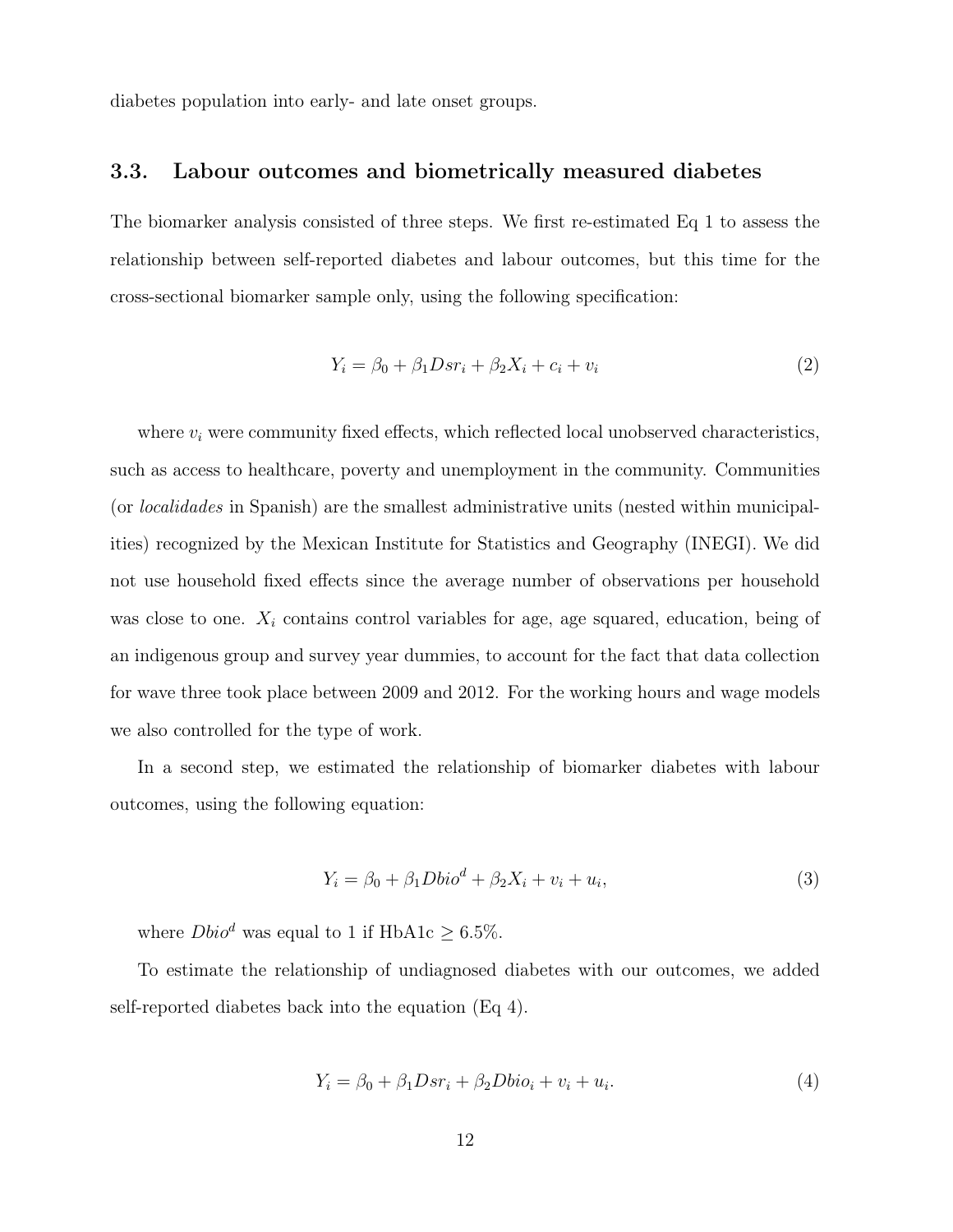This changed the interpretation of  $Dbio_i$ , which now reflected the relationship of undiagnosed diabetes with the outcomes, i.e. the respondents not self-reporting diabetes but with HbA1c levels equal to or above the threshold.

We further investigated how the severity of diabetes contributed to the relationship of self-reported and undiagnosed diabetes with labour outcomes (Eq [5\)](#page-12-0). Therefore we created for both self-reported and undiagnosed cases a variable that was 0 for  $H<sub>b</sub>$  HbA1c  $<$  6.5% and increased continuously with HbA1c for those  $\geq 6.5\%$ , applying the transformation  $HbA1c - 6.4$  for those with  $HbA1c \geq 6.5\%$ . We estimated

<span id="page-12-0"></span>
$$
Y_i = \beta_0 + \beta_1 D s r_i + \beta_2 H b A 1 c_i + \beta_3 D s r_i * H b A 1 c_i + \beta_4 X_i + v_i + u_i.
$$
 (5)

The coefficient for  $\beta_1$  then provided an estimate of the relationship of self-reported diabetes with labour outcomes, irrespective of the precise HbA1c level above the threshold (i.e. severity),  $\beta_2$  provided an estimate of the relationship of an increase in HbA1c with labour outcomes for those with diabetes but undiagnosed, and  $\beta_3$  estimated the difference in the relationship of HbA1c with the outcomes for self-reported diabetes compared to undiagnosed diabetes.

We tested the robustness of the results by including additional time-variant control variables, including an indicator for obesity.

## 4. Results

#### 4.1. Labour outcomes and self-reported diabetes

The results of estimating Eq [1](#page-7-0) in Table [2](#page-45-0) indicated lower probabilities of employment for men and women with self-reported diabetes of 7.7 p.p. for men and 6.3 p.p. for women. There were no statistically significant relationships between diabetes and working hours or wages.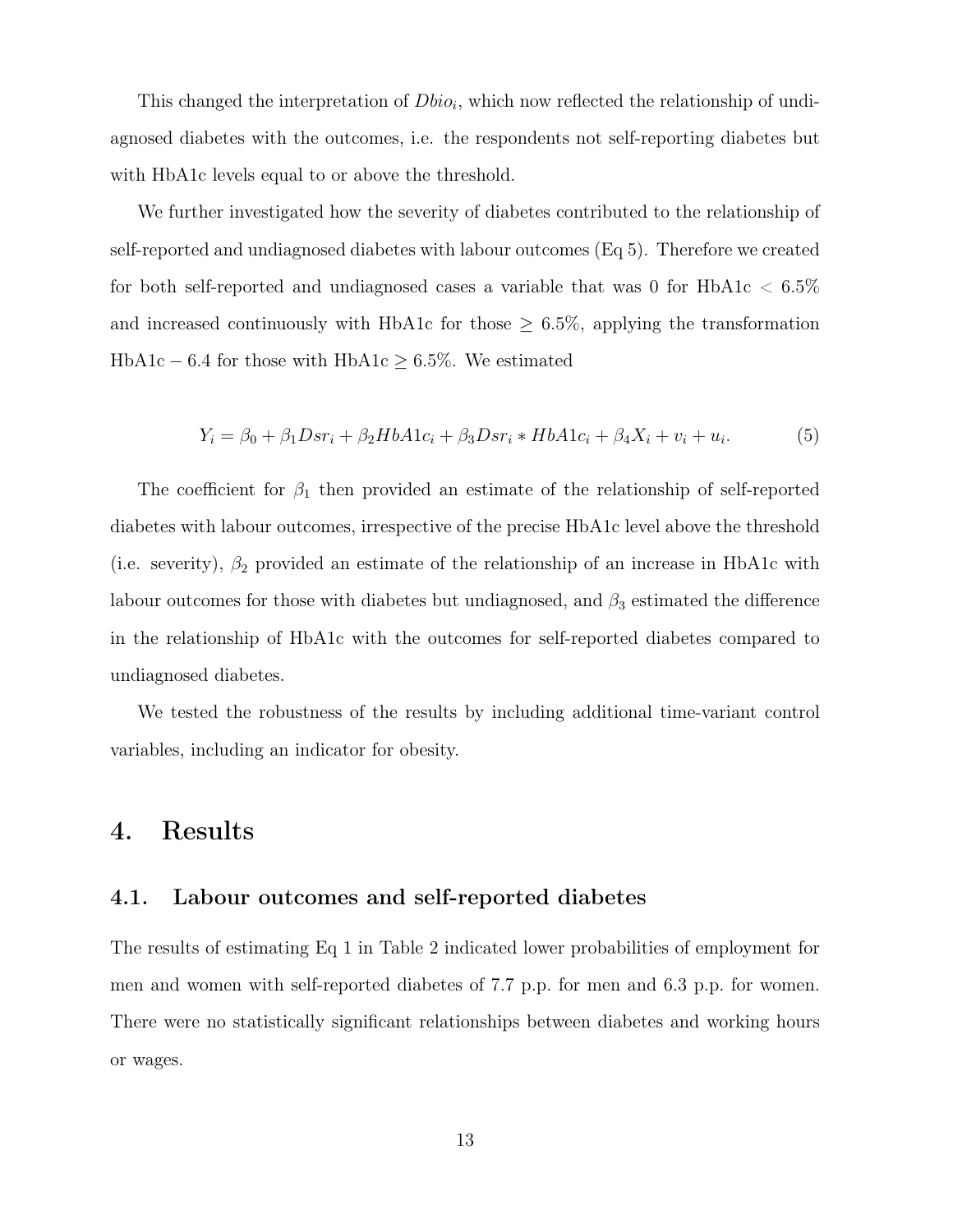Dividing the diabetes population into early and late onset groups, men, and potentially also women, with a later diabetes onset had lower employment probabilities (Supplementary Table [S2\)](#page-29-0)[INSERT LINK TO ONLINE FILE A]. In particular in women an early diabetes onset was associated with lower employment probabilities. For working hours but also for wages, the estimates were less precise and quite large, leaving a substantial part of the observed variation unexplained. Finally, we found higher wages for women with an early diabetes onset but no relationship for men.

To assess whether diabetes was related to changes in the selection into different types of work, we investigated the role of diabetes for the probability of being in non-agricultural wage employment, agricultural employment or self-employment. We found a reduction in the probability to work in agriculture for women, but not for men (Table [3\)](#page-46-0). Disaggregating the diabetes groups further according to their age showed that most statistically significant relationships were driven by the older-onset group (Supplementary Table [S3](#page-30-0) [INSERT LINK TO ONLINE FILE A]). For male self-employment, diabetes increased the probabilities to be self-employed in the younger group, while it reduced the probabilities to be self-employed in the older-onset group.

We reestimated all regressions in this section including a binary control for obesity  $(BMI \geq 30)$  (Supplementary Table [S9](#page-37-0) and Table [S10\)](#page-37-1) as well as other time-variant control variables that were excluded from the main analysis due to their unclear relationship with diabetes (Supplementary Table [S6](#page-34-0) and Supplementary Table [S7\)](#page-35-0) [INSERT LINK TO ONLINE FILE A]. All estimates remained very similar.

#### 4.2. Labour outcomes and time since diagnosis

Fig. [1](#page-50-0) shows that the probability of employment for men steadily declined as time progressed, using a non-parametric kernel-weighted local polynomial regression of the years since diagnosis on the respective labour outcome. For women, a first drop-off occurred right after diagnosis; though no consistent pattern emerged thereafter. The dynamics for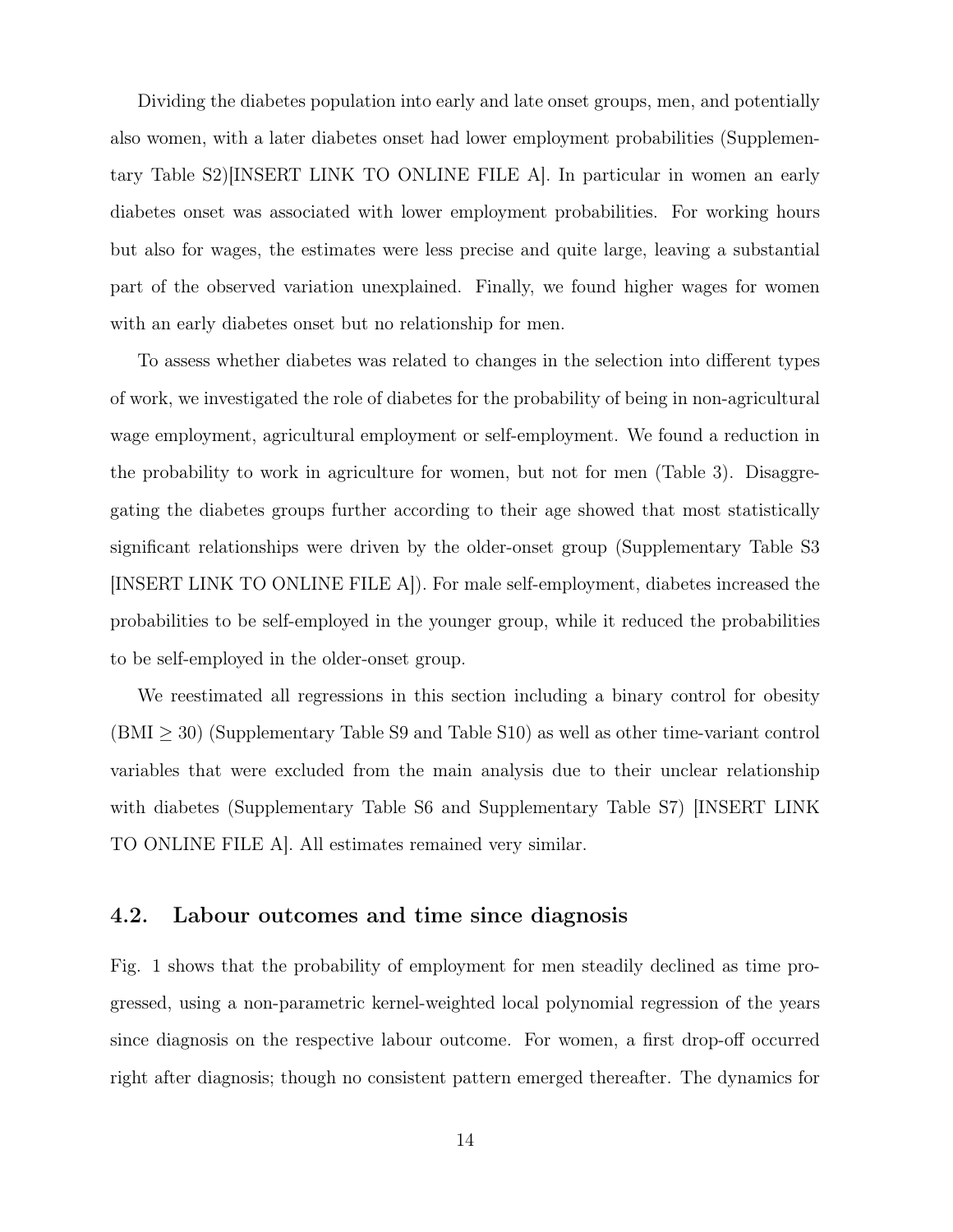working hours and wages were less clear, with a possibly long term negative trend for women but not for men.

Table [4](#page-47-0) panel A shows the results of estimating the relationship of an additional year since diagnosis with labour market outcomes. They indicate a reduction in male but not female employment probabilities with every year since the diagnosis. We also found some indication that time since diagnosis was related with a reduction in wages for women. Using diabetes onset groups, there was only evidence of a negative relationship of time since diagnosis with employment for men in the late-onset group (see Supplementary Table [S4](#page-31-0) [INSERT LINK TO ONLINE FILE A]). For monthly working hours the results indicate a negative relationship with time since diagnosis for those with early-onset diabetes, but not with late-onset diabetes. Further, we found a large positive relationship of time since diagnosis with wages of women with early-onset diabetes, but also a negative relationship for women with late-onset diabetes.

The non-linear results for the spline function and dummy variable approach are presented in panels B and C, respectively. The spline function results were not precisely estimated for either men or women, and provide only suggestive evidence that male employment probabilities were lower during the first three years, and eight to twelve years after diagnosis. Results for wages indicate reductions in men with the longest time since diagnosis and in women immediately after diagnosis. For working hours we found higher working hours in women with the longest time since diagnosis. The dummy variable models suggest lower employment probabilities for men immediately after diagnosis and 13 years after diagnosis. For women, a negative association was found after eight to twelve years after diagnosis. Contrary to the model that uses spline functions, the model that uses dummy variables did not suggest higher female working hours 13 years after diagnosis. However, similar to the model that uses spline functions we found lower wages for men and women with diabetes, in particular in the group with the longest time since diagnosis. Note that we did not estimate models splitting diabetes into early and late-onset groups,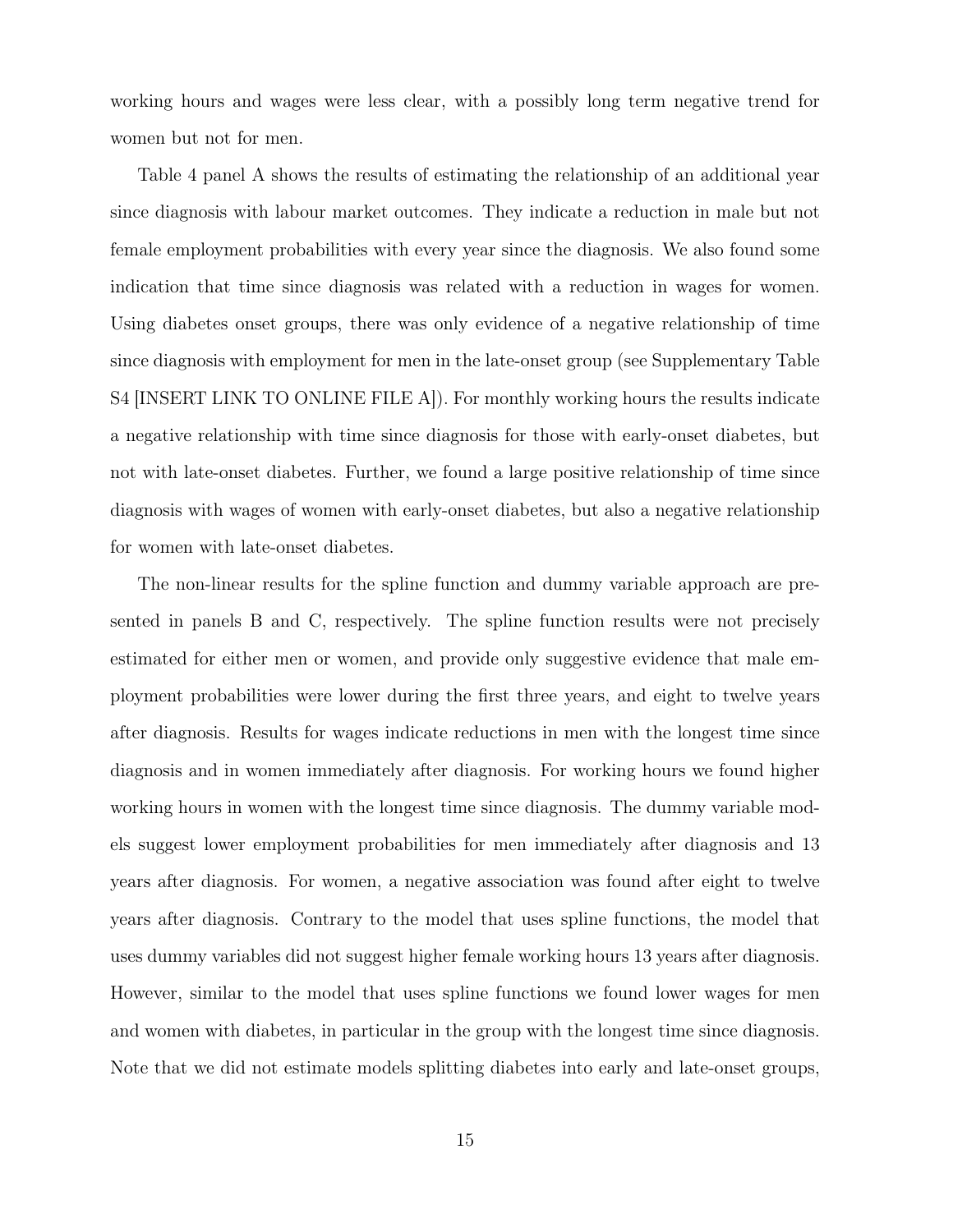as this implied major reductions in statistical power.

Controlling for other time-variant variables or additionally for obesity, results remained similar (Supplementary Table [S8](#page-36-0) and Supplementary Table [S11](#page-38-0) [INSERT LINK TO ON-LINE FILE A]). We also estimated the models using only the cross-sectional data from the third survey wave, where the year of diagnosis was first reported (see Supplementary Table [S12](#page-40-0) [INSERT LINK TO ONLINE FILE A]). The results of this analysis confirmed the linear negative relationship of time since diagnosis with employment probabilities for men, and found a linear relationship for women as well. In general, the results of the cross-sectional analysis for employment probabilities were mostly qualitatively similar to those of the fixed effects analysis, also in the non-linear models. However, the coefficients indicated more pronounced relationships than in the fixed effects models. For working hours and wages, fewer (statistically significant) relationships were found compared to the fixed effects results.

#### 4.3. Cross-sectional biomarker analysis

As reported in Supplementary Table [S5](#page-32-0) [INSERT LINK TO ONLINE FILE A], 18% of the observations in the biomarker sample were undiagnosed, which accounted for 68% of all cases above the diabetes threshold. Comparing the health status and diabetes risk factors of the diagnosed and undiagnosed diabetes populations suggests that those with self-reported diabetes were older and in worse health, both objectively and subjectively, compared to those undiagnosed.

Table [6](#page-49-0) presents the results from investigating relationships of self-reported diabetes, diabetes as defined by HbA1c, undiagnosed diabetes and diabetes severity with labour market outcomes (see Eq.  $2 - 5$ ). Overall, we did not find evidence for a significant relationship of diabetes with working hours or wages, so that in what follows we only focus on employment probabilities. Panel A confirms the earlier longitudinal results using self-reported diabetes for the cross-sectional biomarker sample. The results in panel B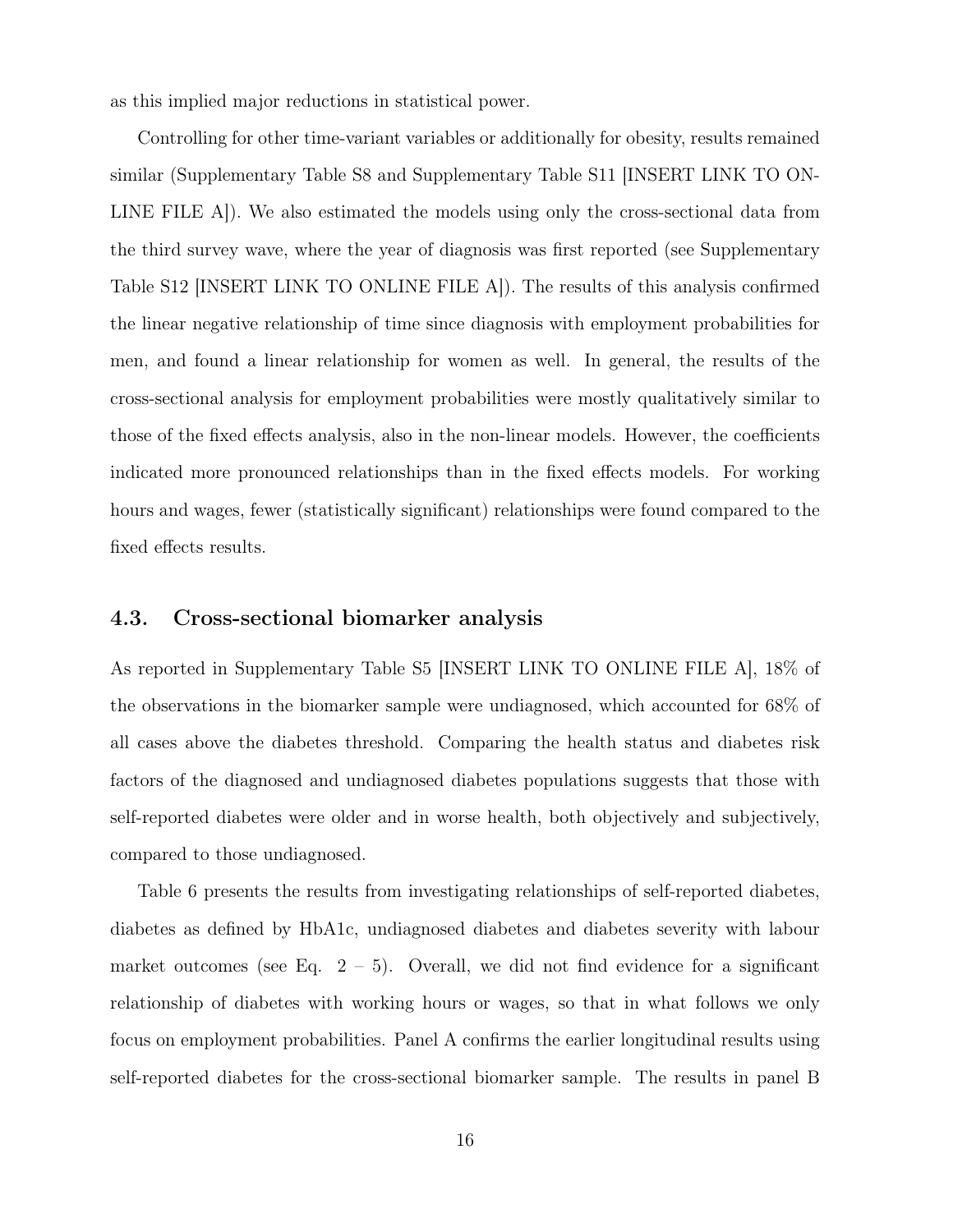indicate that the relationship with employment became weaker when diabetes was defined by HbA1c levels instead of self-reported diabetes, in particular for men. Results in Panel C indicate an absence of a (statistically significant) negative relationship between undiagnosed diabetes and labour outcomes. The results in panel D show that increasing HbA1c levels appear not to be related to the observed reductions in employment probabilities due to diabetes. Robustness checks, where we additionally controlled for other potential confounding factors as well as obesity, did not lead to qualitatively different results (see Supplementary Tables [S13](#page-42-0) and [S14](#page-43-0) [INSERT LINK TO ONLINE FILE A]).

## 5. Discussion

Diabetes is now one of the most common chronic diseases in LMICs, as well as highincome countries (HICs), with severe impacts on the health and economic well-being of those affected. Yet rigorous evidence on the economic consequences for LMICs remains scarce.

To address key methodological challenges, this paper used rich longitudinal panel data from Mexico that also contained diabetes biomarkers. The biomarker data showed alarming levels of clinically tested diabetes (27% prevalence) and indicate that a large proportion of the Mexican population (18%) has undiagnosed diabetes.

The paper provided evidence for an adverse relationship of self-reported diabetes with employment, working hours and wages. While earlier work showed evidence for Mexico for employment (Seuring, Goryakin, & Suhrcke, [2015\)](#page-24-3), this paper presented, by our knowledge, the first evidence on the relationship of diabetes with working hours and wages. Furthermore, we added to the study of Seuring, Goryakin, and Suhrcke [\(2015\)](#page-24-3) by using longitudinal instead of cross-sectional data. We provided first evidence of the relationship of diabetes with labour market outcomes over the longer term in Mexico and explored the role of undiagnosed diabetes. We confirmed earlier findings for Mexico by Seuring,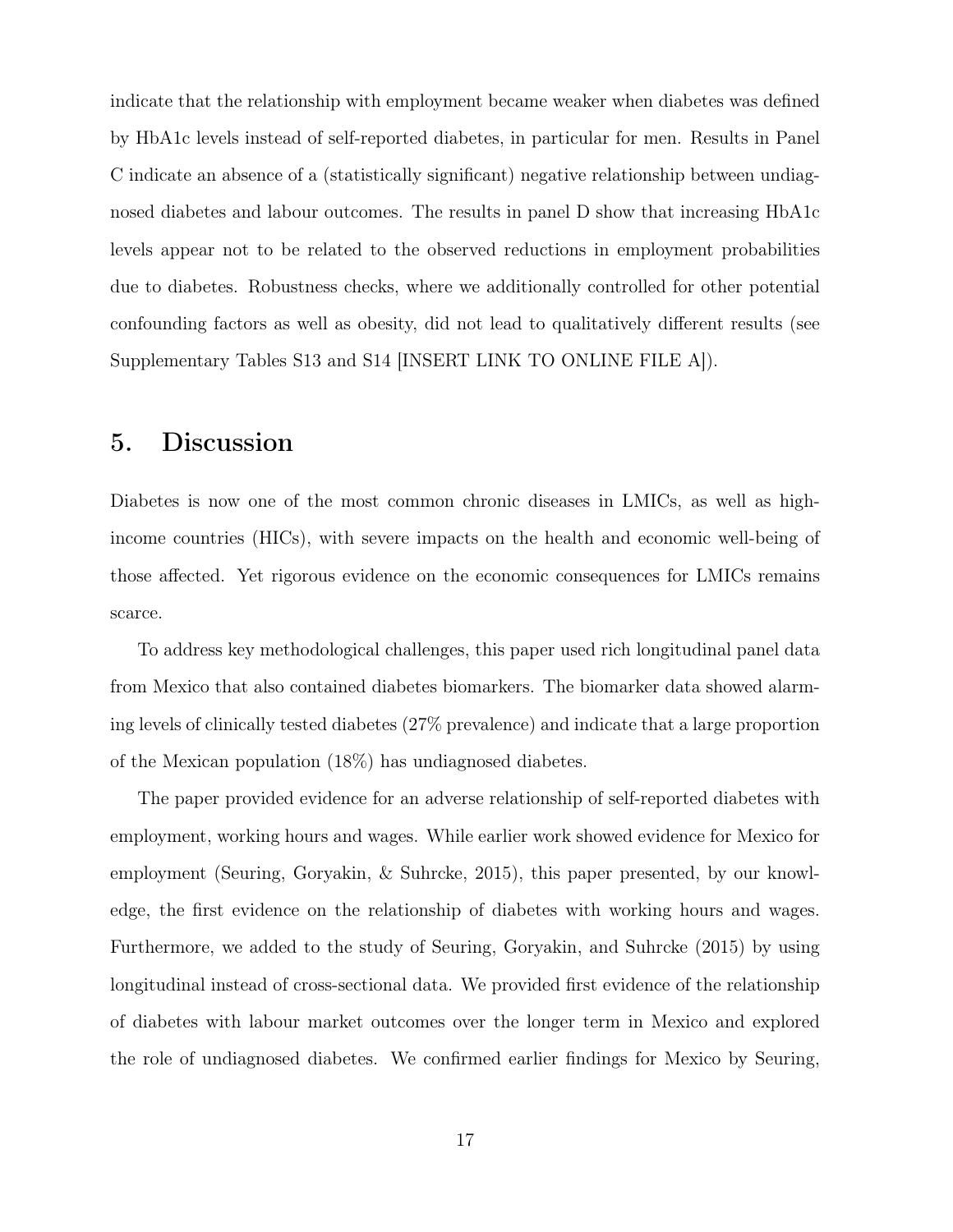Goryakin, and Suhrcke [\(2015\)](#page-24-3) insofar that we found a negative relationship of diabetes with male employment. We further showed more conclusive evidence that also for women diabetes contributes to lower employment probabilities. Taking into account the general differences in employment between men and women, the estimated relationships translate into relatively lower employment probabilities of almost 9% for men and 17% for women with diabetes. We also found that the relationships were mainly driven by those with a diabetes onset at a relatively later state, consisting of older people with most likely type 2 diabetes. This is similar to the findings of Seuring, Goryakin, and Suhrcke [\(2015\)](#page-24-3) in their stratified analysis of an older and younger age group. Analyses of the long term relationship indicated that employment probabilities fell gradually in the years following diagnosis, albeit only for men. The results using non-linear models were less clear, potentially due to reductions in statistical power. Those results suggested that the negative relationship with employment probabilities and wages appeared in particular immediately after the diabetes diagnosis and then again after a considerable time of living with the disease. The linear relationship found in our analysis contrasts with estimates for the USA, where such a linear effect on employment probabilities was absent; however, revealed falling employment probabilities after 11–15 years for females and after 2–5 years for males when non-linear models were used (Minor, [2013\)](#page-23-3).

Overall, there was no consistent relationship of diabetes with working hours or wages. Although any explanation at this point is speculative, it may be that higher paid and more educated individuals were able to remain employed without experiencing wage reductions, for instance due to their particular set of skills. They may also have had access to better health care leading to better diabetes related health outcomes. Low paid workers, on the other hand, may have lacked access to quality diabetes care, making it more likely that they developed severe complications earlier (Flores-Hernández et al., [2015\)](#page-22-7). They may also have been more likely to be in informal employment and low skilled jobs with less job security, and thus more prone to being laid off and replaced with healthier workers.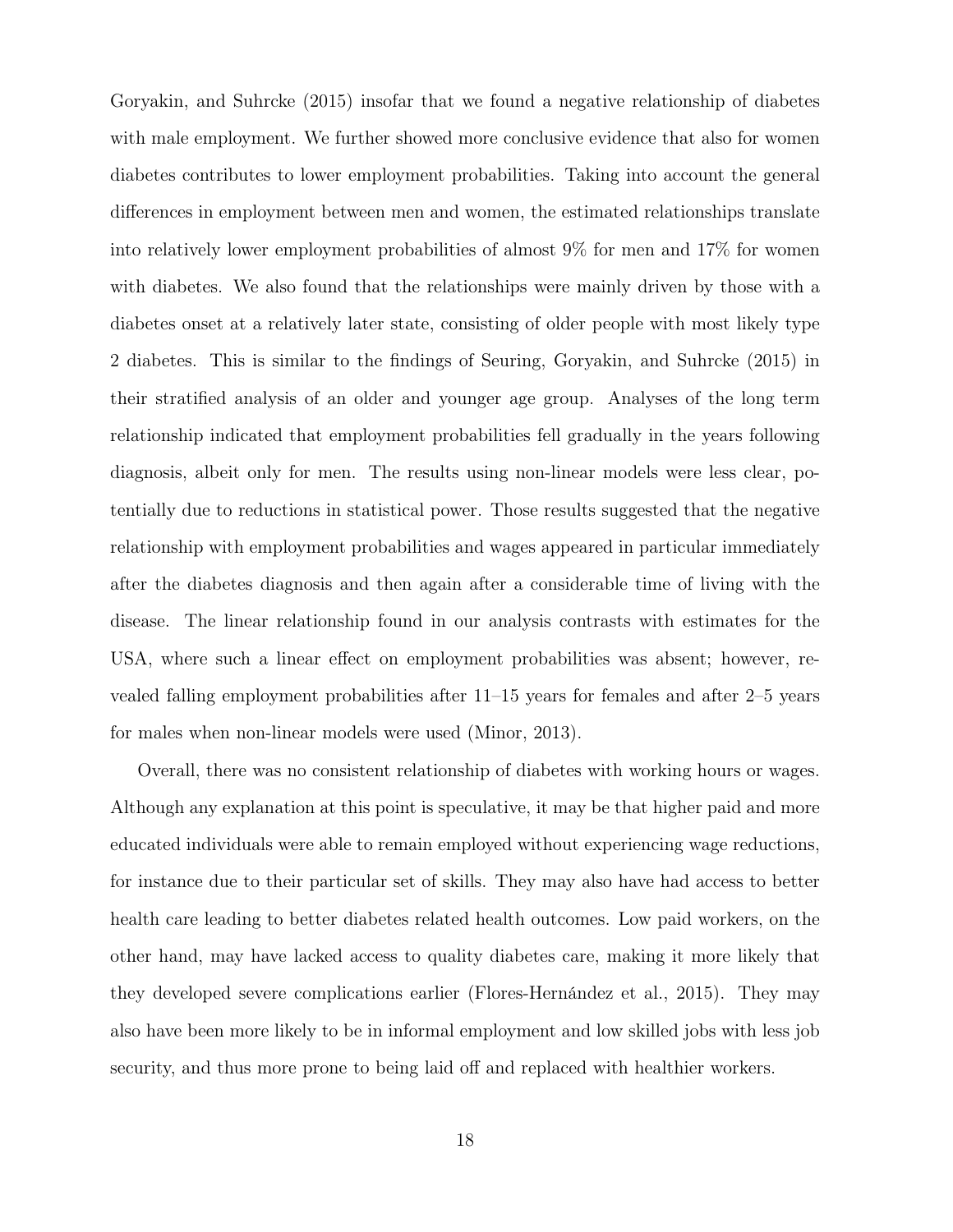We found that self-reported diabetes cases were not representative of the entire diabetes population in Mexico. A large share of the population with diabetes was undiagnosed and significantly healthier and younger, suggesting a selection into the diagnosed group based on the severity and true duration of diabetes. Consequently, diabetes as defined by the HbA1c threshold, was less related to reduced employment probabilities compared to self-reported diabetes. Further analysis showed that this was due to the absence of an association between undiagnosed diabetes and employment. These results are similar to those found for the USA, where a statistically significant relationship was only observed between diagnosed diabetes and employment, but not between undiagnosed diabetes and employment (Minor & MacEwan, [2016\)](#page-24-2). Our results further indicated that diabetes severity as proxied by current HbA1c levels was likely unrelated to labour outcomes in men and women. This is in line with findings for Mexican-Americans in the USA, where employment outcomes were unrelated to higher HbA1c levels (Brown et al., [2011\)](#page-22-2). A possible explanation may be that HbA1c levels are primarily informative for the last three months, and are neither the only nor the best indicator for the severity of diabetes. It therefore appears that a longer diabetes duration with its related health consequences, and selection into the diagnosed population based on emerging diabetes related health problems, could have been driving the identified negative relationship between a self-reported diagnosis and employment probabilities.

Our study had several limitations. While our model accounted for any time-invariant confounding, the estimates may have been affected by unobserved time-variant confounders. Reverse causality, where employment status affects the propensity to develop or be diagnosed with diabetes, may also have played a role. Existing studies that looked at this particular direction of causality, however, have not found strong evidence for an effect of employment status on diabetes (Bergemann, Grönqvist, & Gudbjörnsdottir, [2011;](#page-21-7) Schaller & Stevens, [2015\)](#page-24-6), though they were focused on HICs. We did not control for the effects of obesity, hypertension, self-reported health or other diseases in our models due to the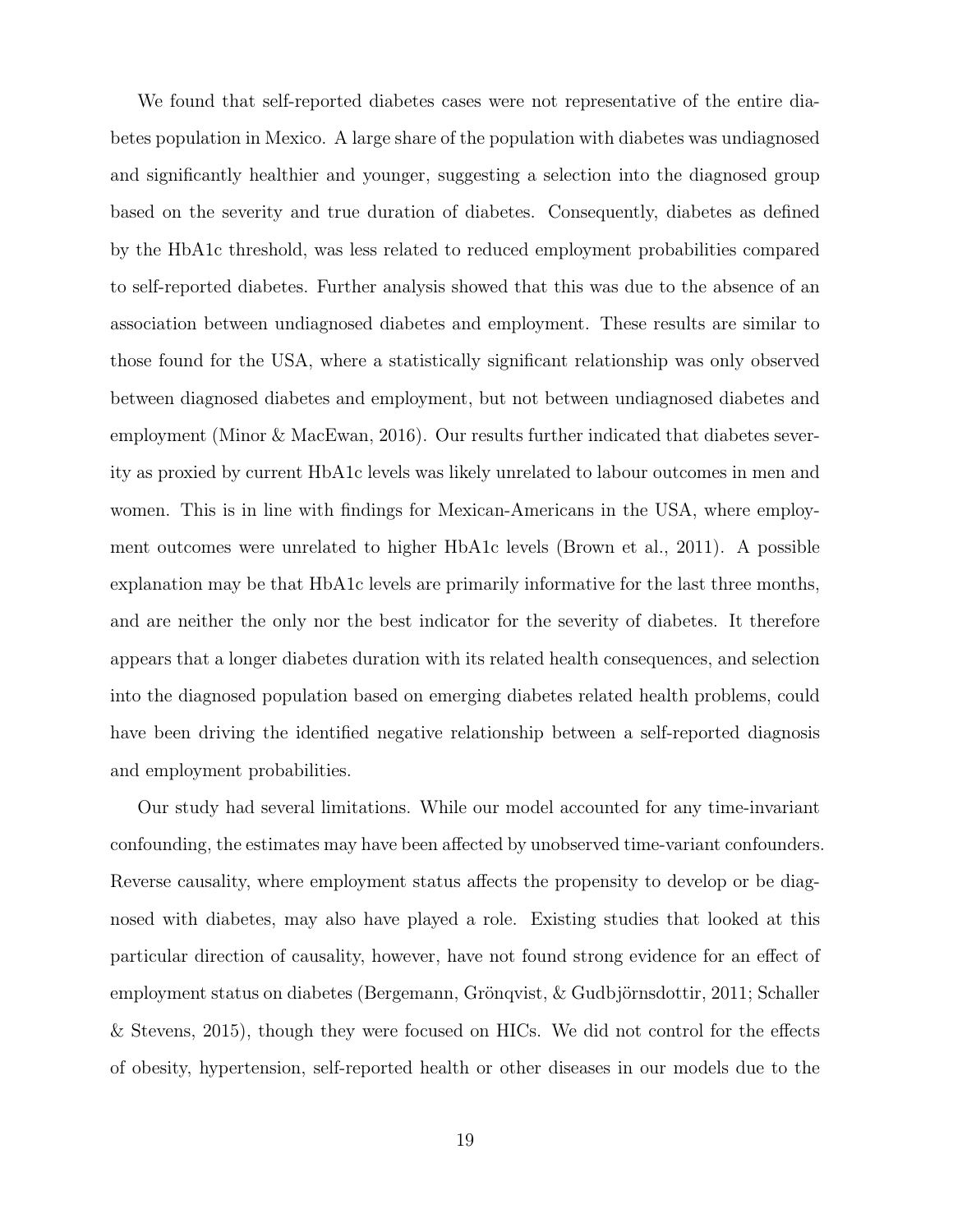high probability that they were affected by diabetes themselves, which would have made a causal interpretation of the estimates more difficult. Robustness checks including obesity and other time-variant control variables indicated that our main findings remained mostly unchanged, indicating that the main results are robust to the inclusion of additional timevariant variables. A limitation of the time since diagnosis analysis, imposed by the data, was that the year of diagnosis was only reported in the third wave. While this still allowed us to construct an estimate of the time since diagnosis for the previous waves, it restricted the analysis to those that were present in the last wave. The results of the time since diagnosis analysis are therefore not directly comparable to those using a binary diabetes indicator. Finally, we used a WHO recommended HbA1c cut-off to diagnose diabetes, due to the lack of a Mexico specific cut-off. There is some evidence that HbA1c may be affected by ethnicity (Sacks, [2011\)](#page-24-7). Hence, if Mexican ethnicity led to different HbA1c levels, then the use of our cut-off could have led to misclassification based on the used biomarkers. Finally, the analysis using early- and late diabetes onset groups may suffer from low statistical power in the early onset group, due to a low prevalence of diabetes in this group, making these estimates less informative.

Despite these limitations, our findings bear important implications. First, the relationship of self-reported diabetes with labour outcomes in Mexico seemed mostly limited to its relationship with lower employment probabilities. Second, its effect on employment was much stronger for females, though the underlying reasons for this require further investigation. Potential explanations are that lower working hours or wages for women make a drop-out less costly. Other evidence suggests that women with diabetes are in worse metabolic health compared to men when they cross the diabetes threshold (Peters, Huxley, Sattar, & Woodward, [2015\)](#page-24-8), increasing their odds to drop out. Third, caution is needed when estimates based on self-reported diabetes are interpreted in terms of the entire population, i.e. extending to those with undiagnosed diabetes. Ideally, studies would include a biomarker analysis, acknowledge the differences between diagnosed and undiag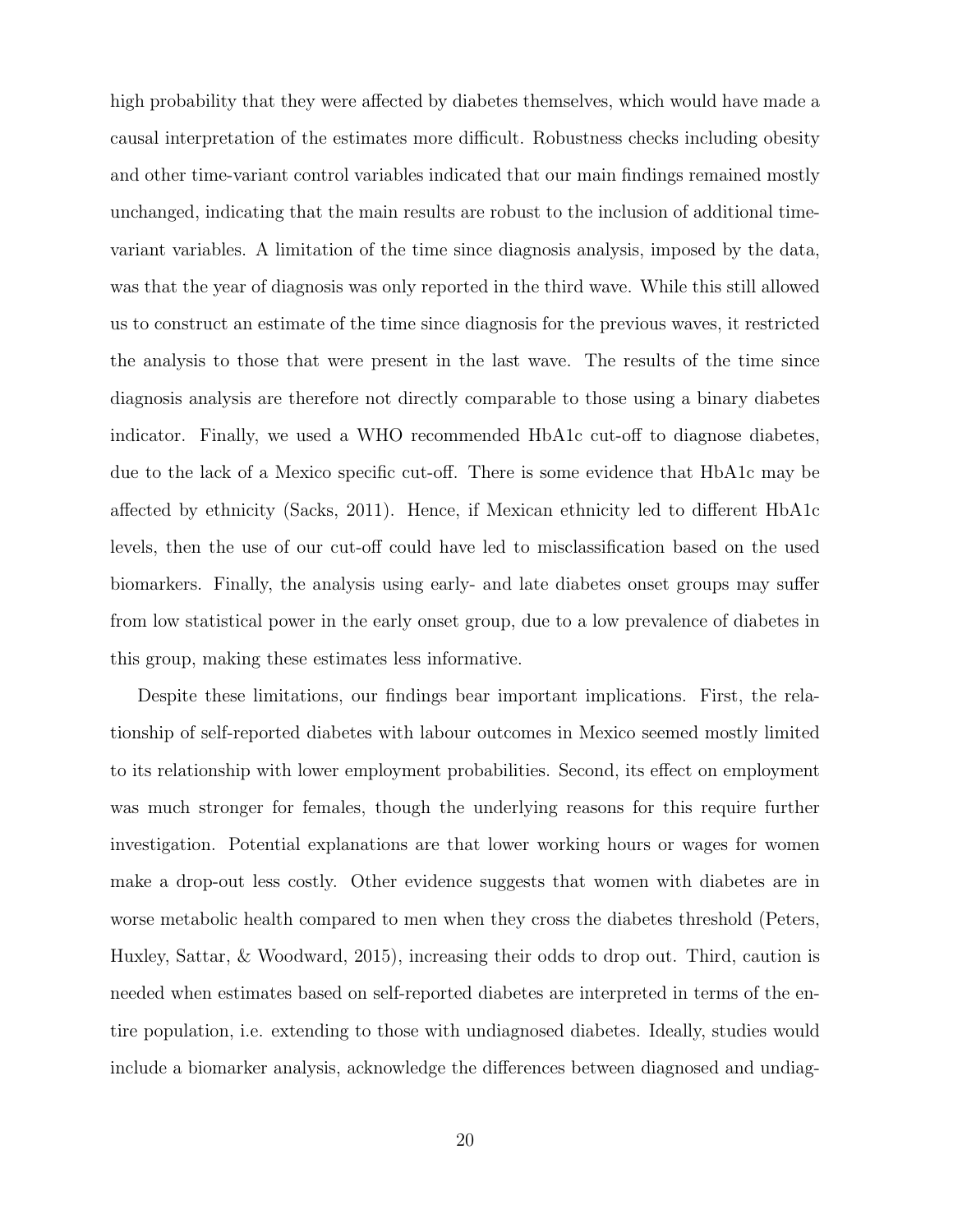nosed sub-populations, and carry out a separate analysis whenever feasible. If this is not possible, study conclusions about the effects of self-reported diabetes should be limited to this specific part of the population. This is of particular importance in LMICs where the share of undiagnosed diabetes is often high.

The large proportion of previously undiagnosed cases found in this paper indicates that diagnosis—at least in Mexico—happens late or not at all. This may reduce the possibilities to prevent complications via treatment and self-management, increasing the risk of severe complications appearing very early. Earlier diagnosis and ensuing effective treatment may mitigate the health and economic burden. Therefore, more research is needed to investigate the economic impact of diabetes over time. Longitudinal biomarker information could be used to observe the true duration and severity of diabetes as well as the time that passes until a medical diagnosis. This would allow for a better understanding of when adverse economic effects start to arise. Further, future research should investigate how time of diagnosis and treatment of diabetes affect the occurrence of adverse labour market effects of diabetes. The results of such research could allow costing studies to include more detailed information on the indirect costs of diabetes; or inform cost-effectiveness analyses that aim to include a measure of the potential benefit of the intervention to employers or society at large.

## References

- <span id="page-20-0"></span>Alegre-Díaz, J., Herrington, W., López-Cervantes, M., Gnatiuc, L., Ramirez, R., Hill, M., . . . Emberson, J. R. (2016). Diabetes and Cause-Specific Mortality in Mexico City. New England Journal of Medicine,  $375(20)$ , 1961–1971. doi:10.1056 [NEJMoa1605368](https://dx.doi.org/10.1056/NEJMoa1605368)
- <span id="page-20-1"></span>Angrist, J. & Pischke, J. (2009). Mostly Harmless Econometrics: An Empiricist's Companion. Princeton University Press.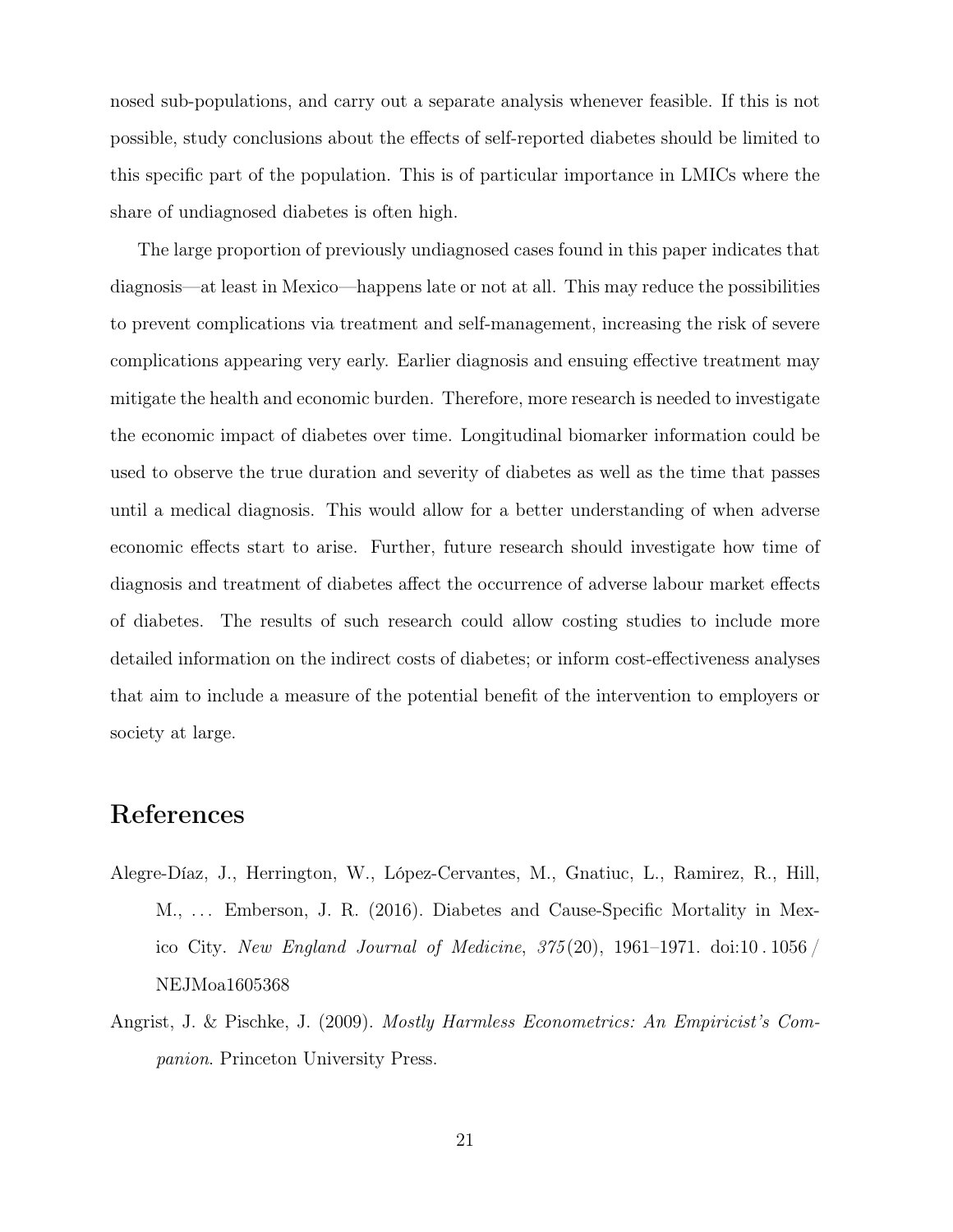- <span id="page-21-5"></span>Ayyagari, P., Grossman, D., & Sloan, F. (2011). Education and health: evidence on adults with diabetes. International Journal of Health Care Finance and Economics,  $11(1)$ , 35–54. doi[:10.1007/s10754-010-9087-x](https://dx.doi.org/10.1007/s10754-010-9087-x)
- <span id="page-21-0"></span>Barquera, S., Campos-Nonato, I., Aguilar-Salinas, C., Lopez-Ridaura, R., Arredondo, A., & Rivera-Dommarco, J. (2013). Diabetes in Mexico: cost and management of diabetes and its complications and challenges for health policy. Globalization and Health,  $9(1)$ , 3. doi[:10.1186/1744-8603-9-3](https://dx.doi.org/10.1186/1744-8603-9-3)
- <span id="page-21-1"></span>Barquera, S., Hernandez-Barrera, L., Tolentino, M. L., Espinosa, J., Ng, S. W., Rivera, J. A., & Popkin, B. M. (2008). Energy Intake from Beverages Is Increasing among Mexican Adolescents and Adults. Journal of Nutrition, 138(12), 2454–2461. doi[:10.](https://dx.doi.org/10.3945/jn.108.092163) [3945/jn.108.092163](https://dx.doi.org/10.3945/jn.108.092163)
- <span id="page-21-2"></span>Basu, S., Yoffe, P., Hills, N., & Lustig, R. H. (2013). The Relationship of Sugar to Population-Level Diabetes Prevalence: An Econometric Analysis of Repeated Cross-Sectional Data. PLoS ONE, 8 (2), e57873. doi[:10.1371/journal.pone.0057873](https://dx.doi.org/10.1371/journal.pone.0057873)
- <span id="page-21-6"></span>Beagley, J., Guariguata, L., Weil, C., & Motala, A. a. (2014). Global estimates of undiagnosed diabetes in adults. Diabetes Research and Clinical Practice, 103 (2), 150–160. doi[:10.1016/j.diabres.2013.11.001](https://dx.doi.org/10.1016/j.diabres.2013.11.001)
- <span id="page-21-3"></span>Bello-Chavolla, O. Y., Rojas-Martinez, R., Aguilar-Salinas, C. A., & Hernández-Avila, M. (2017). Epidemiology of diabetes mellitus in Mexico. Nutrition Reviews, 75 (suppl 1), 4–12. doi[:10.1093/nutrit/nuw030](https://dx.doi.org/10.1093/nutrit/nuw030)
- <span id="page-21-7"></span>Bergemann, A., Grönqvist, E., & Gudbjörnsdottir, S. (2011). The effects of job displacement on the onset and progression. Netspar Discussion Paper, (25), 1–37.
- <span id="page-21-4"></span>Brown, H. S., Pagán, J. A., & Bastida, E. (2005). The Impact of Diabetes on Employment: Genetic IVs in a Bivariate Probit. Health Economics,  $14(5)$ , 537–544. doi[:10.1002/](https://dx.doi.org/10.1002/hec.942) [hec.942](https://dx.doi.org/10.1002/hec.942)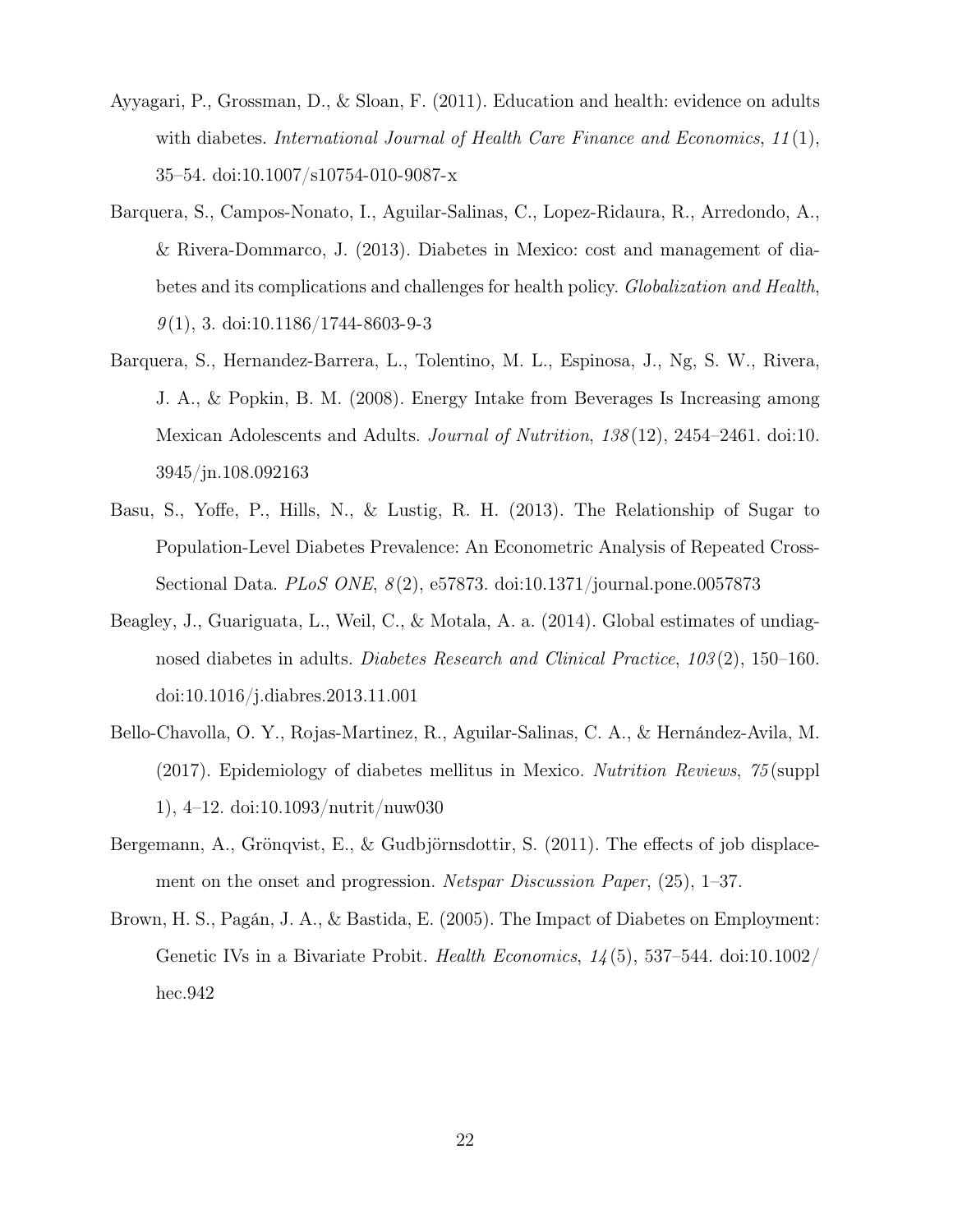- <span id="page-22-2"></span>Brown, H. S., Perez, A., Yarnell, L. M., Pagan, J. a., Hanis, C. L., Fischer-Hoch, S. P., & McCormick, J. B. (2011). Diabetes and employment productivity: does diabetes management matter? American Journal of Managed Care, 17(8), 569-576.
- <span id="page-22-1"></span>Brown, T. T. (2014). How effective are public health departments at preventing mortality? Economics & Human Biology, 13, 34–45. doi[:10.1016/j.ehb.2013.10.001](https://dx.doi.org/10.1016/j.ehb.2013.10.001)
- <span id="page-22-4"></span>Crimmins, E., McDade, T., Rubalcava, L., Seeman, T., Teruel, G., & Thomas, D. (2015). Health of the Mexican population: Results from the Mexican Family Life Survey  $(MxFLS).$
- <span id="page-22-3"></span>Currie, J. & Vogl, T. (2013). Early-Life Health and Adult Circumstance in Developing Countries. Annual Review of Economics,  $5(1)$ , 1–36. doi:10.1146 / annurev [economics-081412-103704](https://dx.doi.org/10.1146/annurev-economics-081412-103704)
- <span id="page-22-5"></span>De Fine Olivarius, N., Siersma, V. D., Køster-Rasmussen, R., Heitmann, B. L., & Waldorff, F. B. (2015). Weight changes following the diagnosis of type 2 diabetes: The impact of recent and past weight history before diagnosis. Results from the Danish Diabetes Care in General Practice (DCGP) Study. PLoS ONE,  $10(4)$ , 1-14. doi[:10.1371/](https://dx.doi.org/10.1371/journal.pone.0122219) [journal.pone.0122219](https://dx.doi.org/10.1371/journal.pone.0122219)
- <span id="page-22-6"></span>Filmer, D. & Pritchett, L. (2001). Estimating wealth effects without expenditure data-Or tears: An application to educational enrollments in states of India. Demography,  $38(1), 115-132.$
- <span id="page-22-7"></span>Flores-Hernández, S., Saturno-Hernández, P. J., Reyes-Morales, H., Barrientos-Gutiérrez, T., Villalpando, S., & Hernández-Ávila, M. (2015). Quality of Diabetes Care: The Challenges of an Increasing Epidemic in Mexico. Results from Two National Health Surveys (2006 and 2012). Plos One,  $10(7)$ , e0133958. doi:10.1371/journal.pone. [0133958](https://dx.doi.org/10.1371/journal.pone.0133958)
- <span id="page-22-0"></span>Gregg, E. W., Chen, H., Wagenknecht, L. E., Clark, J. M., Delahanty, L. M., Bantle, J., ... Bertoni, A. G. (2012). Association of an Intensive Lifestyle Intervention With Re-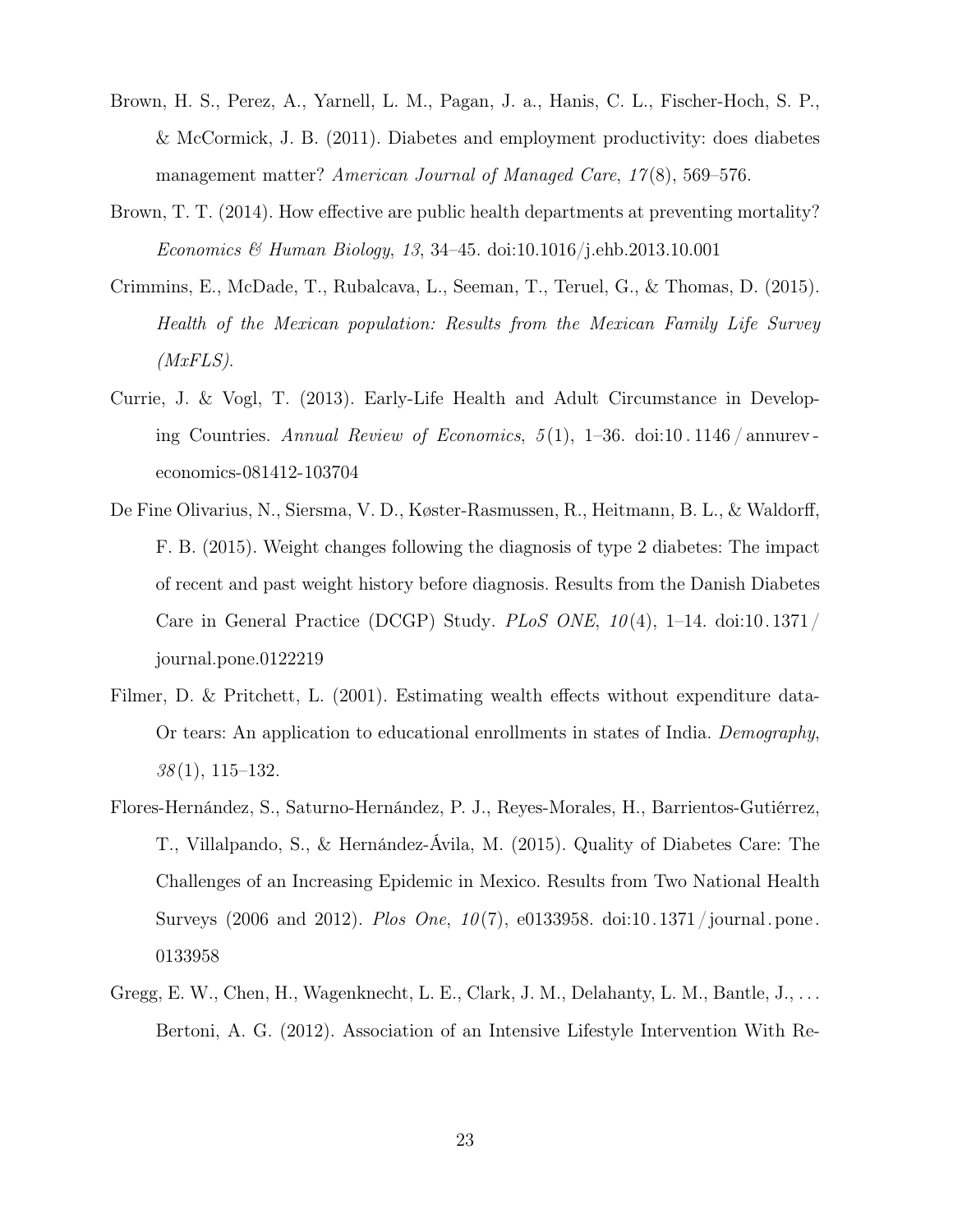mission of Type 2 Diabetes. Journal of the American Medical Association, 308 (23), 2489. doi[:10.1001/jama.2012.67929](https://dx.doi.org/10.1001/jama.2012.67929)

- <span id="page-23-7"></span>Herrington, W. G., Alegre-Díaz, J., Wade, R., Gnatiuc, L., Ramirez-Reyes, R., Hill, M., . . . Emberson, J. R. (2018). Effect of diabetes duration and glycaemic control on 14-year cause-specific mortality in Mexican adults: a blood-based prospective cohort study. The Lancet Diabetes & Endocrinology,  $8587(18)$ , 1–9. doi:10.1016/S2213-[8587\(18\)30050-0](https://dx.doi.org/10.1016/S2213-8587(18)30050-0)
- <span id="page-23-0"></span>International Diabetes Federation. (2015). Diabetes Atlas. International Diabetes Federation. International Diabetes Federation.
- <span id="page-23-4"></span>Latif, E. (2009). The impact of diabetes on employment in Canada. *Health Economics*, 18 (5), 577–589. doi[:10.1002/hec.1390](https://dx.doi.org/10.1002/hec.1390)
- <span id="page-23-6"></span>Li, Y., He, Y., Qi, L., Jaddoe, V. W., Feskens, E. J. M., Yang, X., . . . Hu, F. B. (2010). Exposure to the Chinese Famine in Early Life and the Risk of Hyperglycemia and Type 2 Diabetes in Adulthood. Diabetes, 59 (10), 2400–2406. doi[:10.2337/db10-0385](https://dx.doi.org/10.2337/db10-0385)
- <span id="page-23-1"></span>Lim, E. L., Hollingsworth, K. G., Aribisala, B. S., Chen, M. J., Mathers, J. C., & Taylor, R. (2011). Reversal of type 2 diabetes: Normalisation of beta cell function in association with decreased pancreas and liver triacylglycerol. *Diabetologia*,  $54(10)$ , 2506–2514. doi[:10.1007/s00125-011-2204-7](https://dx.doi.org/10.1007/s00125-011-2204-7)
- <span id="page-23-5"></span>Liu, X. & Zhu, C. (2014). Will knowing diabetes affect labor income? Evidence from a natural experiment. Economics Letters,  $124(1)$ , 74–78. doi[:10.1016/j.econlet.2014.](https://dx.doi.org/10.1016/j.econlet.2014.04.019) [04.019](https://dx.doi.org/10.1016/j.econlet.2014.04.019)
- <span id="page-23-2"></span>Minor, T. (2011). The effect of diabetes on female labor force decisions: new evidence from the National Health Interview Survey. Health Economics, 20 (12), 1468–1486. doi[:10.1002/hec.1685](https://dx.doi.org/10.1002/hec.1685)
- <span id="page-23-3"></span>Minor, T. (2013). An investigation into the effect of type I and type II diabetes duration on employment and wages. Economics & Human Biology,  $11(4)$ , 534–544. doi[:10.](https://dx.doi.org/10.1016/j.ehb.2013.04.004) [1016/j.ehb.2013.04.004](https://dx.doi.org/10.1016/j.ehb.2013.04.004)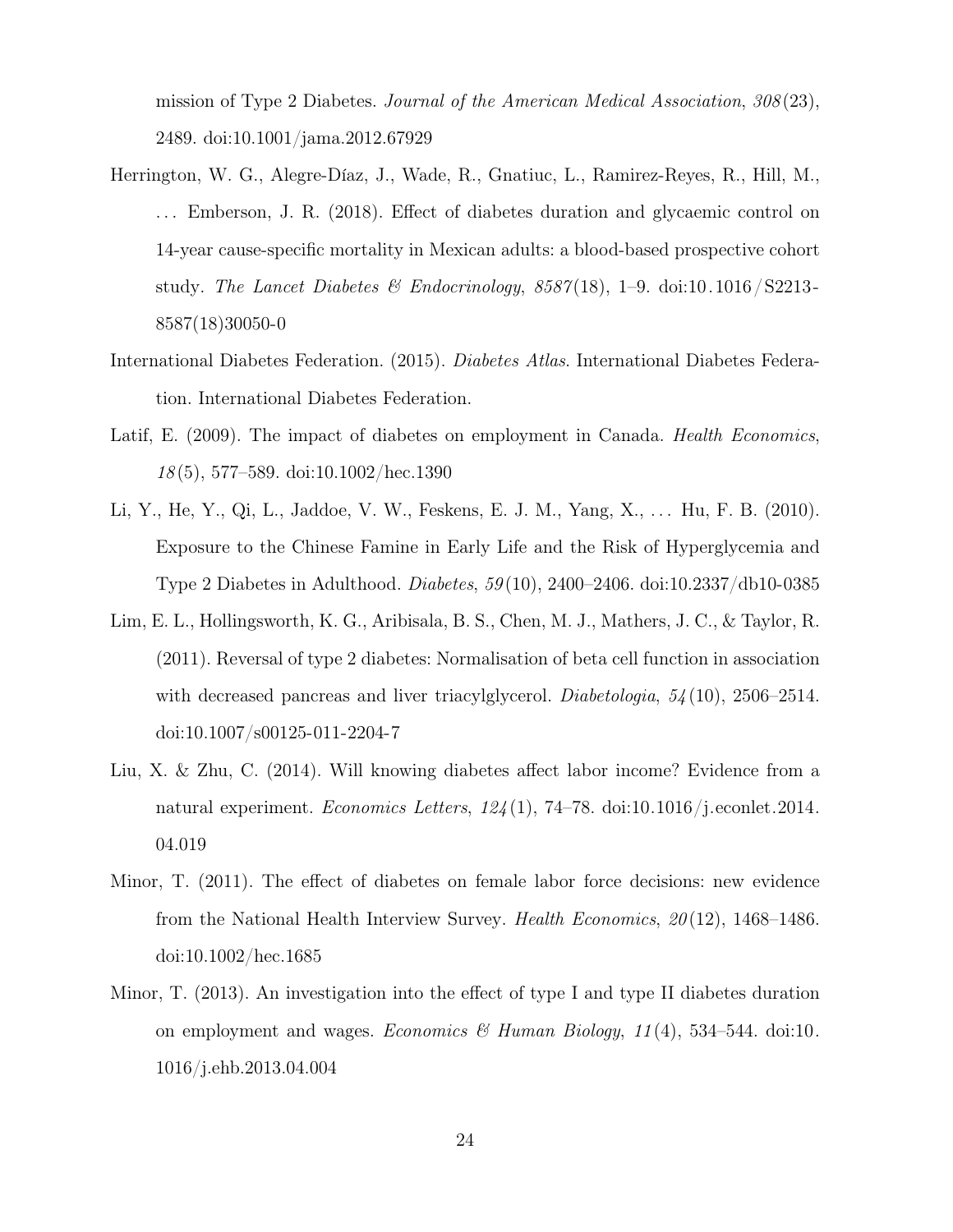- <span id="page-24-2"></span>Minor, T. & MacEwan, J. P. (2016). A comparison of diagnosed and undiagnosed diabetes patients and labor supply. Economics & Human Biology, 20, 14–25. doi[:10.1016/j.](https://dx.doi.org/10.1016/j.ehb.2015.10.003) [ehb.2015.10.003](https://dx.doi.org/10.1016/j.ehb.2015.10.003)
- <span id="page-24-8"></span>Peters, S. A. E., Huxley, R. R., Sattar, N., & Woodward, M. (2015). Sex Differences in the Excess Risk of Cardiovascular Diseases Associated with Type 2 Diabetes: Potential Explanations and Clinical Implications. Current Cardiovascular Risk Reports,  $9(7)$ , 1–7. doi[:10.1007/s12170-015-0462-5](https://dx.doi.org/10.1007/s12170-015-0462-5)
- <span id="page-24-0"></span>Reynoso-Noverón, N., Mehta, R., Almeda-Valdes, P., Rojas-Martinez, R., Villalpando, S., Hernández-Ávila, M., & Aguilar-Salinas, C. a. (2011). Estimated incidence of cardiovascular complications related to type 2 diabetes in Mexico using the UKPDS outcome model and a population-based survey. Cardiovascular Diabetology,  $10(1)$ , 1. doi[:10.1186/1475-2840-10-1](https://dx.doi.org/10.1186/1475-2840-10-1)
- <span id="page-24-4"></span>Rubalcava, L. & Teruel, G. (2013). User's Guide for the Mexican Family Life Survey Third Round.
- <span id="page-24-7"></span>Sacks, D. B. (2011). A1C Versus Glucose Testing: A Comparison. Diabetes Care, 34 (2), 518–523. doi[:10.2337/dc10-1546](https://dx.doi.org/10.2337/dc10-1546)
- <span id="page-24-6"></span>Schaller, J. & Stevens, A. H. (2015). Short-run effects of job loss on health conditions, health insurance, and health care utilization. *Journal of Health Economics*, 43, 190– 203. doi[:10.1016/j.jhealeco.2015.07.003](https://dx.doi.org/10.1016/j.jhealeco.2015.07.003)
- <span id="page-24-1"></span>Seuring, T., Archangelidi, O., & Suhrcke, M. (2015). The Economic Costs of Type 2 Diabetes: A Global Systematic Review. *PharmacoEconomics*, 33(8), 811–831. doi[:10.](https://dx.doi.org/10.1007/s40273-015-0268-9) [1007/s40273-015-0268-9](https://dx.doi.org/10.1007/s40273-015-0268-9)
- <span id="page-24-3"></span>Seuring, T., Goryakin, Y., & Suhrcke, M. (2015). The impact of diabetes on employment in Mexico. *Economics & Human Biology*, 18, 85–100. doi[:10.1016/j.ehb.2015.04.002](https://dx.doi.org/10.1016/j.ehb.2015.04.002)
- <span id="page-24-5"></span>Seuring, T., Suhrcke, M., Serneels, P., & Bachmann, M. (2018). Diabetes, Employment and Behavioural Risk Factors in China : Marginal Structural Models versus Fixed Effects Models Diabetes , Employment and Behavioural Risk Factors in China :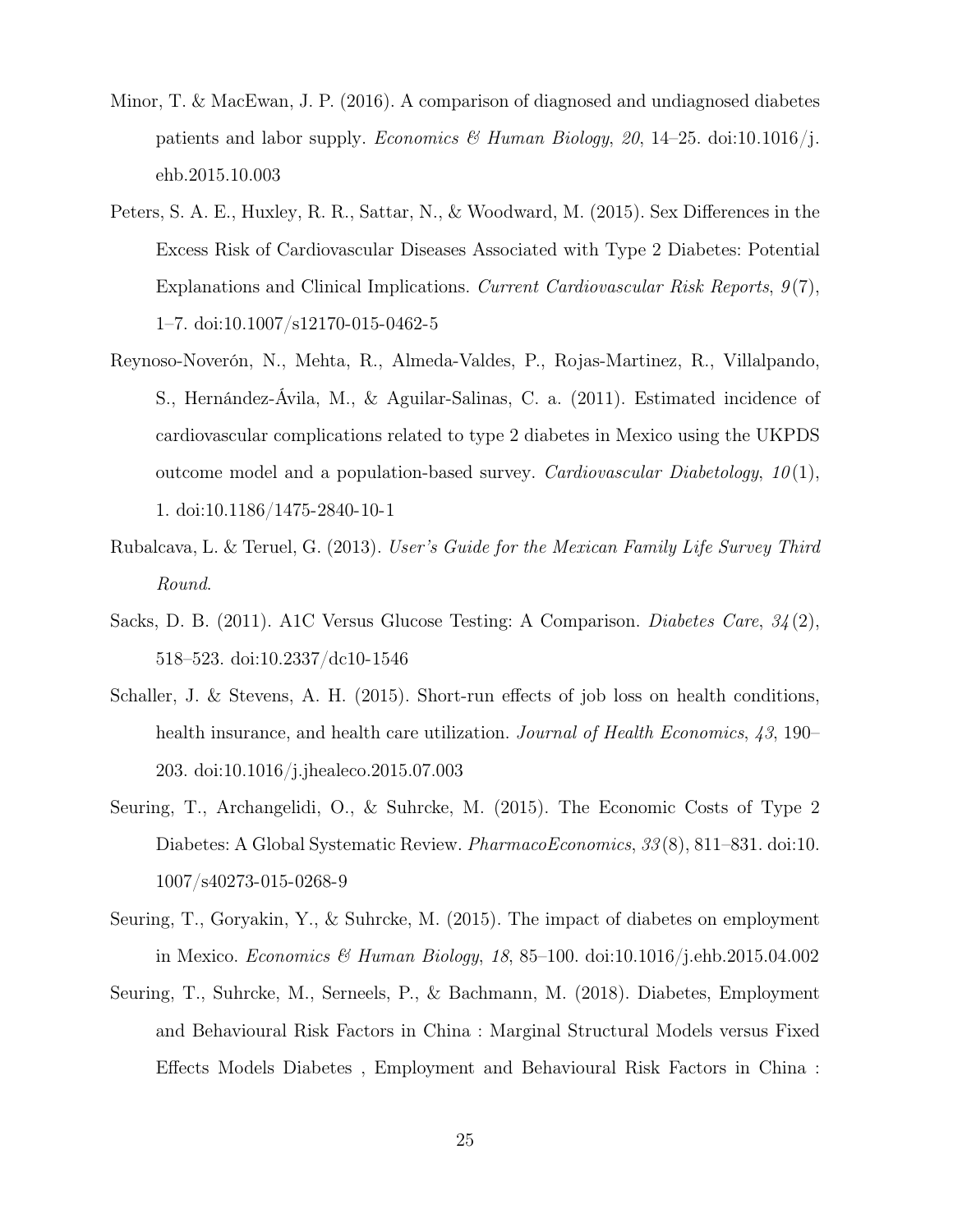Marginal Structural Models versus Fixed Effects Models. IZA Discussion Papers, (11817).

- <span id="page-25-5"></span>Slade, A. N. (2012). Health Investment Decisions in Response to Diabetes Information in Older Americans. Journal of Health Economics, 31 (3), 502–520.
- <span id="page-25-3"></span>Sotomayor, O. (2013). Fetal and infant origins of diabetes and ill health: Evidence from Puerto Rico's 1928 and 1932 hurricanes. *Economics & Human Biology*, 11(3), 281– 293. doi[:10.1016/j.ehb.2012.02.009](https://dx.doi.org/10.1016/j.ehb.2012.02.009)
- <span id="page-25-6"></span>StataCorp. (2017). Stata Statistical Software: Release 15. College Station, TX: StataCorp LLC.
- <span id="page-25-2"></span>van Ewijk, R. (2011). Long-Term Health Effects on the Next Generation of Ramadan Fasting during Pregnancy. Journal of Health Economics, 30 (6), 1246–1260.
- <span id="page-25-0"></span>Williams, A. L., Jacobs, S. B. R., Moreno-Macías, H., Huerta-Chagoya, A., Churchhouse, C., Márquez-Luna, C., ... Tusié-Luna, T. (2013). Sequence variants in SLC16A11 are a common risk factor for type 2 diabetes in Mexico. Nature, 506 (7486), 97–101. doi[:10.1038/nature12828](https://dx.doi.org/10.1038/nature12828)
- <span id="page-25-4"></span>World Health Organization. (2011). Use of glycated haemoglobin (HbA1c) in the diagnosis of diabetes mellitus: abbreviated report of a WHO consultation. Geneva: World Health Organization.
- <span id="page-25-1"></span>World Health Organization. (2016). Global Report on Diabetes. Geneva: World Health Organization.
- <span id="page-25-8"></span>Yuan, X., Liu, T., Wu, L., Zou, Z.-Y., & Li, C. (2015). Validity of self-reported diabetes among middle-aged and older Chinese adults: the China Health and Retirement Longitudinal Study. *British Medical Journal Open*, 5(4), e006633–e006633. doi[:10.](https://dx.doi.org/10.1136/bmjopen-2014-006633) [1136/bmjopen-2014-006633](https://dx.doi.org/10.1136/bmjopen-2014-006633)
- <span id="page-25-7"></span>Zajacova, A., Dowd, J., Schoeni, R. F., & Wallace, R. B. (2010). Consistency and precision of cancer reporting in a multiwave national panel survey. Population Health Metrics,  $8(1)$ , 20. doi[:10.1186/1478-7954-8-20](https://dx.doi.org/10.1186/1478-7954-8-20)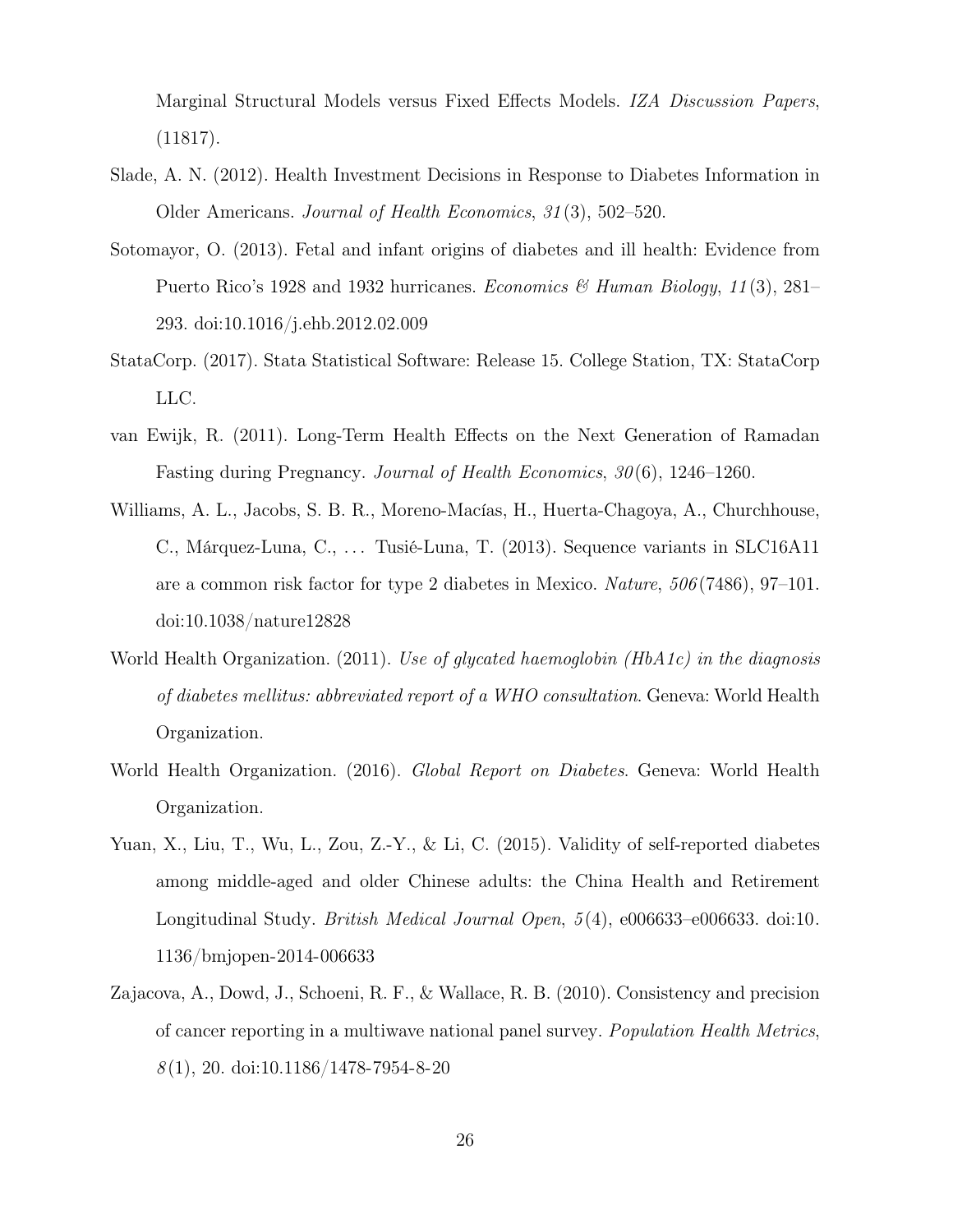## Supplementary material

#### Strategies to deal with inconsistent self-reporting over time

Reporting error can pose a considerable challenge in the use of self-reported data. Fortunately, the MxFLS data provide several possibilities to assess the amount of misreporting and apply corrections before estimating the labour market effects of diabetes. In what follows we describe how we have dealt with inconsistencies in self-reported diabetes over time.

Throughout the surveys, self-reported diabetes was measured by the question 'Have you ever been diagnosed by diabetes'. One of the key advantages of panel data is the repeated measurement which results in more than one data point, allowing to uncover inconsistencies for cases with multiple observations. Very little is known about inconsistencies in self-reported diabetes over time. Zajacova, Dowd, Schoeni, and Wallace [\(2010\)](#page-25-7) assess the consistency of a self-reported cancer diagnosis over time in the USA. The study found that 30% of those who had reported a cancer diagnosis at an earlier point, failed to report the diagnosis at a later point in time. A more recent diagnosis was found to be reported with greater consistency, possibly due to increasing recall problems as time since diagnosis advanced.

When assessing the MxFLS, we also found inconsistencies in the diabetes self-reports across the three waves, with between 10–20% of those reporting diabetes in one wave not doing so in one of the subsequent waves. To improve the validity of diabetes self-reports, we were interested in reducing the amount of reporting inconsistencies.

For diabetes, the main concern with mismeasurement is related to a lack of a diagnosis. Wrong self-reports indicating a diagnosis of diabetes we deemed less of a problem since incentives to falsely report a diabetes diagnosis seem to be very limited—although we cannot exclude this. A study from China found that the vast majority (98%) of those who self-reported diabetes were tested positive for diabetes, while only a minority of those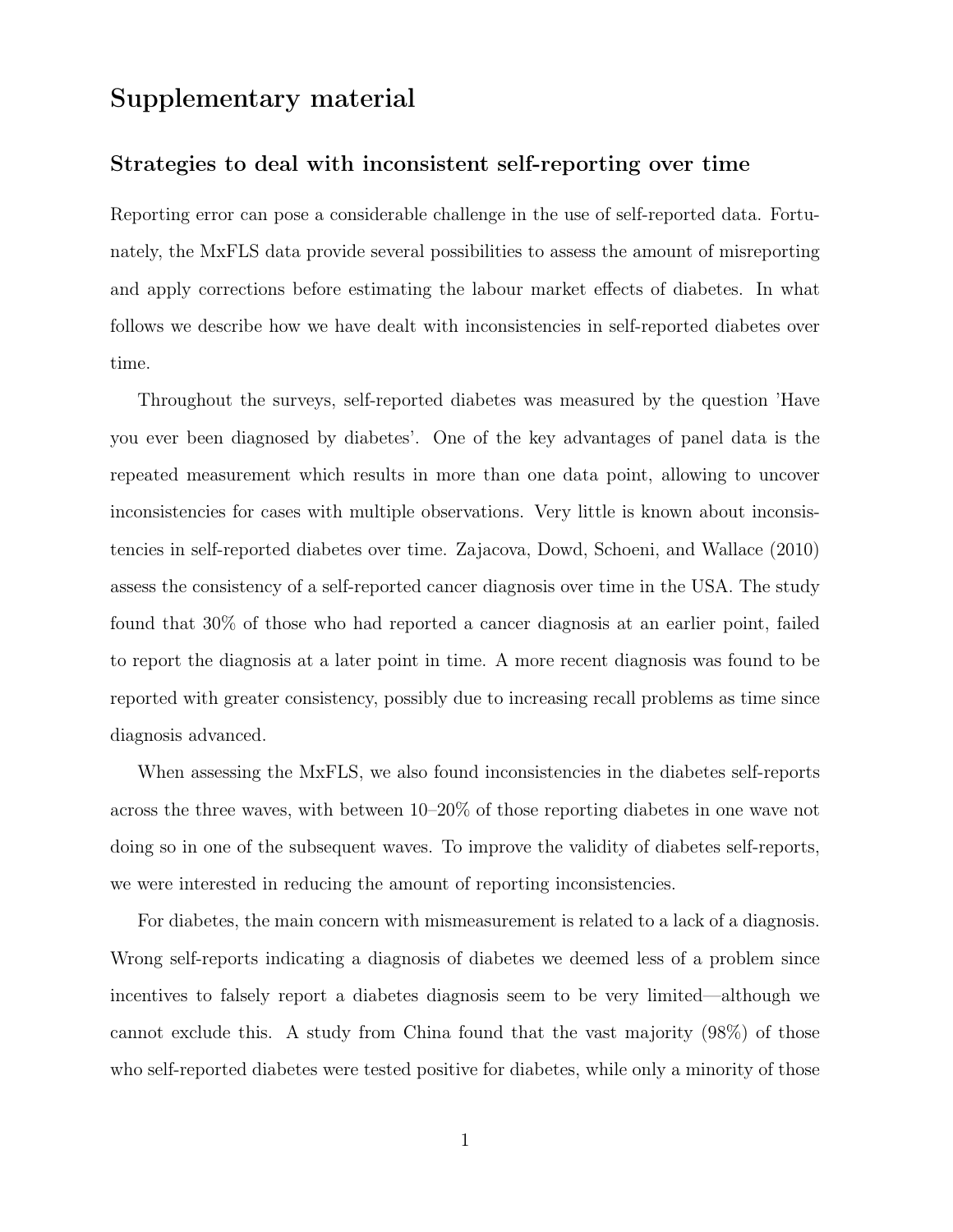who were tested positive for diabetes (40%) actually self-reported the disease (Yuan, Liu, Wu, Zou, & Li, [2015\)](#page-25-8). Our data showed a similar pattern, with a low proportion (2%) of the respondents being tested negative while self-reporting diabetes, while the majority of those who were tested positive (68%) did not self-report diabetes.

We used the above information to infer the "true" diabetes status for those with inconsistent reports. For respondents present in all three waves, we corrected inconsistencies as reported in Supplementary Table [S1.](#page-27-0) We assumed that if diabetes was reported only once in the first two waves (either in 2002 or 2005) and then not reported again in the ensuing waves, this diabetes report was likely to be false (see lines 3 and 4 in Supplementary Table [S1\)](#page-27-0) and that the person never had received a diagnosis. If a diabetes diagnosis was reported in two of the three waves (in 2002 and 2009 but not 2005, or in 2002 and 2005 but not in 2009), we assumed that the respondent had diabetes in all three waves (see lines 1 and 2 in Supplementary Table [S1\)](#page-27-0). For cases where we only had information from two waves, we assumed that if a diabetes diagnosis had been reported in a prior wave they also had diabetes in the ensuing wave, even if it was not reported in the latter (see lines 5 and 6 in Supplementary Table [S1\)](#page-27-0), given that most diabetes self-reports tend to be correct.

Table S1. Inconsistencies in diabetes self-report in MxFLS.

<span id="page-27-0"></span>

| Inconsistency                                                                                       | Assumption                     | Number of observations replaced |
|-----------------------------------------------------------------------------------------------------|--------------------------------|---------------------------------|
| 1 Diabetes self-report only in 2002, but not in 2005 and 2009                                       | Has no diabetes in 2002 either | 66                              |
| 2 Diabetes self-report only in 2005, but not in 2002 and 2009                                       | Has no diabetes in 2005 either | 52                              |
| 3 Diabetes self-report in 2002, 2005 but not in 2009                                                | Has diabetes in 2009 as well   | 19                              |
| 4 Diabetes self-report in 2002, 2009 but not in 2005                                                | Has diabetes in 2005 as well   | 63                              |
| 5 Diabetes self-report in 2002, but not in 2005. Not in survey in 2009 Has diabetes in 2005 as well |                                | 44                              |
| 6 Diabetes self-report in 2005, but not in 2009. Not in survey in 2002 Has diabetes in 2009 as well |                                | 23                              |

We then tested if the respondents we categorized as not having a diabetes diagnosis based on above rules, were actually more likely to not have biometrically measured diabetes, using the biomarker data from wave 3. Of those with inconsistencies in their diabetes self-reports, 95 were present in the biomarker sample (46 with two self-reports (from lines 3 and 4 in Table [S1\)](#page-27-0) and 49 with one self-report of diabetes (from lines 1 and 2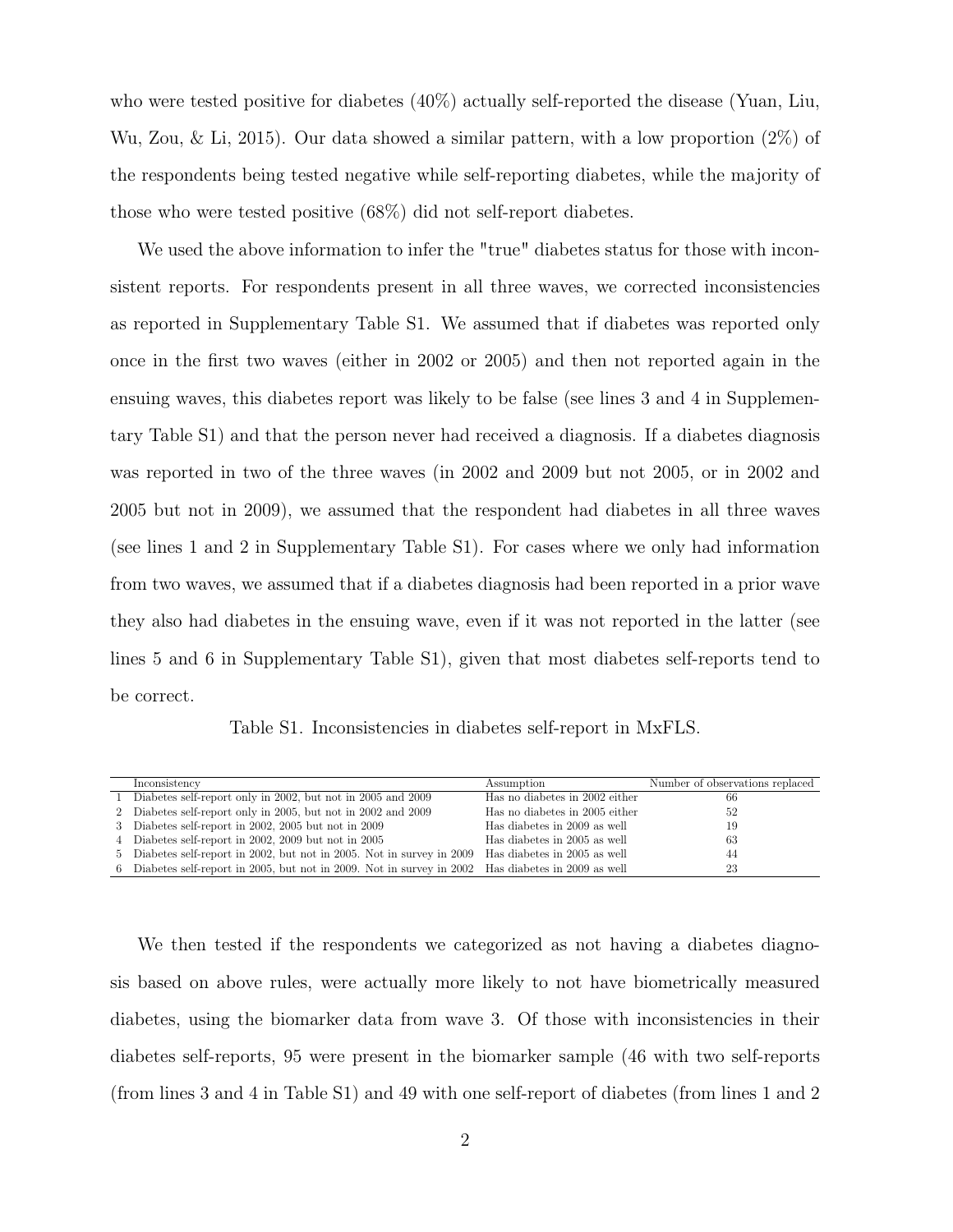in Supplementary Table [S1\)](#page-27-0)). Supplementary Figure [S1](#page-28-0) illustrates the difference between both groups and suggests that indeed those with two self-reports of diabetes were much more likely to have HbA1c values above the diabetes threshold. A t-test comparing the mean HbA1c for the two groups indicated that those with two self-reports also had significantly  $(p<0.001)$  higher HbA1c levels than those with only one self-report of diabetes (9.7% vs. 7.1%). Further, of those with one self-report, only 30% had an HbA1c $\geq 6.5\%$ compared to 87% of those with two self-reports. Based on these results it appears that we did minimize misclassification of people into diabetes or no diabetes.

<span id="page-28-0"></span>

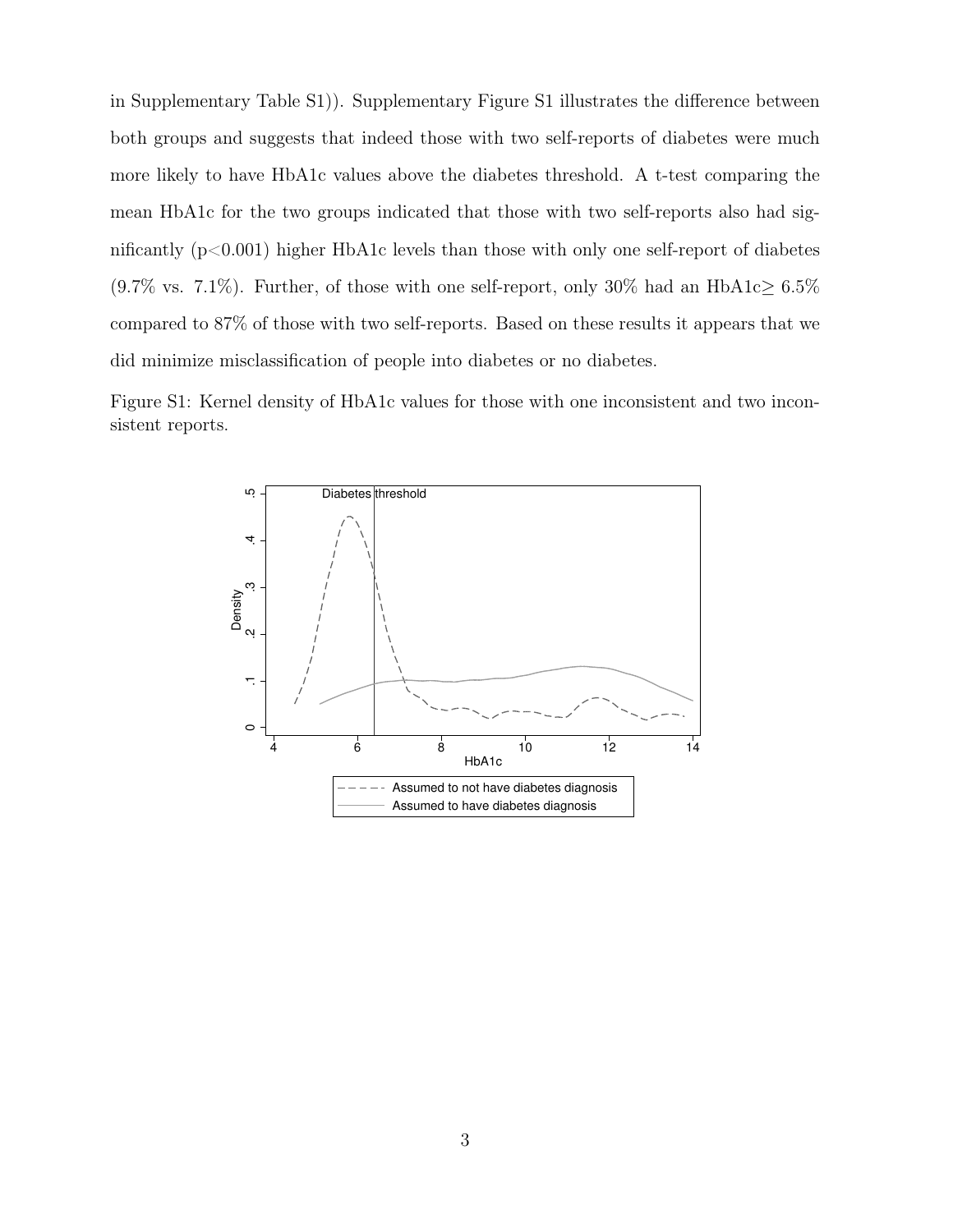## Early- versus late-onset of diabetes

|             | Employment             |                       |                      | Weekly working hours  | Log hourly wages     |                       |  |
|-------------|------------------------|-----------------------|----------------------|-----------------------|----------------------|-----------------------|--|
|             | Males<br>Females       |                       | Males                | Females               | Males                | Females               |  |
| Early-onset | 0.134<br>(0.176)       | $-0.195**$<br>(0.086) | $14.395*$<br>(8.377) | $-18.665*$<br>(9.650) | $-0.513*$<br>(0.311) | $0.362***$<br>(0.039) |  |
| Late-onset  | $-0.082***$<br>(0.025) | $-0.053**$<br>(0.025) | $-1.360$<br>(1.500)  | $-1.267$<br>(2.565)   | 0.016<br>(0.067)     | 0.059<br>(0.165)      |  |
| N           | 21388                  | 27339                 | 17618                | 9115                  | 13830                | 7070                  |  |

<span id="page-29-0"></span>

|  |  | Table S2. Labour outcomes and self-reported diabetes by diabetes onset. |  |  |
|--|--|-------------------------------------------------------------------------|--|--|
|  |  |                                                                         |  |  |

Notes Robust standard errors in parentheses. All models include year dummies. The early-onset group is comprised of people with diabetes reporting a diabetes diagnosis for the first time before age 35. The late-onset group is comprised of people with diabetes reporting a diabetes diagnosis for the first time at or after age 35. Having no diabetes is the reference group. \*  $p < 0.10$ , \*\*  $p < 0.05$ , \*\*\*  $p < 0.01$ .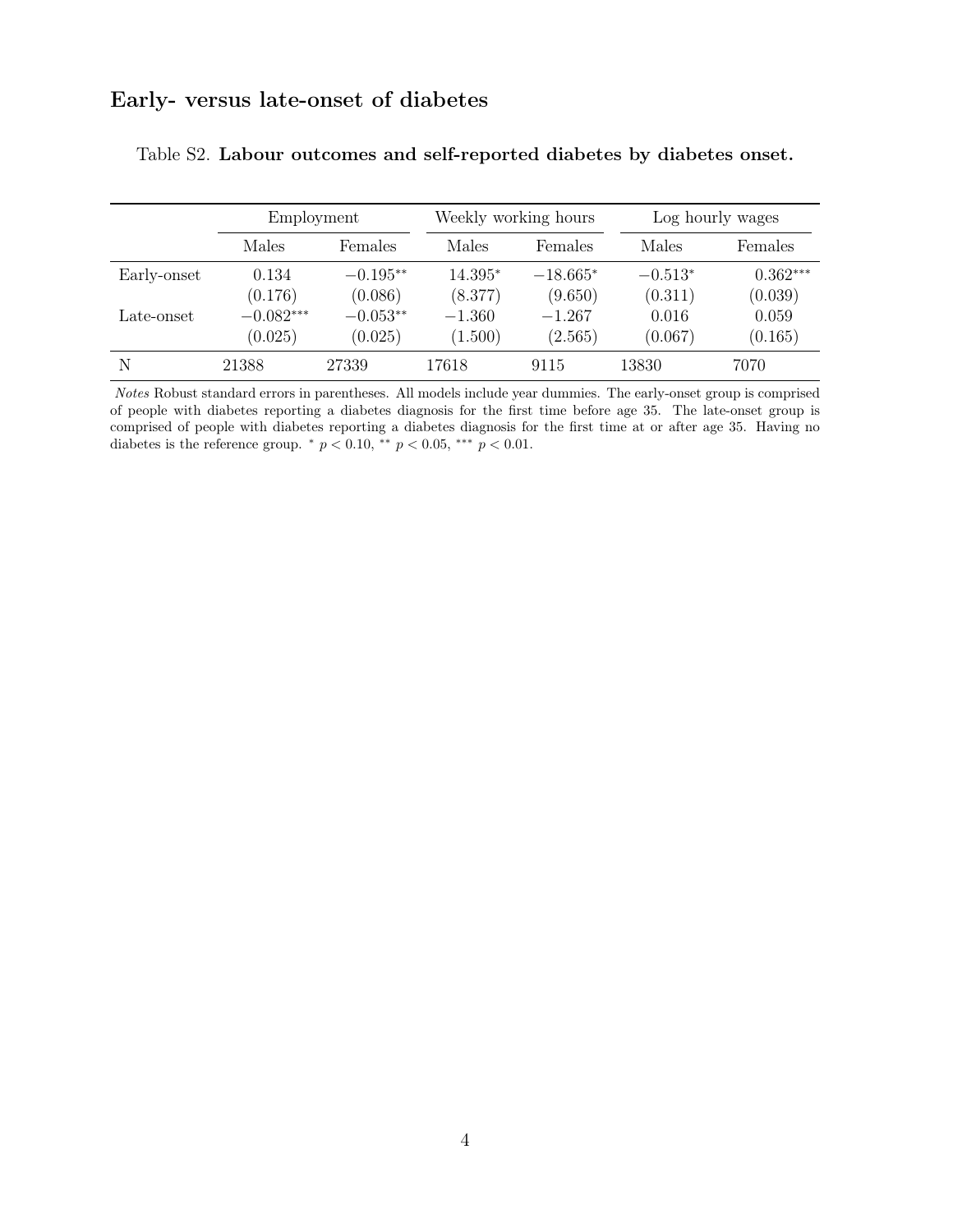<span id="page-30-0"></span>Table S3. Selection into types of work and self-reported diabetes by diabetes onset.

|             | Non-agric.          |                     |                      | Agriculture           | Self-employed         |                      |  |
|-------------|---------------------|---------------------|----------------------|-----------------------|-----------------------|----------------------|--|
|             | Males<br>Females    |                     | Males                | Females               | Males                 | Females              |  |
| Early-onset | 0.036<br>(0.215)    | $-0.105$<br>(0.074) | $-0.233*$<br>(0.139) | $-0.066$<br>(0.047)   | $0.328**$<br>(0.161)  | $-0.020$<br>(0.049)  |  |
| Late-onset  | $-0.024$<br>(0.029) | 0.006<br>(0.019)    | $-0.008$<br>(0.022)  | $-0.019**$<br>(0.009) | $-0.056**$<br>(0.026) | $-0.033*$<br>(0.019) |  |
| N           | 20537               | 26478               | 20537                | 26478                 | 20537                 | 26478                |  |

Notes Robust standard errors in parentheses. All models include year dummies. The early-onset group is comprised of people with diabetes reporting a diabetes diagnosis for the first time before age 35. The late-onset group is comprised of people with diabetes reporting a diabetes diagnosis for the first time at or after age 35. Having no diabetes is the reference group. \*  $p < 0.10$ , \*\*  $p < 0.05$ , \*\*\*  $p < 0.01$ .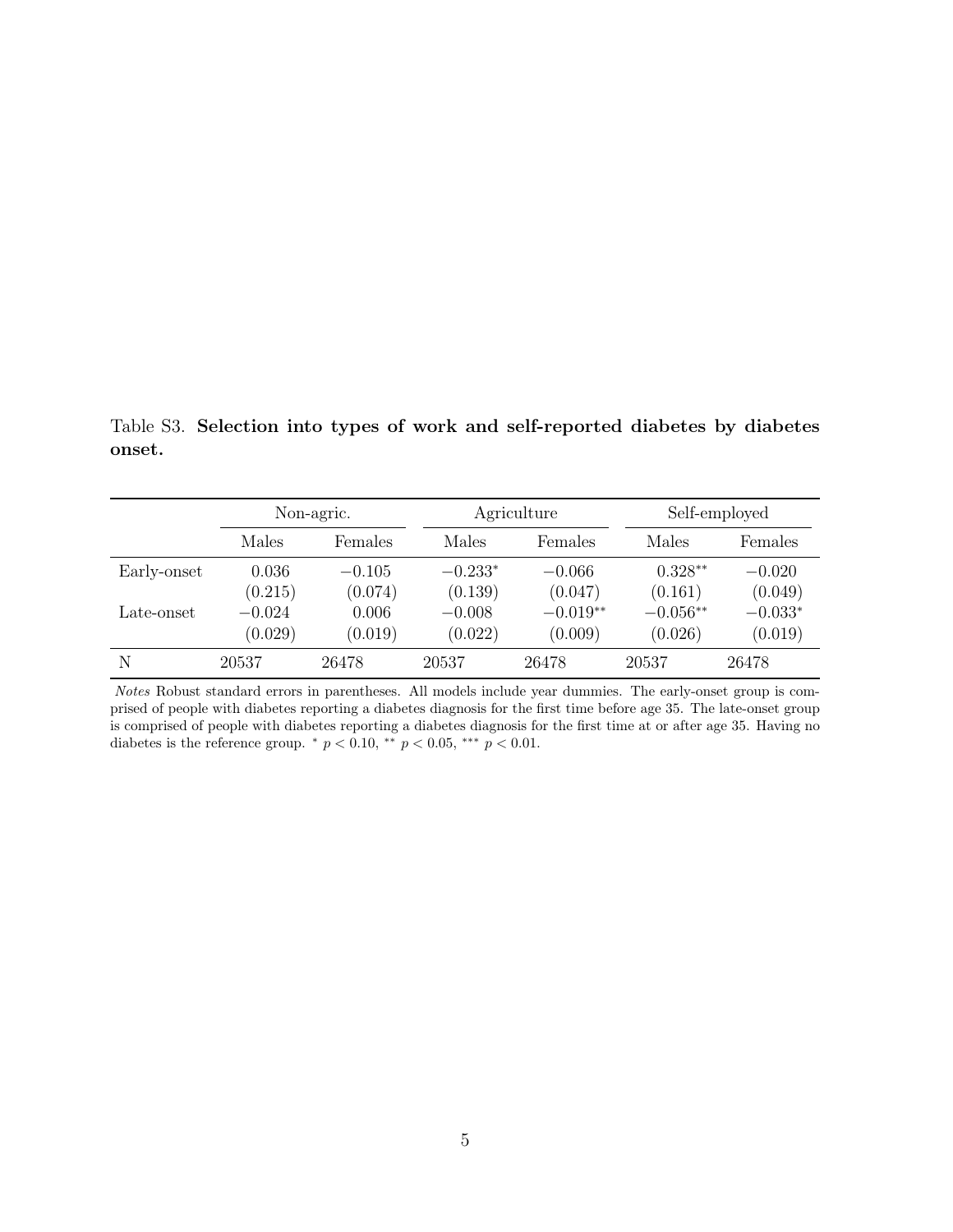#### <span id="page-31-0"></span>Table S4. Relationship between self-reported years since diagnosis and employment probabilities using continuous duration by diabetes onset.

|                                                                      | Employment  |            | Monthly working hours |             | Log hourly wages |             |
|----------------------------------------------------------------------|-------------|------------|-----------------------|-------------|------------------|-------------|
|                                                                      | Males       | Females    | Males                 | Females     | Males            | Females     |
| Survey year                                                          | $0.003***$  | $0.004***$ | $-0.019$              | $0.181**$   | $0.014***$       | $0.019***$  |
|                                                                      | (0.001)     | (0.001)    | (0.050)               | (0.080)     | (0.003)          | (0.004)     |
| Years since diagnosis at baseline (early-onset) $\times$ Survey year | $-0.003$    | 0.000      | 0.197                 | $-2.933***$ | $-0.008$         | $0.264***$  |
|                                                                      | (0.003)     | (0.001)    | (0.233)               | (0.040)     | (0.019)          | (0.002)     |
| Years since diagnosis at baseline (late-onset) $\times$ Survey year  | $-0.003***$ | $-0.001$   | 0.006                 | 0.042       | $-0.004$         | $-0.010***$ |
|                                                                      | (0.001)     | (0.001)    | (0.062)               | (0.108)     | (0.003)          | (0.003)     |
| N                                                                    | 16329       | 22519      | 13614                 | 7430        | 10815            | 5769        |

*Notes* Robust standard errors in parentheses. The early-onset group is comprised of people with diabetes reporting a diabetes diagnosis for the first time before age 35. The late-onset group is comprised of people with d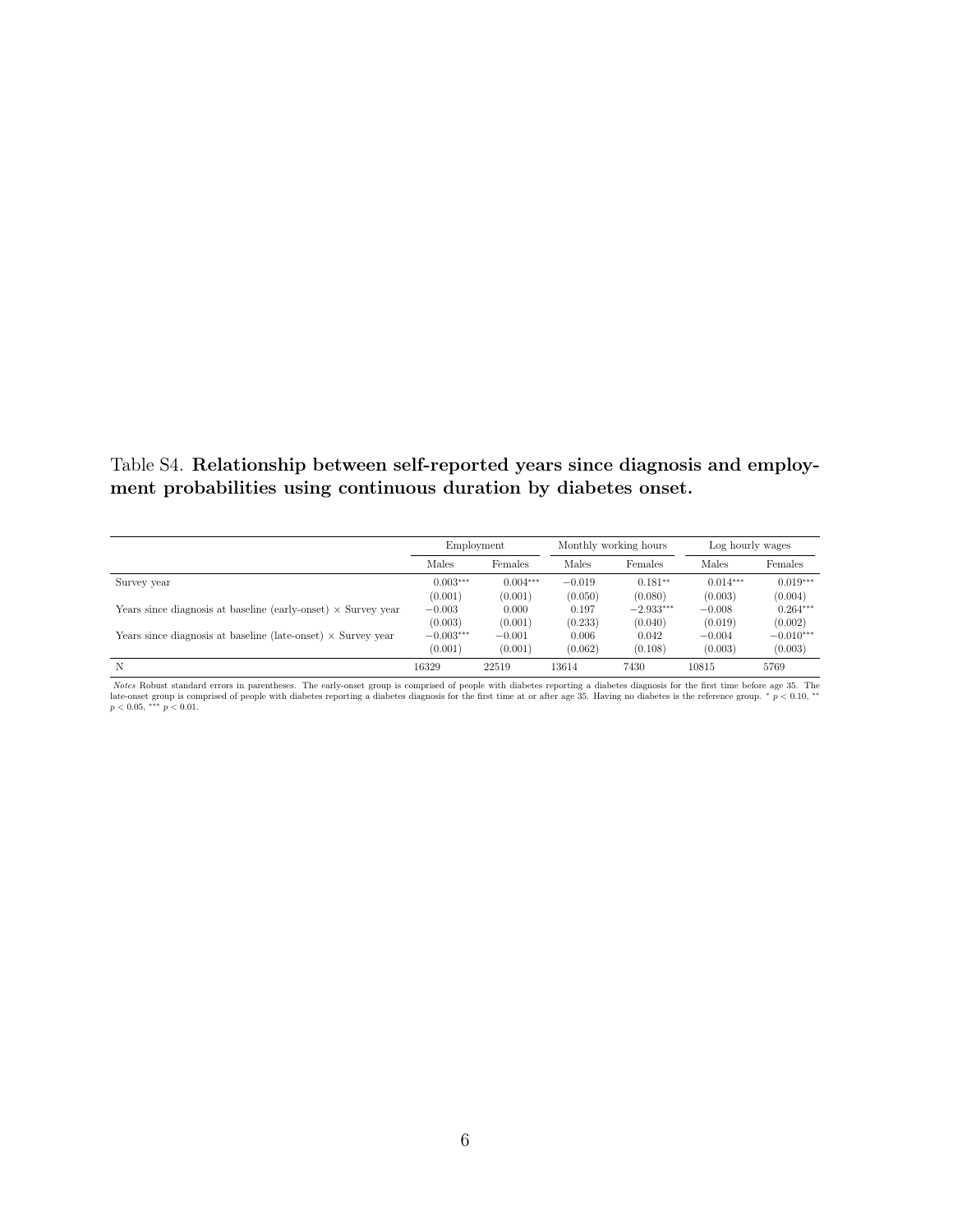|                                 |       | $HbA1c < 6.5\%$ HbA1c > 6.5% | Total |
|---------------------------------|-------|------------------------------|-------|
| No self-reported diabetes $(N)$ | 4544  | 1181                         | 5725  |
| Row $%$                         | 79%   | 21%                          | 100\% |
| Cell $%$                        | 71\%  | 18%                          |       |
| Self-reported diabetes (N)      | 129   | 554                          | 683   |
| Row $%$                         | 19%   | 81\%                         | 100\% |
| Cell $%$                        | $2\%$ | $9\%$                        |       |
| Total $(N)$                     | 4673  | 1735                         | 6408  |

<span id="page-32-0"></span>Table S5. Number of observations with diabetes (HbA1c  $\geq 6.5\%$ ) and selfreported diabetes.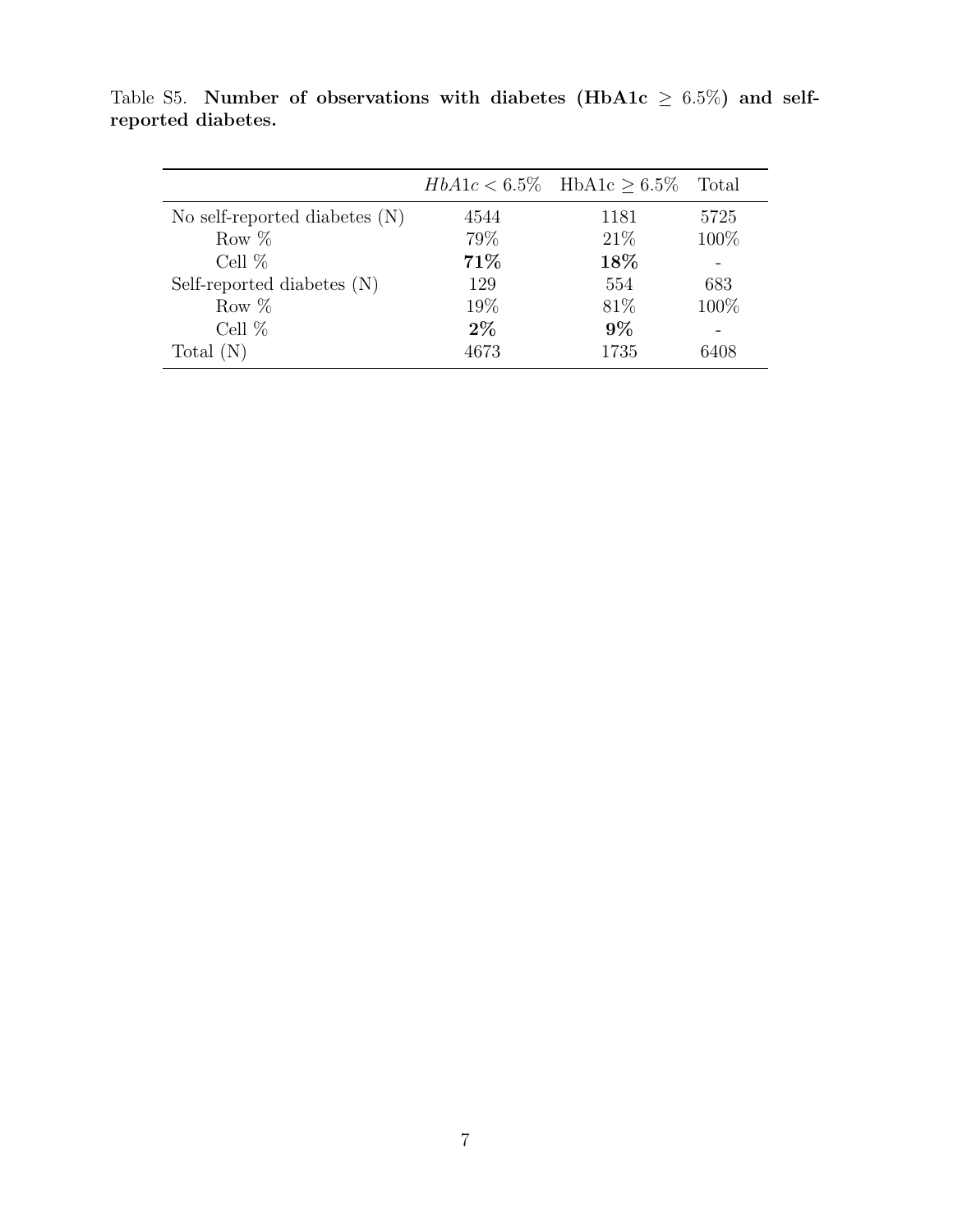## Robustness checks

Additional time-variant controls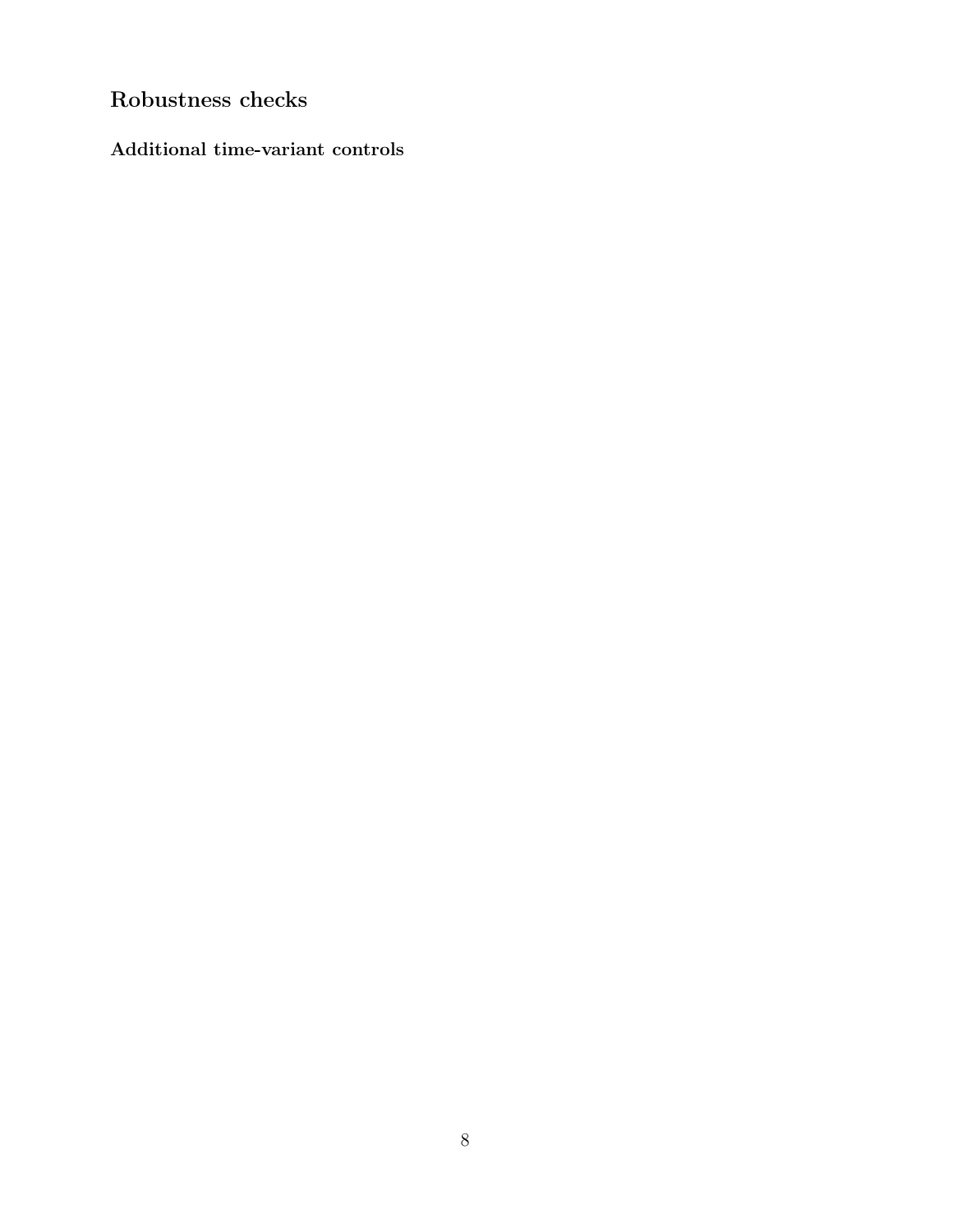<span id="page-34-0"></span>Table S6. Labour outcomes and self-reported diabetes including additional time-variant controls.

|          | Employment<br>Males<br>Females |                        | Weekly working hours |                     | Log hourly wages |                  |  |
|----------|--------------------------------|------------------------|----------------------|---------------------|------------------|------------------|--|
|          |                                |                        | Males                | Females             | Males            | Females          |  |
| Diabetes | $-0.074***$<br>(0.025)         | $-0.069***$<br>(0.024) | $-0.825$<br>(1.493)  | $-2.132$<br>(2.513) | 0.012<br>(0.067) | 0.074<br>(0.157) |  |
| N        | 21388                          | 27339                  | 17618                | 9115                | 13830            | 7070             |  |

Notes Robust standard errors in parentheses. All models include variables for states, urbanization, level of education, marital status, number of children < 6, wealth, health insurance status, and year dummies. <sup>∗</sup>  $p < 0.10,$  \*\*  $p < 0.05,$  \*\*\*  $p < 0.01.$   $p < 0.01.$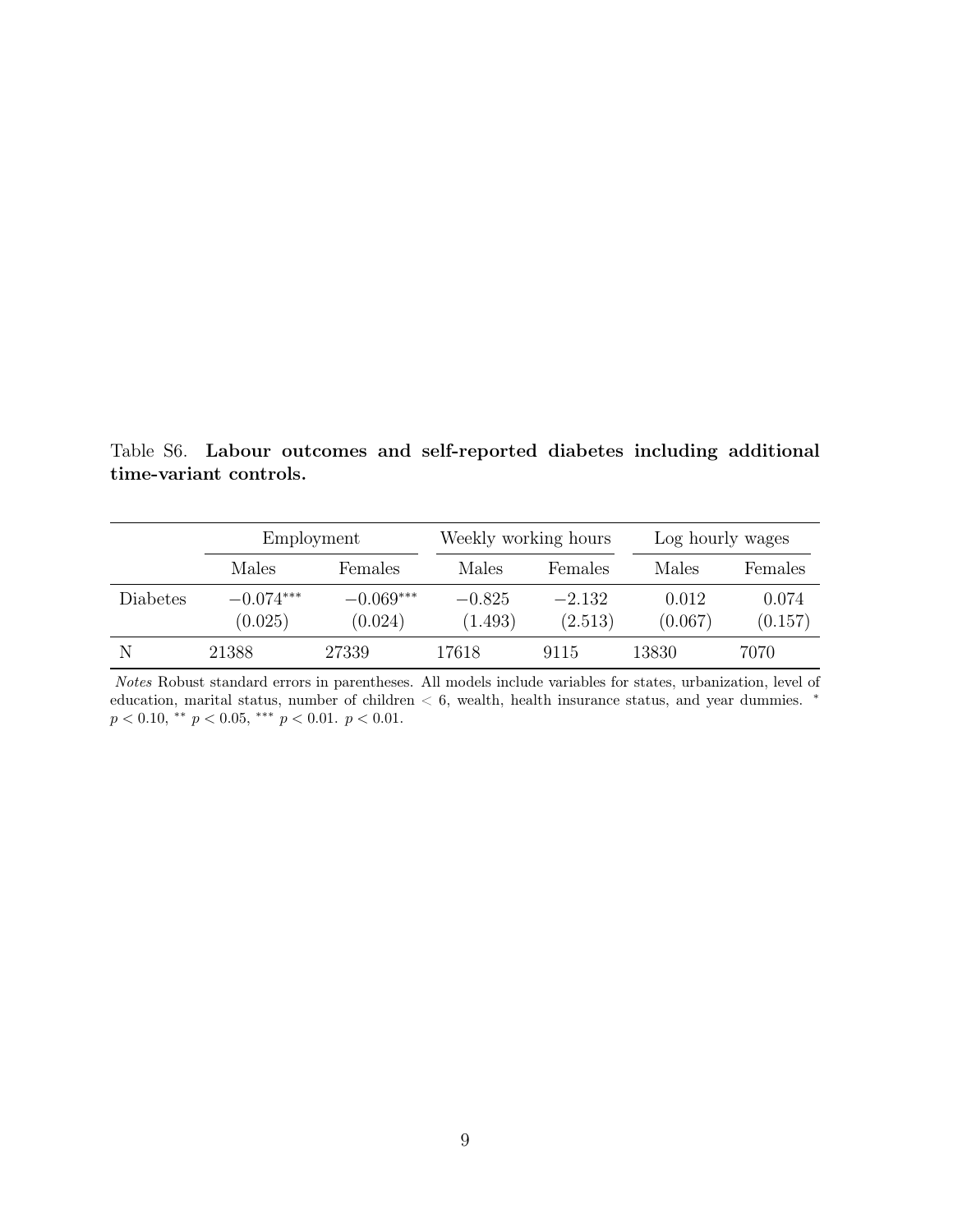<span id="page-35-0"></span>Table S7. Selection into types of work and self-reported diabetes including additional time-variant controls.

|          |                     | Males               |                      | Females             |                        |                      |  |
|----------|---------------------|---------------------|----------------------|---------------------|------------------------|----------------------|--|
|          | Non-agric.          | Agric.              | Self-employed        | Non-agric.          | Agric.                 | Self-employed        |  |
| Diabetes | $-0.017$<br>(0.029) | $-0.012$<br>(0.022) | $-0.049*$<br>(0.026) | $-0.007$<br>(0.018) | $-0.023***$<br>(0.009) | $-0.032*$<br>(0.018) |  |
| N        | 20537               | 20537               | 20537                | 26478               | 26478                  | 26478                |  |

Notes Robust standard errors in parentheses. All models include variables for states, urbanization, level of education, marital status, number of children  $< 6$ , wealth, health insurance status, and year dummies. \*  $p < 0.10$ , \*\*  $p < 0.05$ , ∗∗∗ p < 0.01. p < 0.01.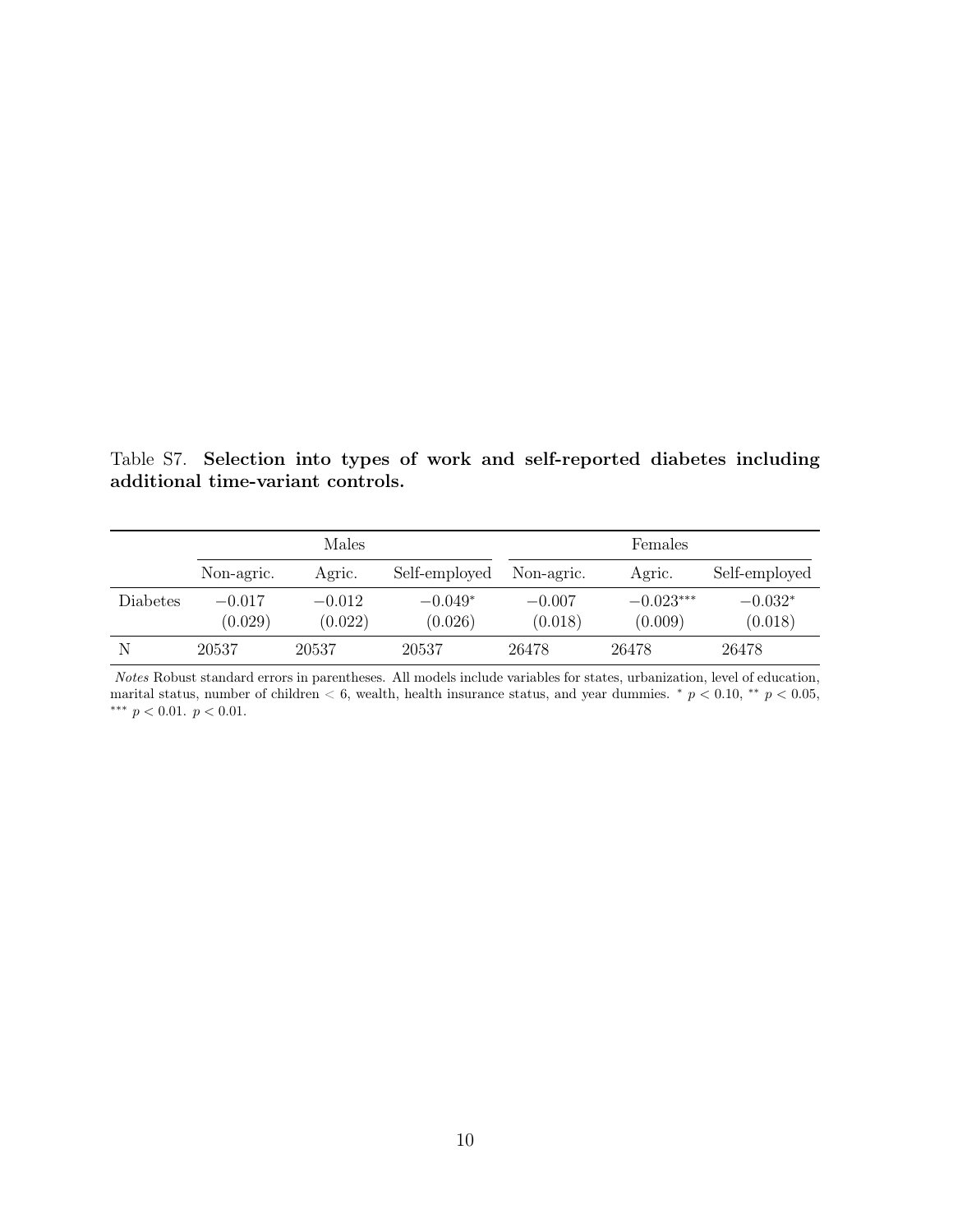#### <span id="page-36-0"></span>Table S8. Relationship between self-reported years since diagnosis and employment probabilities including additional time-variant controls.

|                                                                 | Employment  |             | Weekly working hours |            | Log hourly wages |             |
|-----------------------------------------------------------------|-------------|-------------|----------------------|------------|------------------|-------------|
|                                                                 | Males       | Females     | Males                | Females    | Males            | Females     |
| Panel A: linear effect                                          |             |             |                      |            |                  |             |
| Survey year                                                     | $0.003***$  | $0.004***$  | $-0.018$             | $0.207**$  | $0.013***$       | $0.022***$  |
|                                                                 | (0.001)     | (0.001)     | (0.052)              | (0.092)    | (0.003)          | (0.005)     |
| Years since diagnosis at baseline $\times$ survey year          | $-0.003***$ | $-0.001*$   | 0.011                | 0.031      | $-0.004$         | $-0.009***$ |
|                                                                 | (0.001)     | (0.001)     | (0.062)              | (0.104)    | (0.003)          | (0.003)     |
| Panel B: splines                                                |             |             |                      |            |                  |             |
| Survey year                                                     | $0.003***$  | $0.004***$  | $-0.013$             | $0.207**$  | $0.013***$       | $0.022***$  |
|                                                                 | (0.001)     | (0.001)     | (0.052)              | (0.092)    | (0.003)          | (0.005)     |
| Interaction: Years since diagnosis at baseline with survey year |             |             |                      |            |                  |             |
| $0 - 3$                                                         | $-0.006*$   | $-0.000$    | $-0.045$             | 0.240      | $-0.002$         | $-0.032**$  |
|                                                                 | (0.004)     | (0.003)     | (0.206)              | (0.237)    | (0.013)          | (0.014)     |
| $4 - 7$                                                         | 0.006       | $-0.004$    | $-0.299$             | $-0.260$   | $-0.022$         | 0.018       |
|                                                                 | (0.008)     | (0.004)     | (0.469)              | (0.469)    | (0.023)          | (0.024)     |
| $8 - 12$                                                        | $-0.015*$   | $-0.003$    | 0.399                | $-0.985$   | $0.046*$         | 0.021       |
|                                                                 | (0.009)     | (0.005)     | (0.519)              | (0.727)    | (0.027)          | (0.040)     |
| $13+$                                                           | 0.003       | 0.001       | 0.188                | $2.101***$ | $-0.026**$       | $-0.042$    |
|                                                                 | (0.002)     | (0.001)     | (0.213)              | (0.717)    | (0.012)          | (0.037)     |
| Panel C: dummies                                                |             |             |                      |            |                  |             |
| Survey year                                                     | $0.003***$  | $0.004***$  | $-0.011$             | $0.208**$  | $0.013***$       | $0.022***$  |
|                                                                 | (0.001)     | (0.001)     | (0.052)              | (0.093)    | (0.003)          | (0.005)     |
| Interaction: Years since diagnosis at baseline with survey year |             |             |                      |            |                  |             |
| $0 - 3$                                                         | $-0.024**$  | $-0.009$    | $-0.248$             | 0.199      | $-0.031$         | $-0.076*$   |
|                                                                 | (0.011)     | (0.009)     | (0.669)              | (0.618)    | (0.040)          | (0.044)     |
| $4 - 7$                                                         | $-0.018$    | 0.000       | $-1.173$             | 0.611      | $-0.032$         | $-0.069$    |
|                                                                 | (0.016)     | (0.009)     | (0.770)              | (1.179)    | (0.047)          | (0.047)     |
| $8 - 12$                                                        | $-0.030$    | $-0.047***$ | $-0.463$             | $-3.313*$  | 0.053            | $-0.008$    |
|                                                                 | (0.020)     | (0.012)     | (1.177)              | (1.840)    | (0.071)          | (0.115)     |
| $13+$                                                           | $-0.043**$  | $-0.011$    | 1.759                | 1.321      | $-0.154**$       | $-0.126***$ |
|                                                                 | (0.021)     | (0.014)     | (1.430)              | (2.098)    | (0.067)          | (0.020)     |
| N                                                               | 16265       | 22435       | 13562                | 7402       | 10766            | 5744        |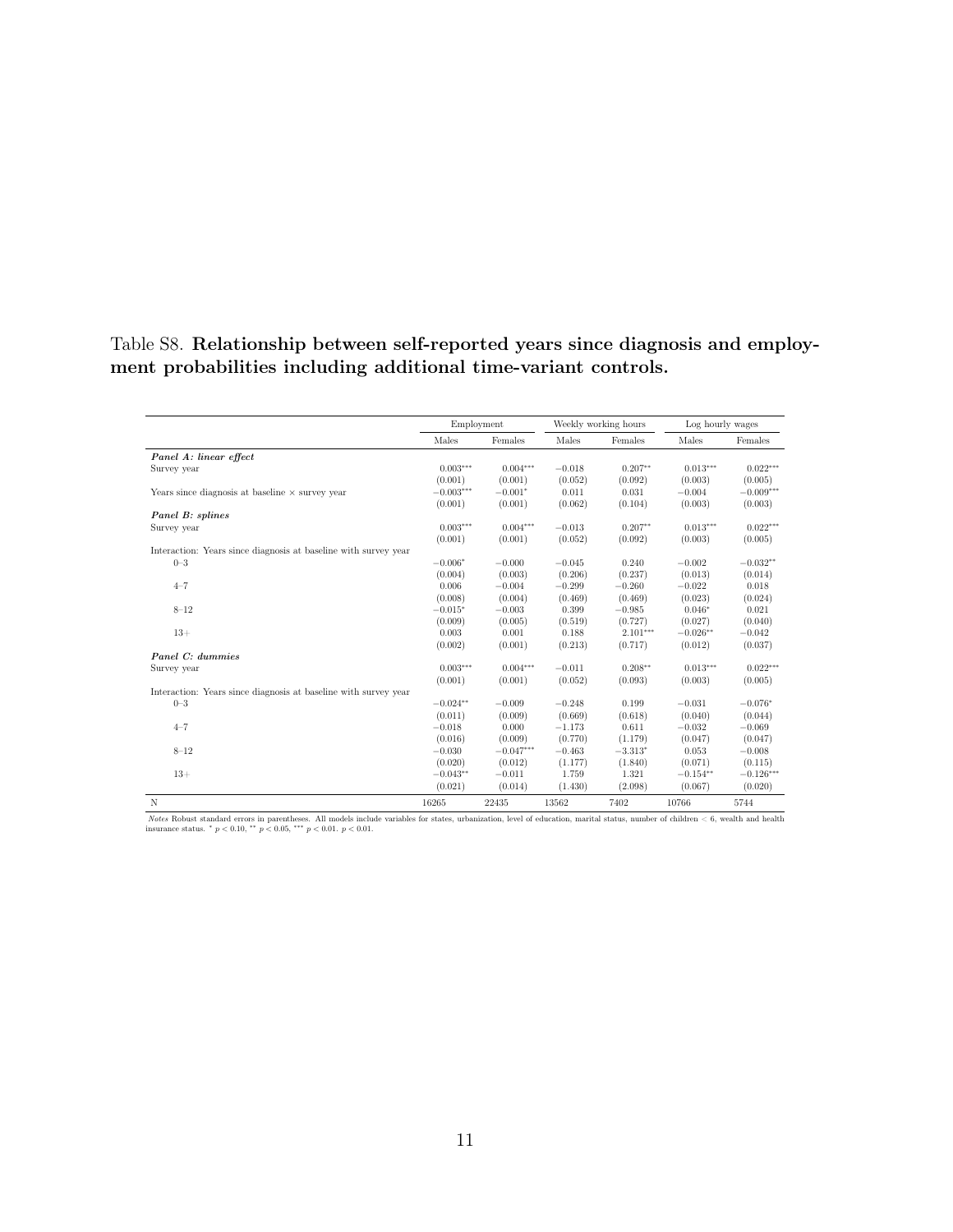#### Additionally controlling for time-variant variables and obesity

|                        |            | Employment  |          | Weekly working hours | Log hourly wages |         |  |
|------------------------|------------|-------------|----------|----------------------|------------------|---------|--|
|                        | Males      | Females     |          | Females              | Males            | Females |  |
| Obese (BMI $\geq 30$ ) | 0.009      | $-0.002$    | $-0.073$ | $-1.105$             | 0.026            | 0.082   |  |
|                        | (0.012)    | (0.013)     | (0.772)  | (1.187)              | (0.038)          | (0.061) |  |
| Diabetes               | $-0.064**$ | $-0.076***$ | $-1.021$ | $-0.300$             | $-0.010$         | 0.040   |  |
|                        | (0.028)    | (0.027)     | (1.765)  | (2.909)              | (0.076)          | (0.181) |  |
| N                      | 17992      | 24145       | 14867    | 7931                 | 11712            | 6167    |  |

<span id="page-37-0"></span>Table S9. Labour outcomes and self-reported diabetes using additional control variables including obesity.

Notes Robust standard errors in parentheses. All models include variables for states, urbanization, level of education, marital status, number of children  $< 6$ , wealth, health insurance status, and year dummies. \*  $p < 0.10$ , \*\*  $p < 0.05$ , ∗∗∗ p < 0.01.

#### <span id="page-37-1"></span>Table S10. Selection into types of work and self-reported diabetes using additional control variables including obesity.

|                       | Males      |            |               | Females    |            |               |  |
|-----------------------|------------|------------|---------------|------------|------------|---------------|--|
|                       | Non-agric. | Agric.     | Self-employed | Non-agric. | Agric.     | Self-employed |  |
| Obese (BMI $\geq$ 30) | 0.007      | $-0.031**$ | $0.035**$     | $-0.019*$  | 0.003      | 0.011         |  |
|                       | (0.017)    | (0.013)    | (0.014)       | (0.011)    | (0.004)    | (0.009)       |  |
| <b>Diabetes</b>       | 0.002      | $-0.001$   | $-0.068**$    | $-0.018$   | $-0.022**$ | $-0.029$      |  |
|                       | (0.034)    | (0.023)    | (0.028)       | (0.020)    | (0.010)    | (0.021)       |  |
| N                     | 17261      | 17261      | 17261         | 23377      | 23377      | 23377         |  |

Notes Robust standard errors in parentheses. All models include variables for states, urbanization, level of education, marital status, number of children < 6, wealth, health insurance status, and year dummies. \*  $p < 0.10$ , \*\*  $p < 0.05$ , \*\*\*  $p < 0.01$ .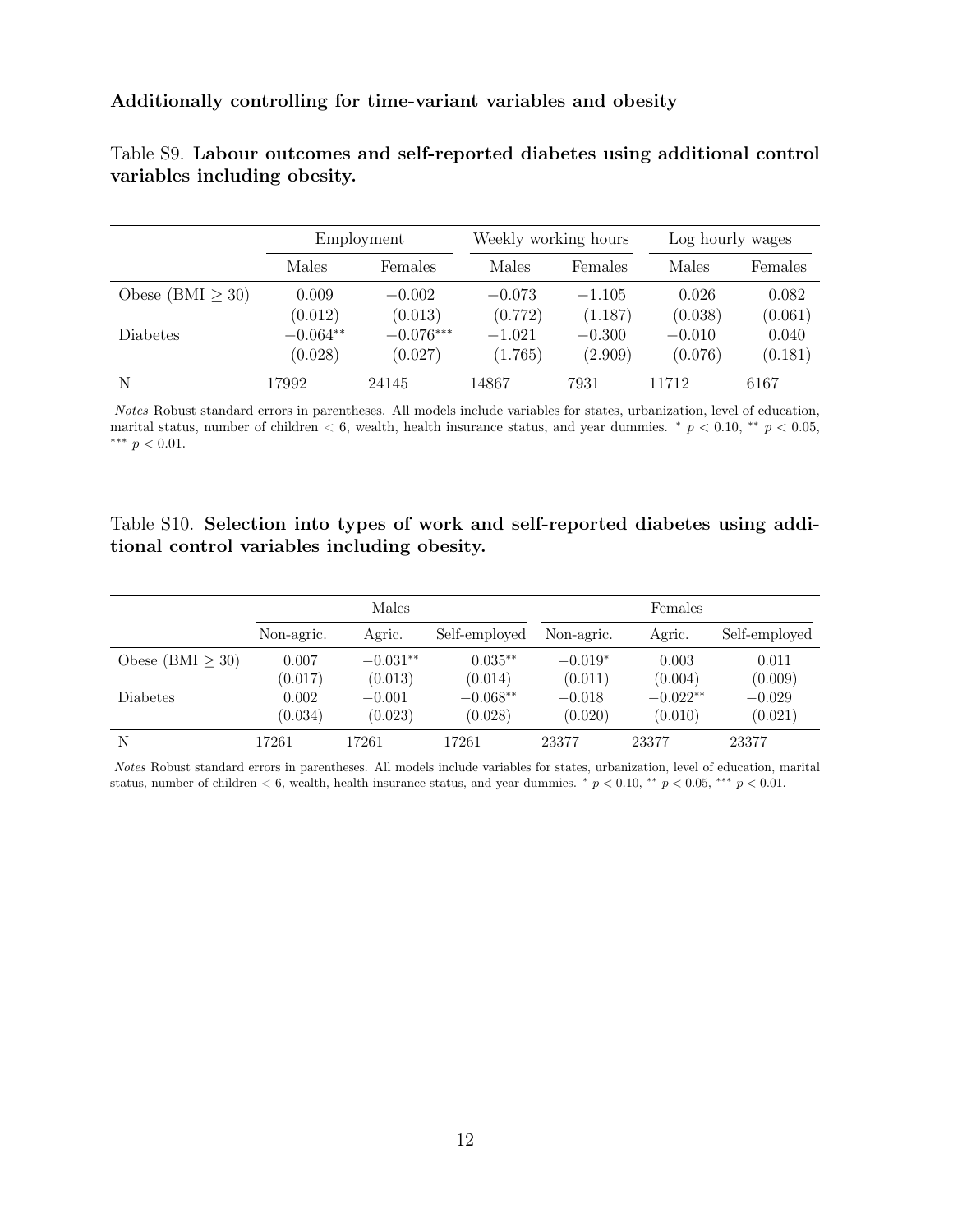#### <span id="page-38-0"></span>Table S11. Relationship between self-reported years since diagnosis and employment probabilities using additional control variables including obesity.

|                                                        | Employment  |             |           | Weekly working hours | Log hourly wages |             |
|--------------------------------------------------------|-------------|-------------|-----------|----------------------|------------------|-------------|
|                                                        | Males       | Females     | Males     | Females              | Males            | Females     |
| Panel A: linear effect                                 |             |             |           |                      |                  |             |
| Obese (BMI $\geq 30$ )                                 | 0.010       | $-0.003$    | 0.054     | $-0.288$             | 0.020            | 0.023       |
|                                                        | (0.013)     | (0.014)     | (0.835)   | (1.236)              | (0.041)          | (0.065)     |
| Survey year                                            | $0.002**$   | $0.004***$  | $-0.036$  | 0.164                | $0.012***$       | $0.019***$  |
|                                                        | (0.001)     | (0.001)     | (0.061)   | (0.106)              | (0.003)          | (0.006)     |
| Years since diagnosis at baseline $\times$ survey year | $-0.004***$ | $-0.001**$  | 0.039     | $-0.022$             | $-0.004$         | $-0.011**$  |
|                                                        | (0.001)     | (0.001)     | (0.064)   | (0.092)              | (0.003)          | (0.005)     |
| Panel B: splines                                       |             |             |           |                      |                  |             |
| Obese (BMI $\geq 30$ )                                 | 0.009       | $-0.002$    | 0.086     | $-0.270$             | 0.020            | 0.019       |
|                                                        | (0.013)     | (0.014)     | (0.828)   | (1.239)              | (0.041)          | (0.065)     |
| Survey year                                            | $0.002**$   | $0.004***$  | $-0.034$  | 0.160                | $0.012***$       | $0.019***$  |
|                                                        | (0.001)     | (0.001)     | (0.061)   | (0.106)              | (0.003)          | (0.006)     |
| $0 - 3$                                                | $-0.008*$   | 0.003       | 0.100     | 0.057                | $-0.009$         | $-0.033**$  |
|                                                        | (0.004)     | (0.003)     | (0.243)   | (0.214)              | (0.015)          | (0.014)     |
| $4 - 7$                                                | 0.000       | $-0.009*$   | $-0.489$  | 0.283                | $-0.002$         | 0.015       |
|                                                        | (0.009)     | (0.005)     | (0.530)   | (0.438)              | (0.024)          | (0.026)     |
| $8 - 12$                                               | $-0.007$    | $-0.002$    | 0.589     | $-1.074$             | 0.016            | 0.028       |
|                                                        | (0.010)     | (0.006)     | (0.544)   | (0.727)              | (0.021)          | (0.045)     |
| $13+$                                                  | 0.003       | 0.000       | 0.140     | 0.953                | $-0.017$         | $-0.063$    |
|                                                        | (0.005)     | (0.003)     | (0.180)   | (1.267)              | (0.011)          | (0.051)     |
| Panel C: dummies                                       |             |             |           |                      |                  |             |
| Obese $(BMI > 30)$                                     | 0.010       | $-0.003$    | 0.069     | $-0.264$             | 0.019            | 0.020       |
|                                                        | (0.013)     | (0.014)     | (0.831)   | (1.237)              | (0.041)          | (0.065)     |
| Survey year                                            | $0.002**$   | $0.004***$  | $-0.031$  | 0.163                | $0.013***$       | $0.019***$  |
|                                                        | (0.001)     | (0.001)     | (0.061)   | (0.106)              | (0.003)          | (0.006)     |
| $0 - 3$                                                | $-0.029**$  | $-0.001$    | $-0.132$  | $-0.302$             | $-0.046$         | $-0.082$    |
|                                                        | (0.013)     | (0.011)     | (0.819)   | (0.534)              | (0.048)          | (0.052)     |
| $4 - 7$                                                | $-0.034*$   | 0.003       | $-0.446$  | 0.924                | $-0.043$         | $-0.078$    |
|                                                        | (0.018)     | (0.010)     | (0.735)   | (1.199)              | (0.044)          | (0.048)     |
| $8 - 12$                                               | $-0.048**$  | $-0.062***$ | $-0.852$  | $-2.406$             | 0.042            | 0.002       |
|                                                        | (0.020)     | (0.014)     | (1.428)   | (2.460)              | (0.050)          | (0.112)     |
| $13+$                                                  | $-0.032$    | $-0.018$    | $2.746**$ | $-1.600***$          | $-0.130*$        | $-0.148***$ |
|                                                        | (0.027)     | (0.017)     | (1.262)   | (0.461)              | (0.075)          | (0.016)     |
| N                                                      | 13880       | 19978       | 11601     | 6499                 | 9254             | 5051        |

*Notes* Panel A presents the results of the linear specifications. Panel B presents the results of the non-linear specifications. Robust standard errors in parentheses.<br>All models include variables for states, urbanizatio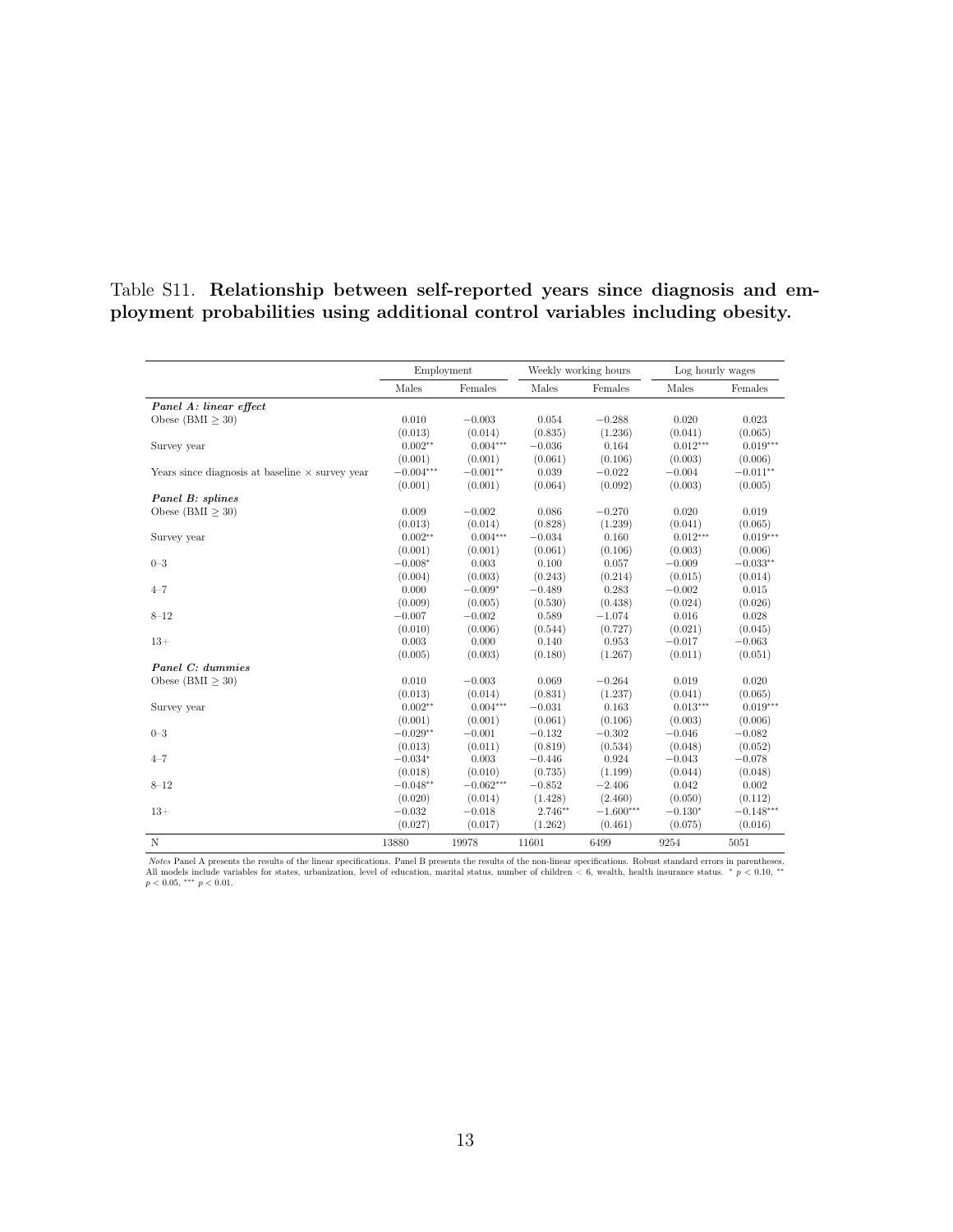Cross-sectional analysis for time since diagnosis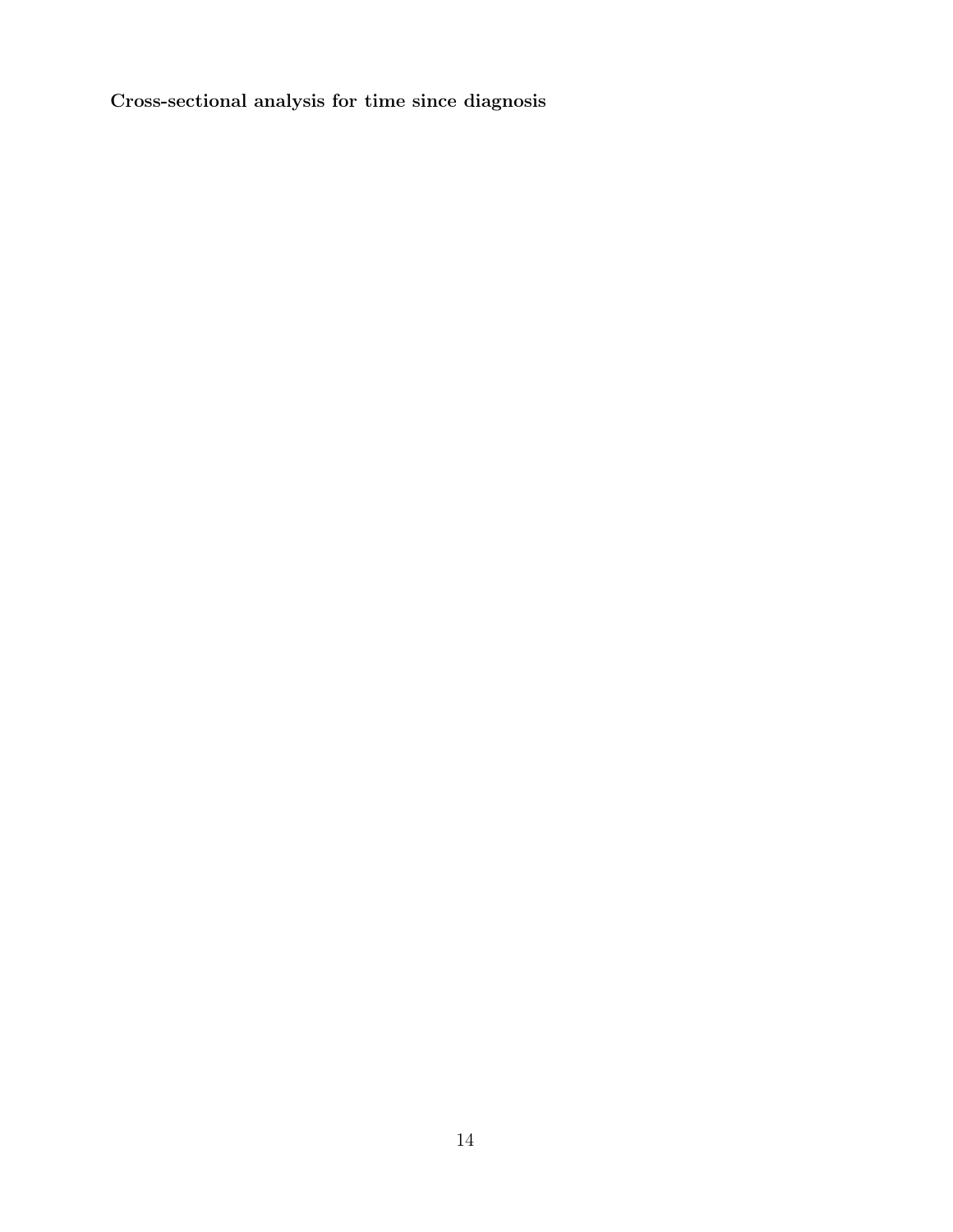|                        |             | Employment  |          | Weekly working hours |          | Log hourly wages |
|------------------------|-------------|-------------|----------|----------------------|----------|------------------|
|                        | Males       | Females     | Males    | Females              | Males    | Females          |
| Panel A: linear effect |             |             |          |                      |          |                  |
| Years since diagnosis  | $-0.009***$ | $-0.004***$ | 0.090    | 0.014                | 0.003    | $-0.014*$        |
|                        | (0.002)     | (0.002)     | (0.126)  | (0.187)              | (0.007)  | (0.008)          |
| Panel B: splines       |             |             |          |                      |          |                  |
| $0 - 3$                | $-0.014*$   | $-0.011$    | 0.362    | 0.625                | 0.019    | 0.033            |
|                        | (0.008)     | (0.008)     | (0.447)  | (0.694)              | (0.019)  | (0.034)          |
| $4 - 7$                | $0.029**$   | $-0.005$    | $-0.838$ | 0.311                | 0.006    | $-0.037$         |
|                        | (0.014)     | (0.016)     | (0.920)  | (1.642)              | (0.041)  | (0.071)          |
| $8 - 12$               | $-0.054***$ | 0.004       | 1.766    | $-1.019$             | $-0.085$ | $-0.074$         |
|                        | (0.019)     | (0.018)     | (1.136)  | (1.804)              | (0.056)  | (0.069)          |
| $13+$                  | $-0.007$    | $-0.003$    | $-0.513$ | $-0.223$             | 0.041    | $-0.005$         |
|                        | (0.009)     | (0.004)     | (0.545)  | (0.613)              | (0.031)  | (0.026)          |
| Panel C: dummies       |             |             |          |                      |          |                  |
| $0 - 3$                | $-0.052*$   | $-0.042$    | 0.423    | 1.364                | 0.028    | $-0.001$         |
|                        | (0.027)     | (0.027)     | (1.431)  | (2.153)              | (0.064)  | (0.099)          |
| $4 - 7$                | 0.021       | $-0.041$    | 0.022    | 2.951                | $0.120*$ | 0.101            |
|                        | (0.024)     | (0.032)     | (1.580)  | (3.158)              | (0.063)  | (0.138)          |
| $8 - 12$               | $-0.104**$  | $-0.075*$   | 2.419    | 2.206                | $-0.117$ | $-0.254$         |
|                        | (0.051)     | (0.042)     | (3.008)  | (4.531)              | (0.127)  | (0.165)          |
| $13+$                  | $-0.193***$ | $-0.056$    | 1.693    | $-0.868$             | 0.023    | $-0.275$         |
|                        | (0.055)     | (0.037)     | (2.838)  | (4.011)              | (0.165)  | (0.170)          |
| N                      | 8233        | 10501       | 6819     | 3602                 | 5516     | 2881             |

<span id="page-40-0"></span>Table S12. Relationship between self-reported years since diagnosis and employment probabilities (only wave three, ordinary least squares).

Notes Robust standard errors in parentheses. All models include variables for the level of education, age and age squared and year dummies to account for the multiple years of data collection for the third wave. The wage and working hour models additionally control for type of work (agricultural and self employed with non-agricultural wage employment as the base) <sup>∗</sup>  $p < 0.10,$  \*\*  $p < 0.05,$  \*\*\*  $p < 0.01$ .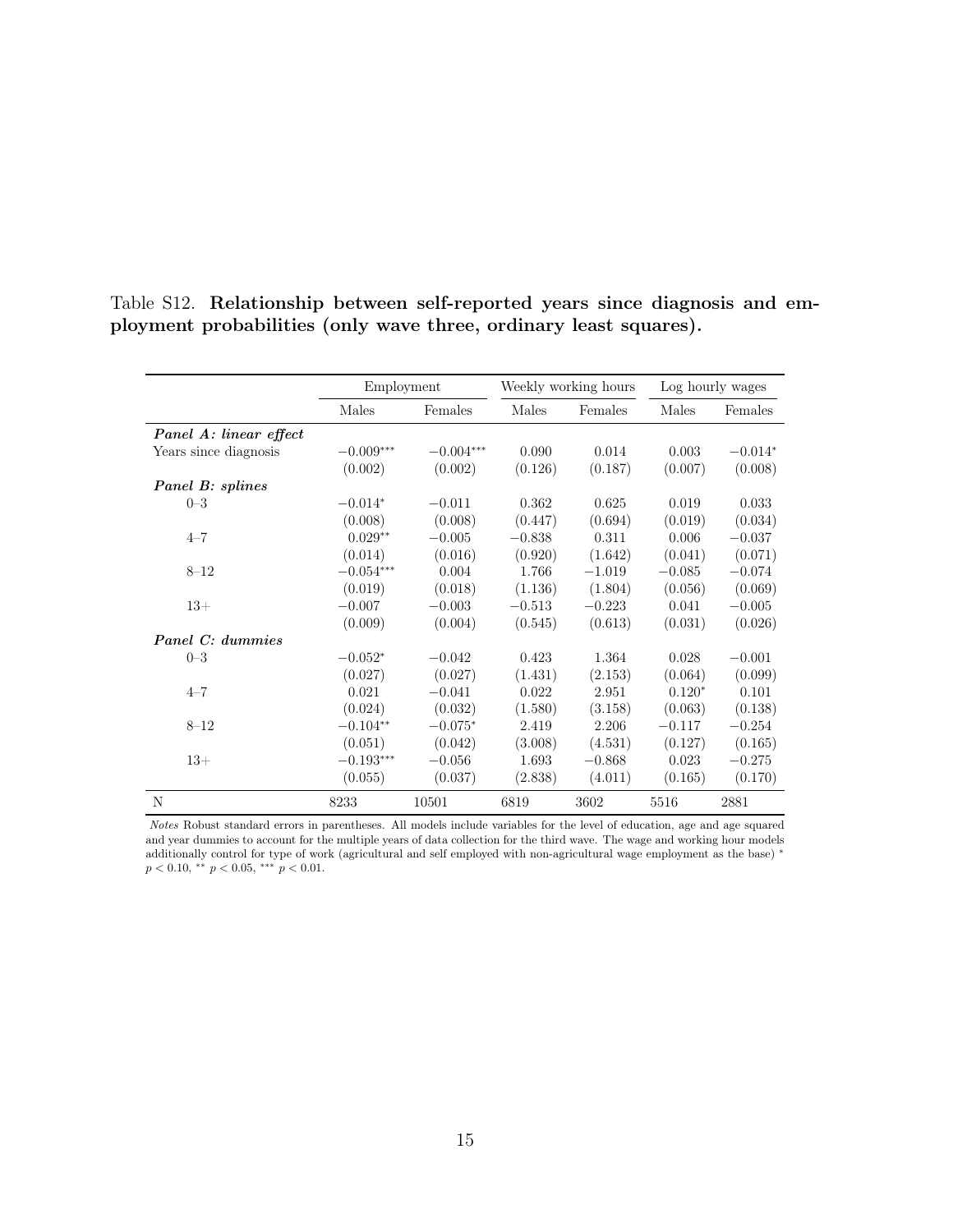Biomarker robustness checks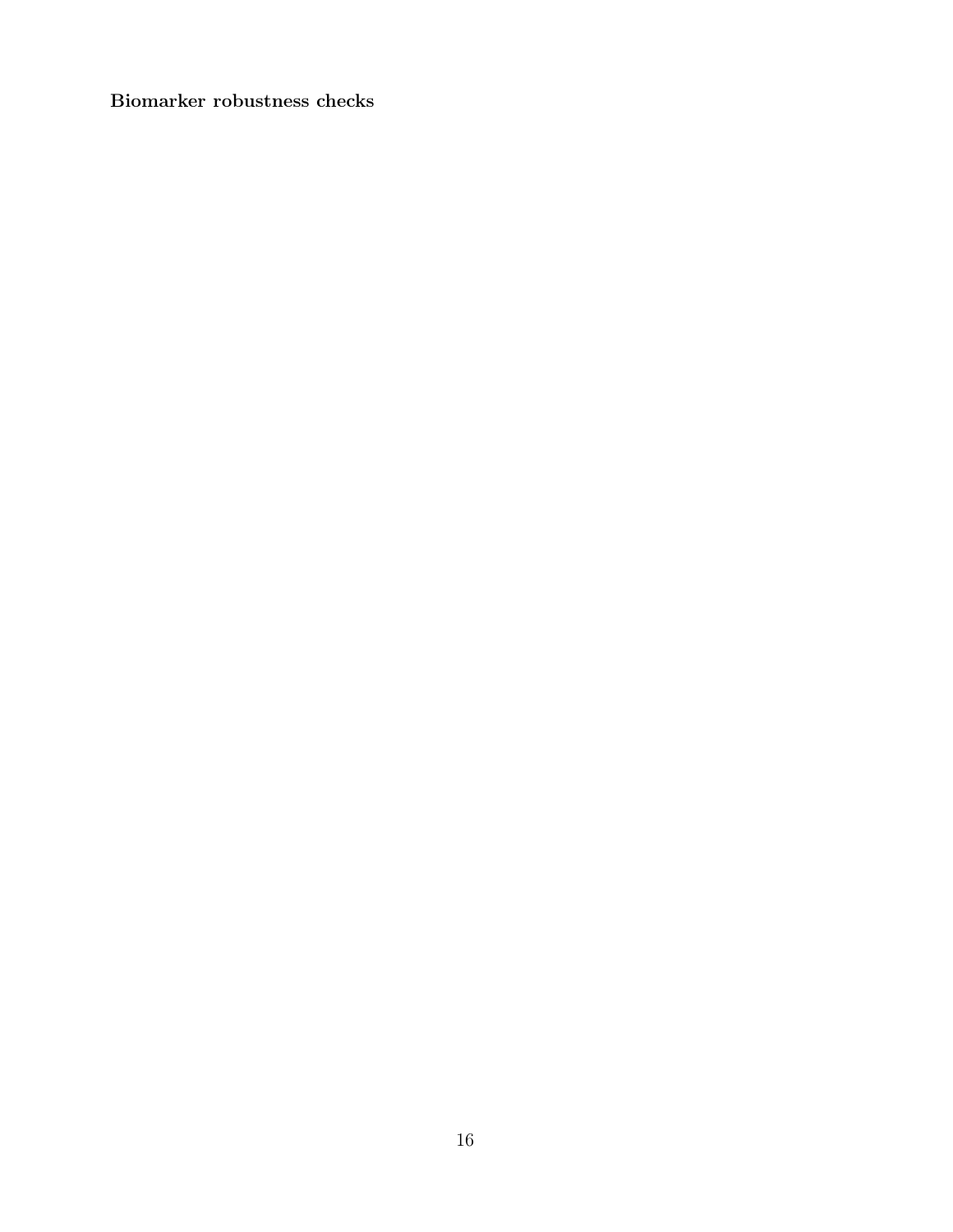|                                                                  | Employment |           |         | Weekly working hours |         | Log hourly wages |
|------------------------------------------------------------------|------------|-----------|---------|----------------------|---------|------------------|
|                                                                  | Males      | Females   | Males   | Females              | Males   | Females          |
| Panel A: Diabetes (self-reported)                                |            |           |         |                      |         |                  |
| Self-reported diabetes                                           | $-.057**$  | $-.057**$ | $-.543$ | $-2.154$             | $-.057$ | $-.005$          |
|                                                                  | (.025)     | (.026)    | (1.427) | (2.433)              | (.070)  | (.121)           |
| Panel B: Diabetes (biomarker)                                    |            |           |         |                      |         |                  |
| Biomarker diabetes (HbA1c $\geq 6.5$ )                           | $-.013$    | $-.034*$  | 0.018   | 1.382                | $-.005$ | $-.045$          |
|                                                                  | (.016)     | (.018)    | (.849)  | (1.480)              | (.045)  | (.071)           |
| Panel C: Self-reported and undiagnosed diabetes                  |            |           |         |                      |         |                  |
| Self-reported diabetes $(\beta_1)$                               | $-.061**$  | $-.042$   | $-.715$ | $-3.954$             | $-.067$ | 0.034            |
|                                                                  | (.028)     | (.031)    | (1.574) | (2.823)              | (.085)  | (.137)           |
| Undiagnosed diabetes (HbA1c $\geq$ 6.5) ( $\beta_2$ )            | 0.006      | $-.020$   | 0.224   | 2.394                | 0.014   | $-.053$          |
|                                                                  | (.018)     | (.020)    | (.962)  | (1.647)              | (.050)  | (.078)           |
| Panel D: HbA1c levels for self-reported and undiagnosed diabetes |            |           |         |                      |         |                  |
| Self-reported diabetes                                           | $-.080*$   | $-.066$   | 0.084   | $-4.463$             | $-.061$ | 0.011            |
|                                                                  | (.046)     | (.046)    | (2.409) | (4.592)              | (.107)  | (.227)           |
| HbA1c if $\geq 6.5$                                              | 0.005      | $-.009*$  | $-.150$ | 0.318                | 0.004   | $-.005$          |
|                                                                  | (.005)     | (.006)    | (.253)  | (.463)               | (.014)  | (.019)           |
| Self-reported diabetes $\times$ HbA1c if $\geq 6.5$              | 0.003      | 0.010     | $-.064$ | 0.375                | $-.002$ | $-.000$          |
|                                                                  | (.012)     | (.012)    | (.668)  | (1.043)              | (.030)  | (.052)           |
| N                                                                | 2749       | 3537      | 2276    | 1121                 | 1787    | 866              |

#### <span id="page-42-0"></span>Table S13. Biomarker results using additional control variables.

Notes Results are based on community level fixed effects. Robust standard errors in parentheses. All models include variables for the level of education, age and age squared, indigenous, state, urbanisation, marital status, number of children < 6, wealth and year dummies to account for the multiple years of data collection for the third wave. The wage and working hour models additionally control for type of work (agricultural and self employed with non-agricultural wage employment as the base).  $* p < 0.10, ** p < 0.05, ** p < 0.01$ .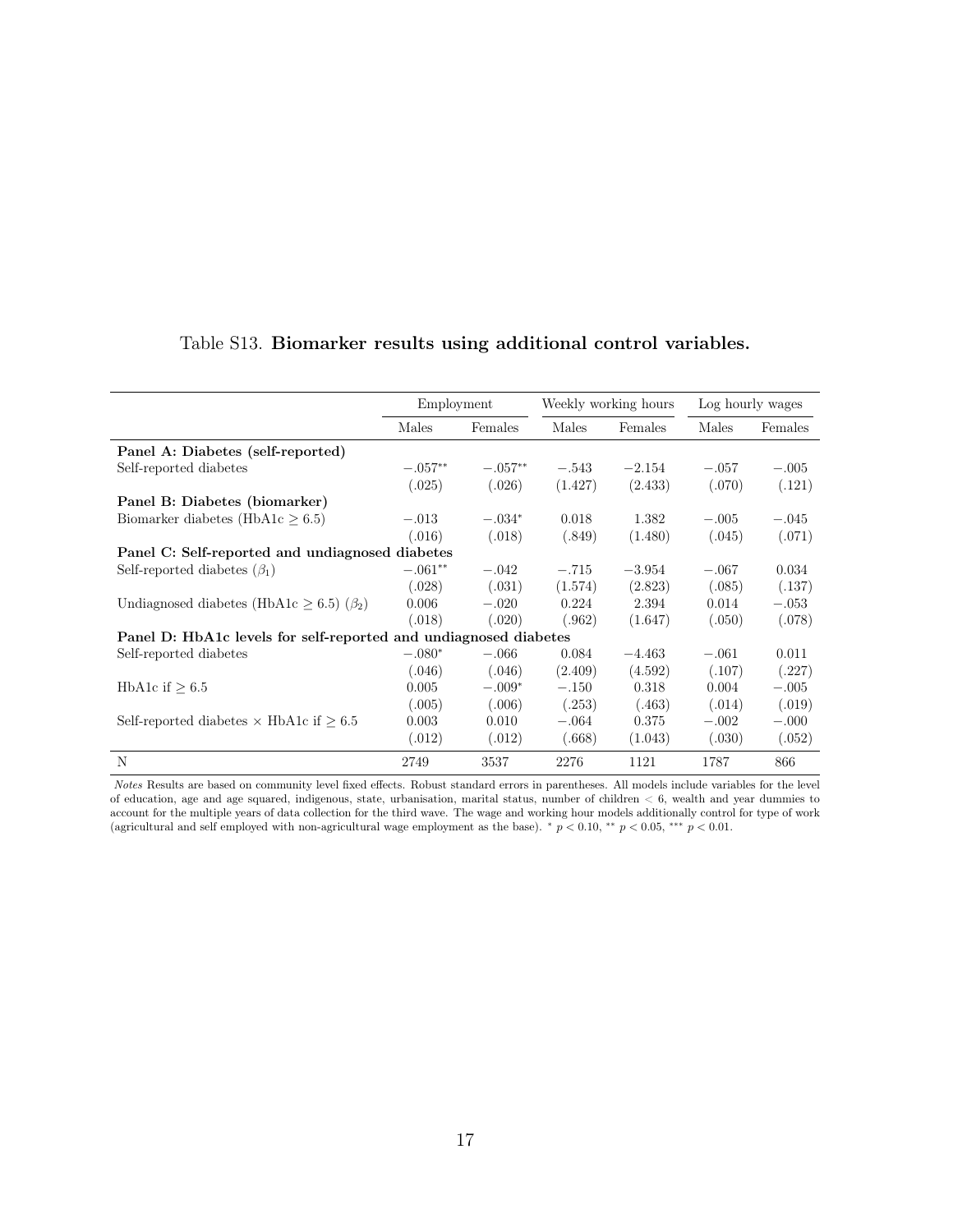<span id="page-43-0"></span>

|       | Table S14. Biomarker results using additional control variables including obe- |  |  |  |  |
|-------|--------------------------------------------------------------------------------|--|--|--|--|
| sity. |                                                                                |  |  |  |  |

|                                                                  | Employment |          |         | Weekly working hours | Log hourly wages |         |
|------------------------------------------------------------------|------------|----------|---------|----------------------|------------------|---------|
|                                                                  | Males      | Females  | Males   | Females              | Males            | Females |
| Panel A: Diabetes (self-reported)                                |            |          |         |                      |                  |         |
| Obese (BMI $\geq$ 30)                                            | 0.009      | $-.023$  | 0.873   | 0.494                | 0.021            | $-.057$ |
|                                                                  | (.016)     | (.016)   | (.798)  | (1.347)              | (.043)           | (.062)  |
| Self-reported diabetes                                           | $-.062**$  | $-.052*$ | $-.759$ | $-1.901$             | $-.047$          | $-.003$ |
|                                                                  | (.026)     | (.028)   | (1.444) | (2.566)              | (.070)           | (.136)  |
| Panel B: Diabetes (biomarker)                                    |            |          |         |                      |                  |         |
| Obese (BMI $\geq$ 30)                                            | 0.009      | $-.022$  | 0.858   | 0.280                | 0.020            | $-.052$ |
|                                                                  | (.016)     | (.017)   | (.855)  | (1.370)              | (.045)           | (.064)  |
| Biomarker diabetes (HbA1 $c > 6.5$ )                             | $-.017$    | $-.029$  | $-.006$ | 1.802                | 0.001            | $-.053$ |
|                                                                  | (.016)     | (.018)   | (.883)  | (1.570)              | (.046)           | (.075)  |
| Panel C: Self-reported and undiagnosed diabetes                  |            |          |         |                      |                  |         |
| Obese $(BMI > 30)$                                               | 0.009      | $-.022$  | 0.862   | 0.306                | 0.020            | $-.053$ |
|                                                                  | (.016)     | (.017)   | (.855)  | (1.370)              | (.045)           | (.064)  |
| Self-reported diabetes $(\beta_1)$                               | $-.062**$  | $-.041$  | $-.958$ | $-4.014$             | $-.061$          | 0.041   |
|                                                                  | (.030)     | (.032)   | (1.653) | (2.984)              | (.087)           | (.143)  |
| Undiagnosed diabetes (HbA1c $\geq$ 6.5) ( $\beta_2$ )            | 0.001      | $-.016$  | 0.260   | 2.827                | 0.017            | $-.062$ |
|                                                                  | (.018)     | (.021)   | (.995)  | (1.744)              | (.052)           | (.082)  |
| Panel D: HbA1c levels for self-reported and undiagnosed diabetes |            |          |         |                      |                  |         |
| Obese (BMI $\geq 30$ )                                           | 0.009      | $-.023$  | 0.875   | 0.555                | 0.021            | $-.058$ |
|                                                                  | (.016)     | (.016)   | (.796)  | (1.340)              | (.043)           | (.062)  |
| Self-reported diabetes                                           | $-.104**$  | $-.061$  | $-.296$ | $-4.421$             | $-.075$          | 0.084   |
|                                                                  | (.050)     | (.049)   | (2.495) | (4.859)              | (.109)           | (.249)  |
| HbA1c if $\geq 6.5$                                              | 0.002      | $-.009$  | $-.126$ | 0.501                | 0.005            | $-.006$ |
|                                                                  | (.006)     | (.006)   | (.273)  | (.570)               | (.014)           | (.020)  |
| Self-reported diabetes $\times$ HbA1c if $\geq 6.5$              | 0.012      | 0.010    | $-.033$ | 0.277                | 0.004            | $-.020$ |
|                                                                  | (.014)     | (.012)   | (.710)  | (1.061)              | (.028)           | (.055)  |
| N                                                                | 2606       | 3362     | 2158    | 1065                 | 1699             | 824     |

Notes Results are based on community level fixed effects. Robust standard errors in parentheses. All models include variables for the level of education, age and age squared, indigenous, state, urbanisation, marital status, number of children < 6, wealth and year dummies to account for the multiple years of data collection for the third wave. The wage and working hour models additionally control for type of work (agricultural and self employed with non-agricultural wage employment as the base).  $\sqrt[p]{p} < 0.10$ ,  $\sqrt[*]{p} < 0.05$ ,  $\sqrt[**]{p} < 0.01$ .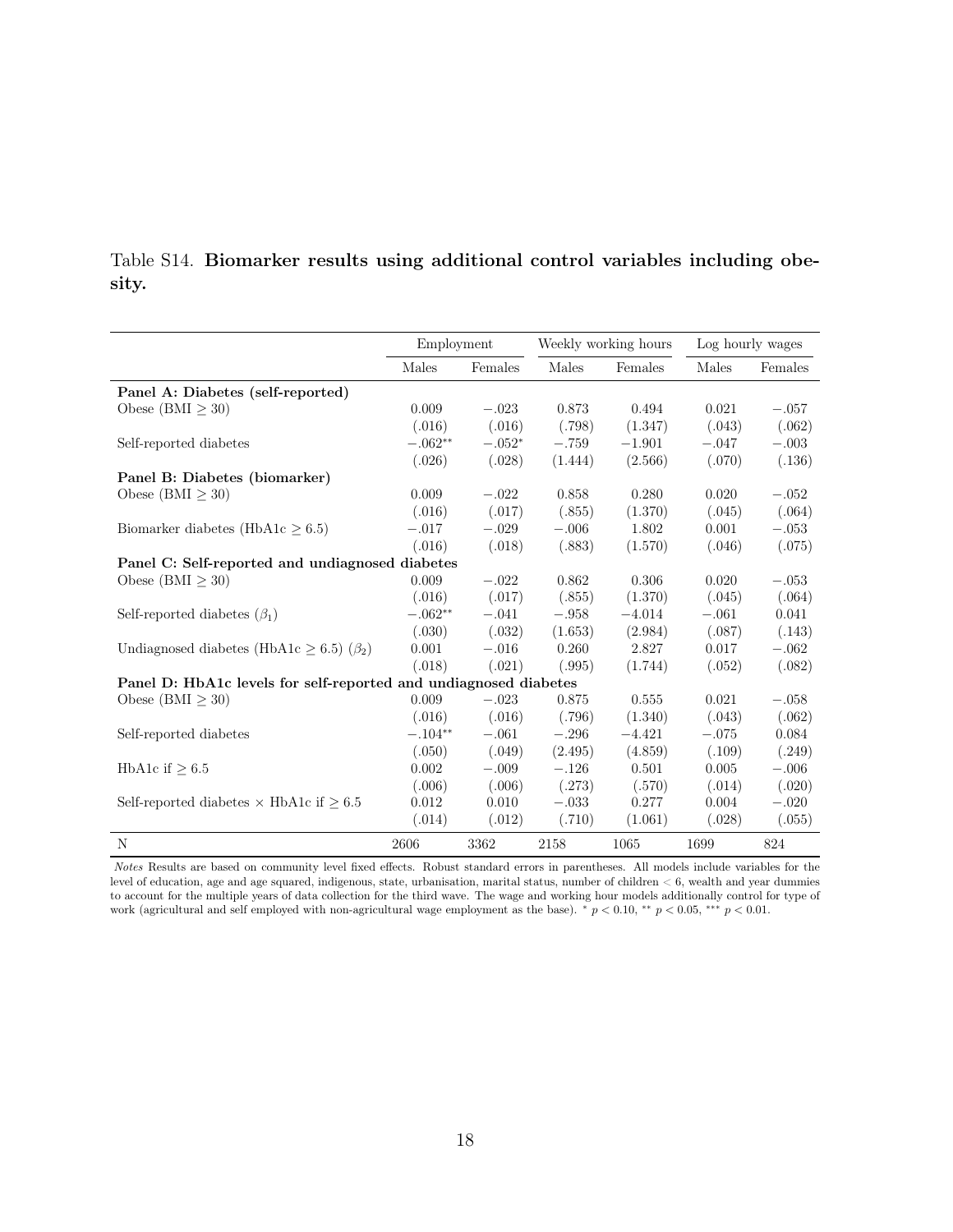# Tables

## <span id="page-44-0"></span>Table 1. Descriptive statistics for the panel sample (2002,2005,2009).

|                                             |             | Males           |             |             | Females  |             |
|---------------------------------------------|-------------|-----------------|-------------|-------------|----------|-------------|
|                                             | No diabetes | <b>Diabetes</b> | $p(t-test)$ | No diabetes | Diabetes | $p(t-test)$ |
| Dependent variables                         |             |                 |             |             |          |             |
| Employed                                    | 0.87        | 0.80            | 0.00        | 0.37        | 0.26     | 0.00        |
| Hourly wage (in Mexican Peso)               | 42.29       | 46.79           | 0.83        | 40.67       | 36.33    | 0.61        |
| Weekly working hours                        | 46.83       | 46.51           | 0.60        | 39.06       | 37.51    | 0.09        |
| Non-agricultural worker or employee         | 0.51        | 0.41            | 0.00        | 0.24        | 0.13     | 0.00        |
| Agricultural worker                         | 0.19        | 0.13            | 0.00        | 0.02        | 0.01     | 0.00        |
| Self-employed                               | 0.16        | 0.26            | 0.00        | 0.09        | 0.11     | 0.04        |
| Diabetes variables                          |             |                 |             |             |          |             |
| Diabetes duration (years)                   |             | 6.94            |             |             | 7.09     |             |
| Control variables                           |             |                 |             |             |          |             |
| Age                                         | 35.31       | 50.68           | 0.00        | 35.37       | 50.45    | 0.00        |
| Any medical insurance                       | 0.47        | 0.59            | 0.00        | 0.50        | 0.62     | 0.00        |
| City of $2,500-15,000$                      | 0.11        | 0.09            | 0.03        | 0.11        | 0.13     | 0.00        |
| City of 15,000-100,000                      | 0.10        | 0.14            | 0.00        | 0.10        | 0.10     | 0.40        |
| City of $>100,000$                          | 0.34        | 0.39            | 0.00        | 0.35        | 0.34     | 0.47        |
| Married                                     | 0.53        | 0.77            | 0.00        | 0.53        | 0.66     | 0.00        |
| Number of children ( $age<6$ ) in household | 1.49        | 1.14            | 0.00        | 1.60        | 1.13     | 0.00        |
| Indigenous group                            | 0.19        | 0.15            | 0.00        | 0.19        | 0.19     | 0.86        |
| Education                                   |             |                 |             |             |          |             |
| Secondary                                   | 0.31        | 0.22            | 0.00        | 0.31        | 0.16     | 0.00        |
| High school                                 | 0.16        | 0.07            | 0.00        | 0.14        | 0.03     | 0.00        |
| Higher education                            | 0.11        | 0.12            | 0.39        | 0.10        | 0.03     | 0.00        |
| Wealth index                                | 0.00        | 0.04            | 0.27        | $-0.01$     | 0.01     | 0.36        |
| N                                           | 20394       | 994             |             | 25672       | 1667     |             |

 $Notes$  Mean values. Diabetes refers to self-reported diabetes.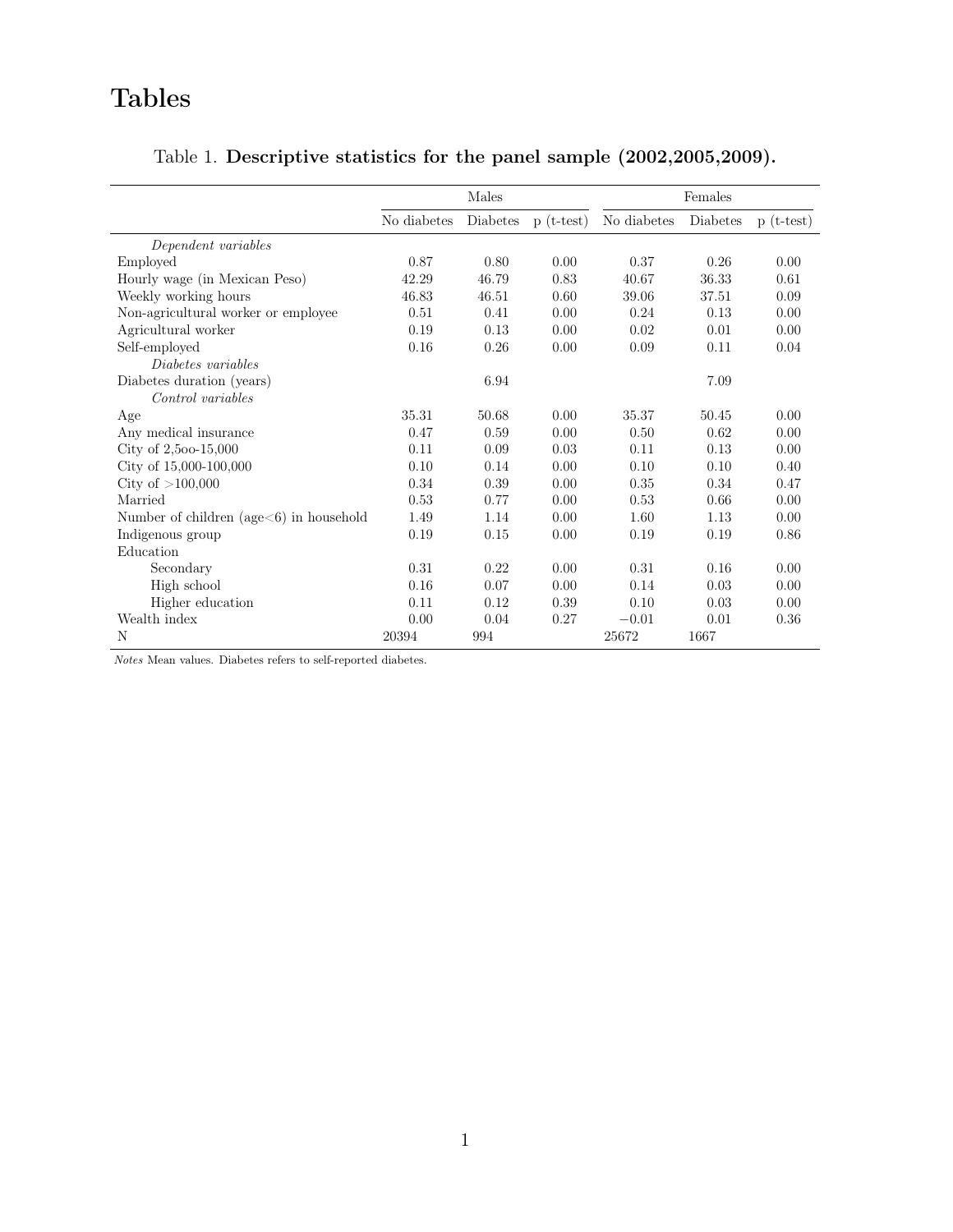<span id="page-45-0"></span>

|          | Employment             |                        | Weekly working hours |                     | Log hourly wages |                  |
|----------|------------------------|------------------------|----------------------|---------------------|------------------|------------------|
|          | Males                  | Females                | Males                | Females             | Males            | Females          |
| Diabetes | $-0.077***$<br>(0.025) | $-0.063***$<br>(0.024) | $-0.940$<br>(1.489)  | $-1.941$<br>(2.531) | 0.001<br>(0.066) | 0.065<br>(0.162) |
| N        | 21388                  | 27339                  | 17618                | 9115                | 13830            | 7070             |

Table 2. Labour outcomes and self-reported diabetes.

Notes Robust standard errors in parentheses. All models include year dummies.  $*$  p < 0.10,  $**$  p < 0.05, \*\*\*  $p < 0.01.$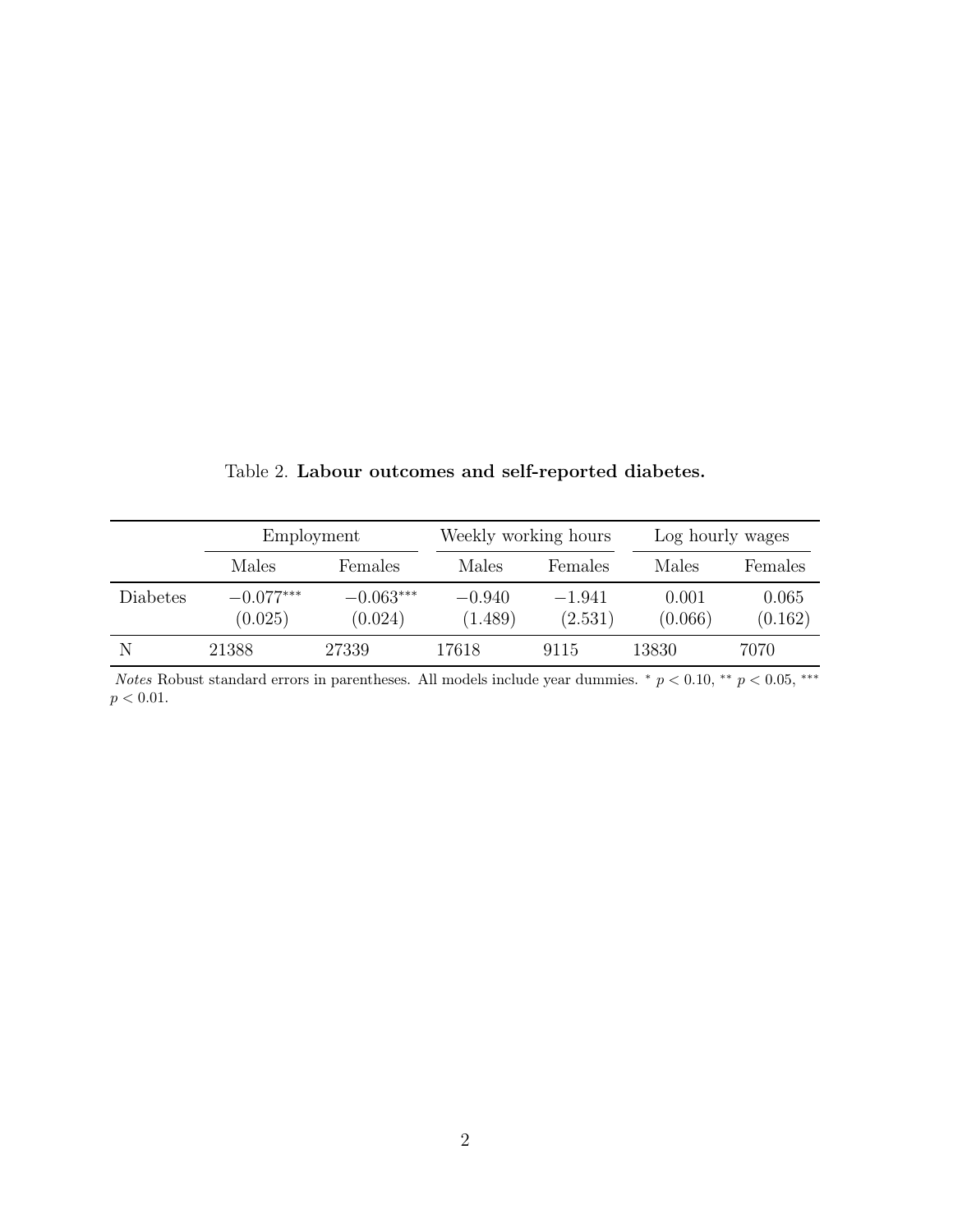|          |                     | Males               |                      |                     | Females               |                      |
|----------|---------------------|---------------------|----------------------|---------------------|-----------------------|----------------------|
|          | Non-agric.          | Agric.              | Self-employed        | Non-agric.          | Agric.                | Self-employed        |
| Diabetes | $-0.022$<br>(0.029) | $-0.014$<br>(0.022) | $-0.045*$<br>(0.026) | $-0.001$<br>(0.018) | $-0.023**$<br>(0.009) | $-0.032*$<br>(0.018) |
|          |                     |                     |                      |                     |                       |                      |
| N        | 20537               | 20537               | 20537                | 26478               | 26478                 | 26478                |

<span id="page-46-0"></span>Table 3. Selection into types of work and self-reported diabetes.

Notes Robust standard errors in parentheses. All models include year dummies.  $\ast$  p < 0.10,  $\ast$  p < 0.05,  $\ast$  $p < 0.01$ .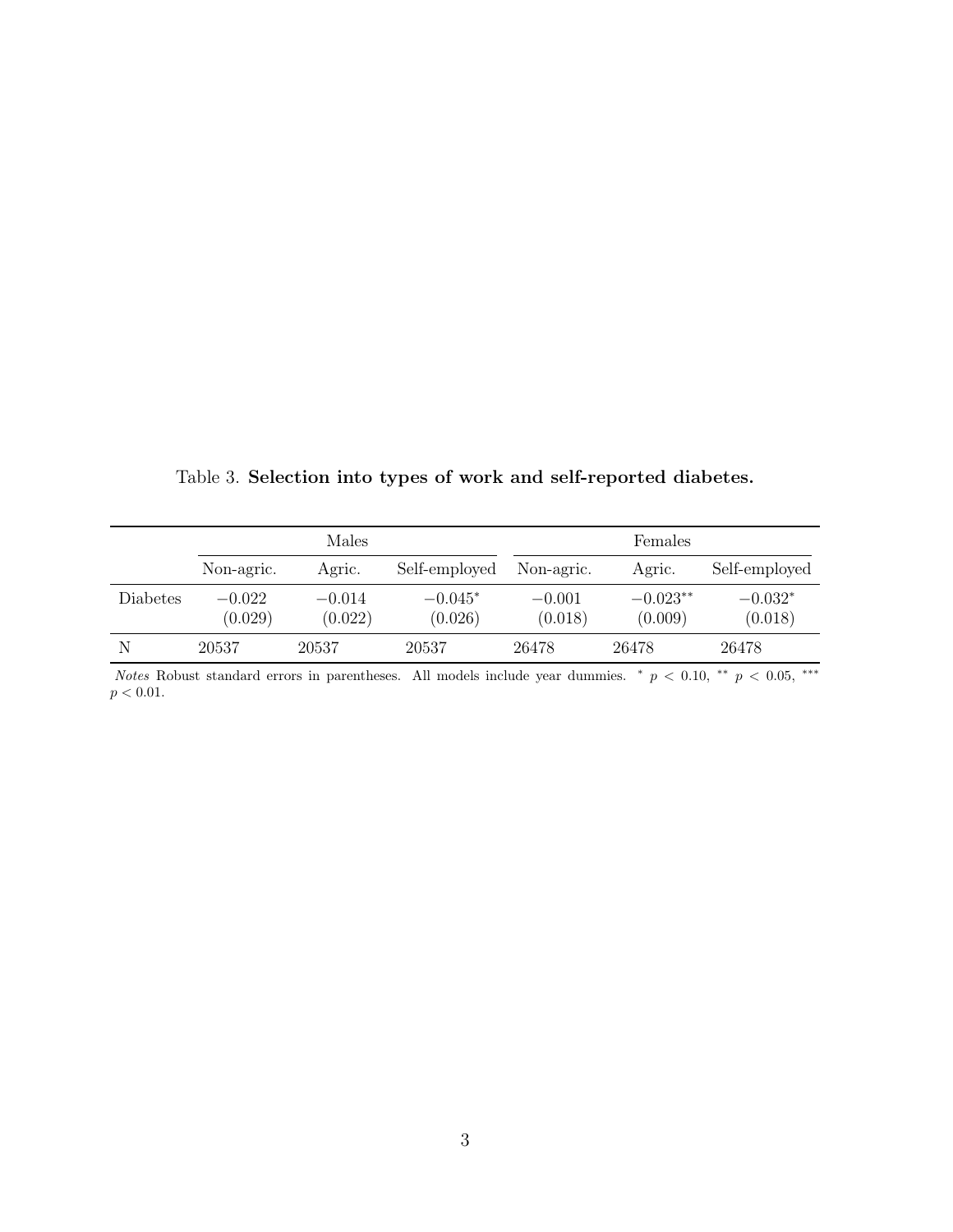#### <span id="page-47-0"></span>Table 4. Relationship between self-reported years since diagnosis and employment probabilities.

|                                                                 |             | Employment  |          | Weekly working hours | Log hourly wages |             |
|-----------------------------------------------------------------|-------------|-------------|----------|----------------------|------------------|-------------|
|                                                                 | Males       | Females     | Males    | Females              | Males            | Females     |
| Panel A: linear effect                                          |             |             |          |                      |                  |             |
| Survey year                                                     | $0.003***$  | $0.004***$  | $-0.006$ | $0.200**$            | $0.012***$       | $0.018***$  |
|                                                                 | (0.001)     | (0.001)     | (0.050)  | (0.081)              | (0.003)          | (0.004)     |
| Years since diagnosis at baseline $\times$ Survey year          | $-0.003***$ | $-0.001$    | 0.011    | 0.041                | $-0.004$         | $-0.010***$ |
|                                                                 | (0.001)     | (0.001)     | (0.061)  | (0.108)              | (0.003)          | (0.003)     |
| Panel B: splines                                                |             |             |          |                      |                  |             |
| Survey year                                                     | $0.003***$  | $0.004***$  | $-0.014$ | $0.179**$            | $0.014***$       | $0.020***$  |
|                                                                 | (0.001)     | (0.001)     | (0.050)  | (0.080)              | (0.003)          | (0.004)     |
| Interaction: Years since diagnosis at baseline with survey year |             |             |          |                      |                  |             |
| $0 - 3$                                                         | $-0.006*$   | 0.001       | $-0.038$ | 0.262                | $-0.004$         | $-0.032**$  |
|                                                                 | (0.004)     | (0.003)     | (0.206)  | (0.233)              | (0.013)          | (0.014)     |
| $4 - 7$                                                         | 0.007       | $-0.004$    | $-0.302$ | $-0.288$             | $-0.021$         | 0.016       |
|                                                                 | (0.008)     | (0.004)     | (0.469)  | (0.466)              | (0.024)          | (0.024)     |
| $8 - 12$                                                        | $-0.015*$   | $-0.004$    | 0.400    | $-0.954$             | $0.045*$         | 0.022       |
|                                                                 | (0.009)     | (0.005)     | (0.514)  | (0.714)              | (0.027)          | (0.039)     |
| $13+$                                                           | 0.003       | 0.001       | 0.180    | $2.131***$           | $-0.027**$       | $-0.044$    |
|                                                                 | (0.002)     | (0.001)     | (0.211)  | (0.698)              | (0.012)          | (0.036)     |
| Panel C: dummies                                                |             |             |          |                      |                  |             |
| Survey year                                                     | $0.003***$  | $0.004***$  | $-0.012$ | $0.181**$            | $0.014***$       | $0.020***$  |
|                                                                 | (0.001)     | (0.001)     | (0.050)  | (0.080)              | (0.003)          | (0.004)     |
| Interaction: Years since diagnosis at baseline with survey year |             |             |          |                      |                  |             |
| $0 - 3$                                                         | $-0.024**$  | $-0.007$    | $-0.229$ | 0.216                | $-0.033$         | $-0.072$    |
|                                                                 | (0.011)     | (0.009)     | (0.667)  | (0.617)              | (0.040)          | (0.044)     |
| $4 - 7$                                                         | $-0.017$    | 0.004       | $-1.167$ | 0.663                | $-0.033$         | $-0.074$    |
|                                                                 | (0.015)     | (0.009)     | (0.760)  | (1.174)              | (0.047)          | (0.047)     |
| $8 - 12$                                                        | $-0.029$    | $-0.047***$ | $-0.427$ | $-3.335*$            | 0.048            | $-0.005$    |
|                                                                 | (0.020)     | (0.012)     | (1.162)  | (1.846)              | (0.069)          | (0.113)     |
| $13+$                                                           | $-0.043**$  | $-0.010$    | 1.741    | 1.559                | $-0.160**$       | $-0.137***$ |
|                                                                 | (0.021)     | (0.014)     | (1.426)  | (2.093)              | (0.070)          | (0.013)     |
| N                                                               | 16329       | 22519       | 13614    | 7430                 | 10815            | 5769        |

 $Notes$  Robust standard errors in parentheses.  $^*$   $p<0.10,$   $^{**}$   $p<0.05,$   $^{***}$   $p<0.01.$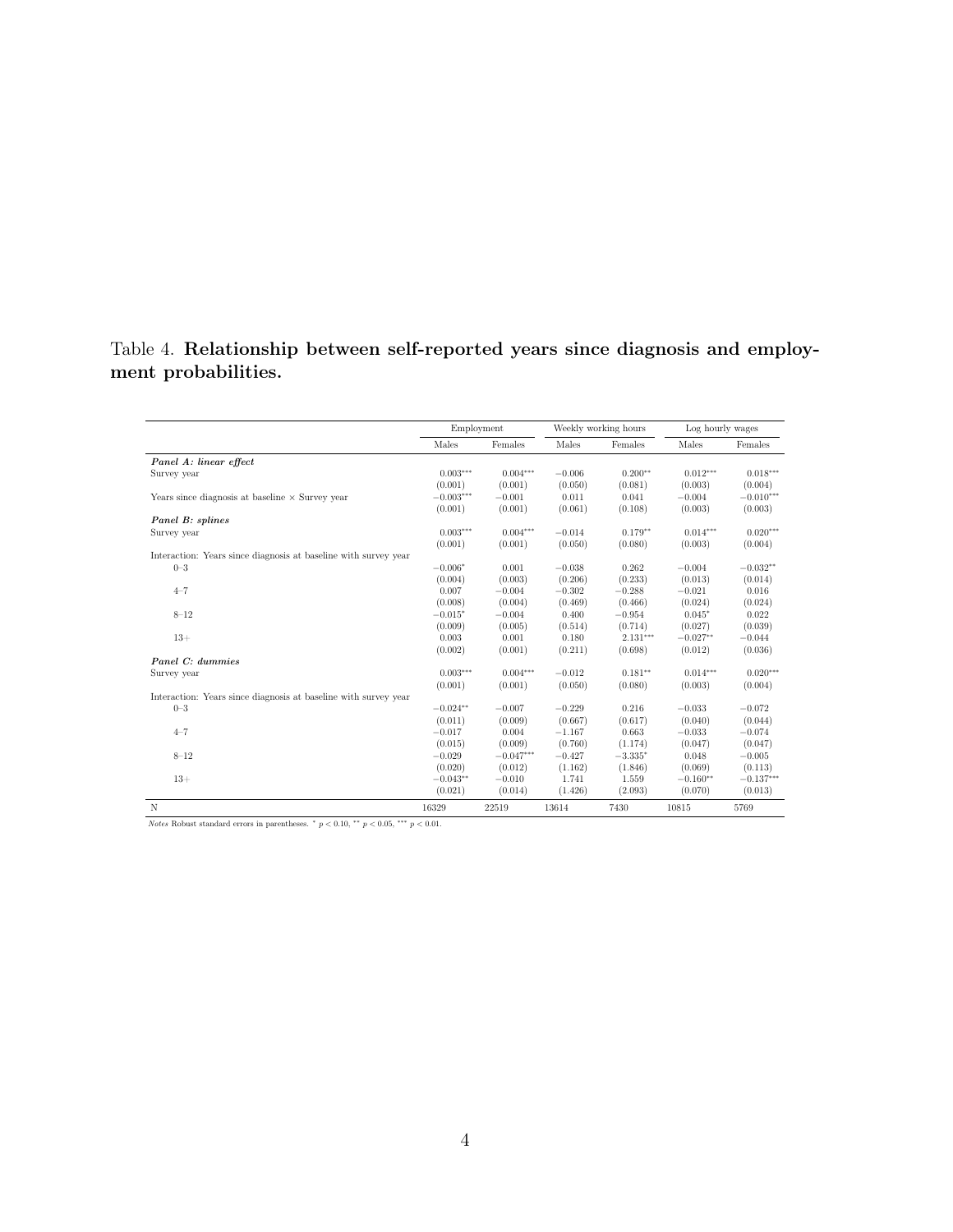|           |  |  | Table 5. Descriptive comparison of diagnosed and undiagnosed population with |  |
|-----------|--|--|------------------------------------------------------------------------------|--|
| diabetes. |  |  |                                                                              |  |

|                                         |           | Males       |            |             | Females     |            |
|-----------------------------------------|-----------|-------------|------------|-------------|-------------|------------|
|                                         | Diagnosed | Undiagnosed | P value    | Diagnosed   | Undiagnosed | P value    |
|                                         | diabetes  | diabetes    | $(t-test)$ | diabetes    | diabetes    | $(t-test)$ |
| Employed                                | 0.811     | 0.877       | 0.019      | 0.233       | 0.329       | 0.002      |
| Hourly wage                             | 35.280    | 30.939      | 0.220      | 37.242      | 32.822      | 0.495      |
| Usual weekly working hours              | 44.562    | 46.682      | 0.166      | 31.838      | 39.788      | 0.004      |
| Age                                     | 53.258    | 45.530      | 0.000      | 53.544      | 45.388      | 0.000      |
| Any medical insurance                   | 0.691     | 0.589       | 0.009      | 0.717       | 0.645       | 0.025      |
| City of 2,500-15,000                    | 0.092     | 0.105       | 0.593      | 0.116       | 0.114       | 0.916      |
| City of 15,000-100,000                  | 0.147     | 0.090       | 0.021      | 0.079       | 0.093       | 0.447      |
| City of $>100,000$                      | 0.332     | 0.290       | 0.267      | 0.292       | 0.329       | 0.250      |
| Married                                 | 0.751     | 0.663       | 0.018      | 0.629       | 0.588       | 0.221      |
| Number of children $(<15)$ in household | 0.972     | 1.138       | 0.110      | $\,0.934\,$ | 1.250       | 0.001      |
| Indigenous group                        | 0.171     | 0.216       | 0.159      | 0.192       | 0.209       | 0.534      |
| Primary                                 | 0.484     | 0.450       | 0.406      | 0.635       | 0.479       | 0.000      |
| Secondary                               | 0.212     | 0.230       | 0.594      | 0.126       | 0.230       | 0.000      |
| High school                             | 0.060     | 0.115       | 0.022      | 0.031       | 0.105       | 0.000      |
| Higher education                        | 0.147     | 0.109       | 0.147      | 0.025       | 0.071       | 0.003      |
| Wealth index                            | $-0.213$  | 0.141       | 0.000      | 0.033       | 0.104       | 0.314      |
| Subjective health                       |           |             |            |             |             |            |
| very good                               | 0.014     | 0.092       | 0.000      | 0.013       | 0.044       | 0.010      |
| good                                    | 0.184     | 0.431       | 0.000      | 0.173       | 0.370       | 0.000      |
| fair                                    | 0.664     | 0.446       | 0.000      | 0.635       | 0.533       | 0.002      |
| bad                                     | 0.129     | 0.027       | 0.000      | 0.170       | 0.047       | 0.000      |
| very bad                                | 0.009     | 0.004       | 0.374      | 0.009       | 0.004       | 0.344      |
| Glycated hemoglobin (HbA1c)             | 9.635     | 8.531       | 0.000      | 9.781       | 8.699       | 0.000      |
| Hypertension (self-reported)            | 0.258     | 0.078       | 0.000      | 0.384       | 0.157       | 0.000      |
| Blood pressure                          |           |             |            |             |             |            |
| Systolic                                | 136.475   | 130.981     | 0.001      | 136.426     | 123.516     | 0.000      |
| Diastolic                               | 84.562    | 82.448      | 0.025      | 84.912      | 80.019      | 0.000      |
| Heart disease (self-reported)           | 0.032     | 0.008       | 0.013      | 0.041       | 0.025       | 0.178      |
| BMI                                     | 28.989    | 28.385      | 0.128      | 30.573      | 30.058      | 0.234      |
| Obese (BMI $\geq 30$ )                  | 0.374     | 0.333       | 0.301      | 0.500       | 0.470       | 0.388      |

Notes Mean values.  $*$   $p < 0.10$ ,  $*$   $p < 0.05$ ,  $**$   $p < 0.01$ .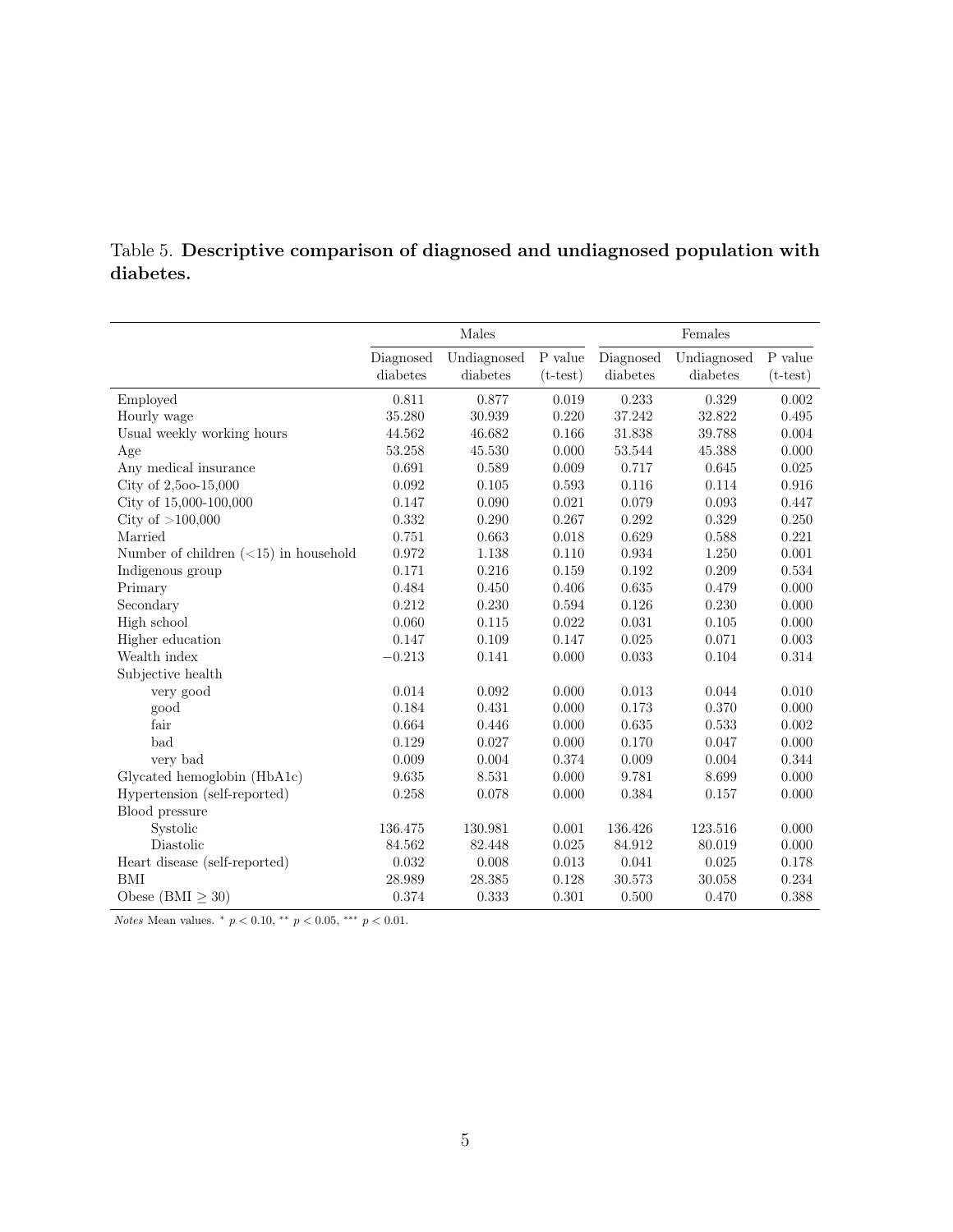## <span id="page-49-0"></span>Table 6. Biomarker results.

years of data collection for the third wave. The

|                                                       | Employment |       |
|-------------------------------------------------------|------------|-------|
|                                                       | Males      | Fema  |
| Panel A: Diabetes (self-reported)                     |            |       |
| Self-reported diabetes                                | $-.057**$  | $-.0$ |
|                                                       | (.025)     | (.0)  |
| Panel B: Diabetes (biomarker)                         |            |       |
| Biomarker diabetes (HbA1c $\geq 6.5$ )                | $-.015$    | $-.0$ |
|                                                       | (.016)     | (.0)  |
| Panel C: Self-reported and undiagnosed diabetes       |            |       |
|                                                       | $-.059**$  |       |
| Self-reported diabetes $(\beta_1)$                    |            | $-.0$ |
|                                                       | (.028)     | (.0)  |
| Undiagnosed diabetes (HbA1c $\geq$ 6.5) ( $\beta_2$ ) | 0.003      | $-.0$ |
|                                                       | (.018)     | (.0)  |
| Panel D: HbA1c levels                                 |            |       |
| Self-reported diabetes                                | $-.081*$   | $-.0$ |
|                                                       | (.046)     | (.0)  |
| HbA1c if $\geq 6.5$                                   | 0.004      | $-.0$ |
|                                                       | (.005)     | (.0)  |
| Self-reported diabetes $\times$ HbA1c if $\geq$ 6.5   | 0.004      | 0.0   |
|                                                       | (.012)     | (.0)  |
|                                                       |            |       |
| N                                                     | 2749       | 353   |
| <b>Notes</b>                                          |            |       |
| Results                                               |            |       |
| based<br>are                                          |            |       |
| com-<br>on                                            |            |       |
| munity                                                |            |       |
| level fixed                                           |            |       |
| effects.<br>Robust                                    |            |       |
| standard                                              |            |       |
| in<br>errors                                          |            |       |
| parenthe-                                             |            |       |
| All<br>ses.                                           |            |       |
| models                                                |            |       |
| include                                               |            |       |
| variables                                             |            |       |
| the<br>for<br>of<br>level                             |            |       |
| educa-                                                |            |       |
| tion,<br>age                                          |            |       |
| and<br>age                                            |            |       |
| squared                                               |            |       |
| and<br>year                                           |            |       |
| dummies                                               |            |       |
| to account                                            |            |       |
| for<br>the                                            |            |       |
| multiple                                              |            |       |